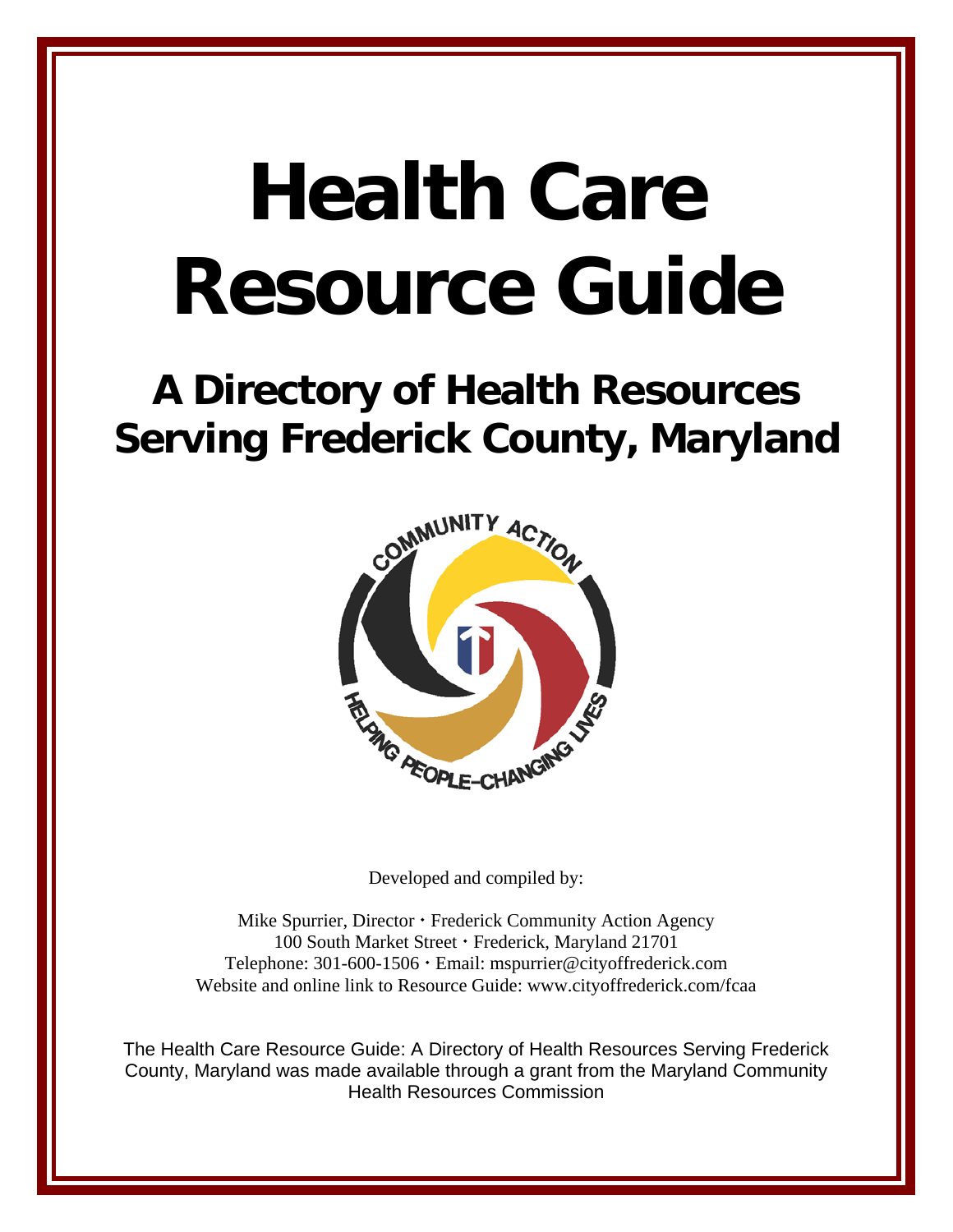### **Health Care Resource Guide**

**A Directory of Health Resources Serving Frederick County, Maryland**

| <b>General Contents of the Resource Guide</b>                                                                               |    |
|-----------------------------------------------------------------------------------------------------------------------------|----|
|                                                                                                                             |    |
|                                                                                                                             |    |
| $\bullet$                                                                                                                   |    |
| $\bullet$                                                                                                                   |    |
| Frederick Memorial Hospital - Prenatal Outpatient Center [111] [1201] [2013] [30] [30] [30] [30] [30] [30] [30<br>$\bullet$ |    |
| $\bullet$                                                                                                                   |    |
| $\bullet$                                                                                                                   |    |
| $\bullet$                                                                                                                   |    |
| $\bullet$                                                                                                                   |    |
|                                                                                                                             |    |
| <b>Dental Care/Oral Health Care</b>                                                                                         |    |
| $\bullet$                                                                                                                   |    |
| $\bullet$                                                                                                                   |    |
| $\bullet$                                                                                                                   |    |
| $\bullet$                                                                                                                   |    |
| $\bullet$                                                                                                                   |    |
| $\bullet$                                                                                                                   |    |
| $\bullet$                                                                                                                   |    |
|                                                                                                                             |    |
| Medication/Prescription Drug Assistance Manuscription of the Medication (Prescription Drug Assistance                       | 24 |
|                                                                                                                             | 25 |
| Mission of Mercy                                                                                                            | 26 |
| $\bullet$                                                                                                                   |    |
| $\bullet$                                                                                                                   |    |
| <b>Salvation Army</b><br>$\bullet$                                                                                          |    |
| $\bullet$                                                                                                                   |    |
| $\bullet$                                                                                                                   |    |
| $\bullet$                                                                                                                   |    |
|                                                                                                                             |    |
|                                                                                                                             |    |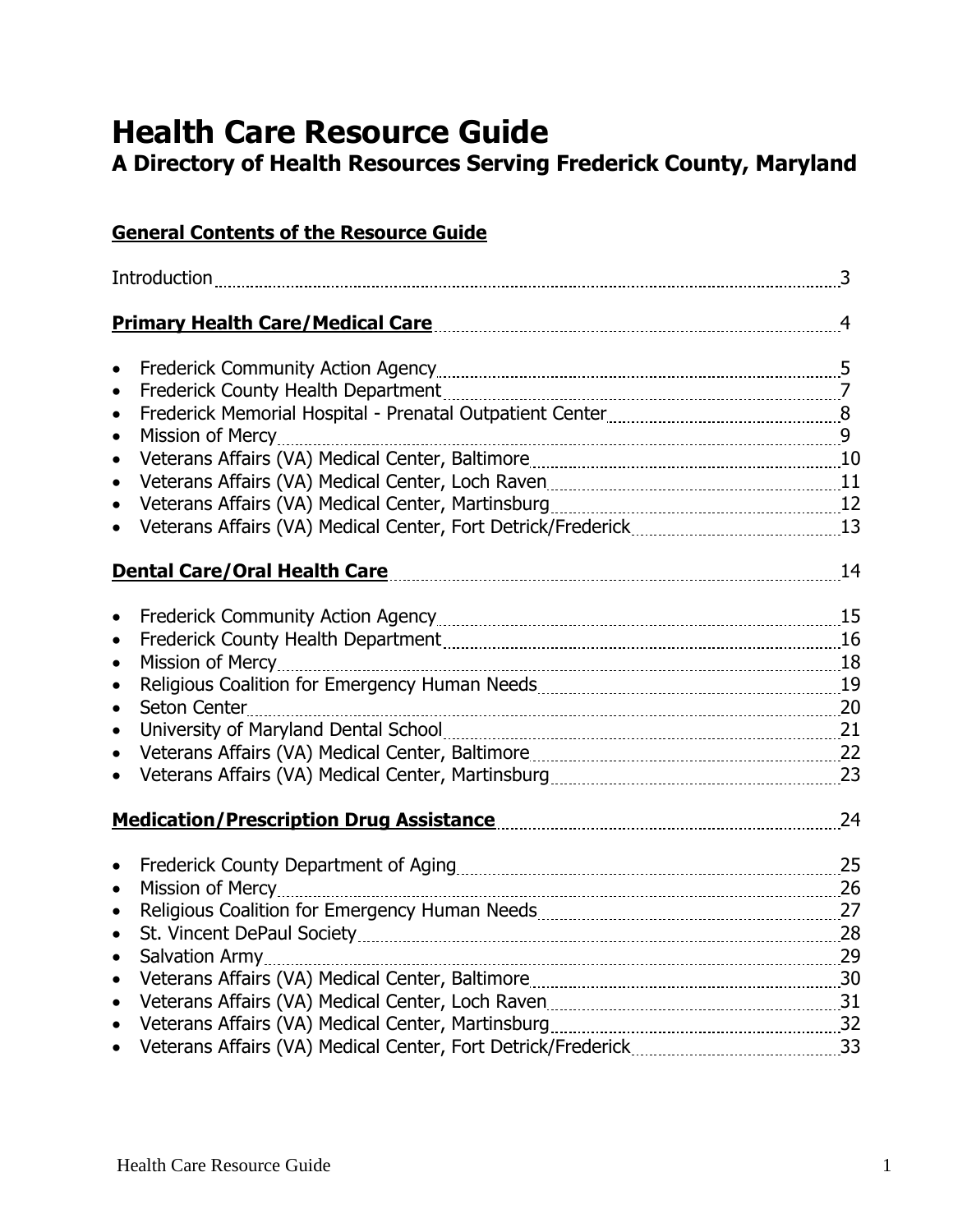| <b>Enrollment Access Points</b><br>34 |          |  |
|---------------------------------------|----------|--|
|                                       | -39      |  |
| • Social Security Administration      | 41       |  |
|                                       | 43       |  |
|                                       | 44<br>45 |  |
|                                       |          |  |

| <b>Other Resources Including Cancer Screening Programs</b><br>46 I |  |  |
|--------------------------------------------------------------------|--|--|
|                                                                    |  |  |
| • Children's Medical Services (CMS)                                |  |  |
| • Frederick County Health Department                               |  |  |

Edition 5 – January 2016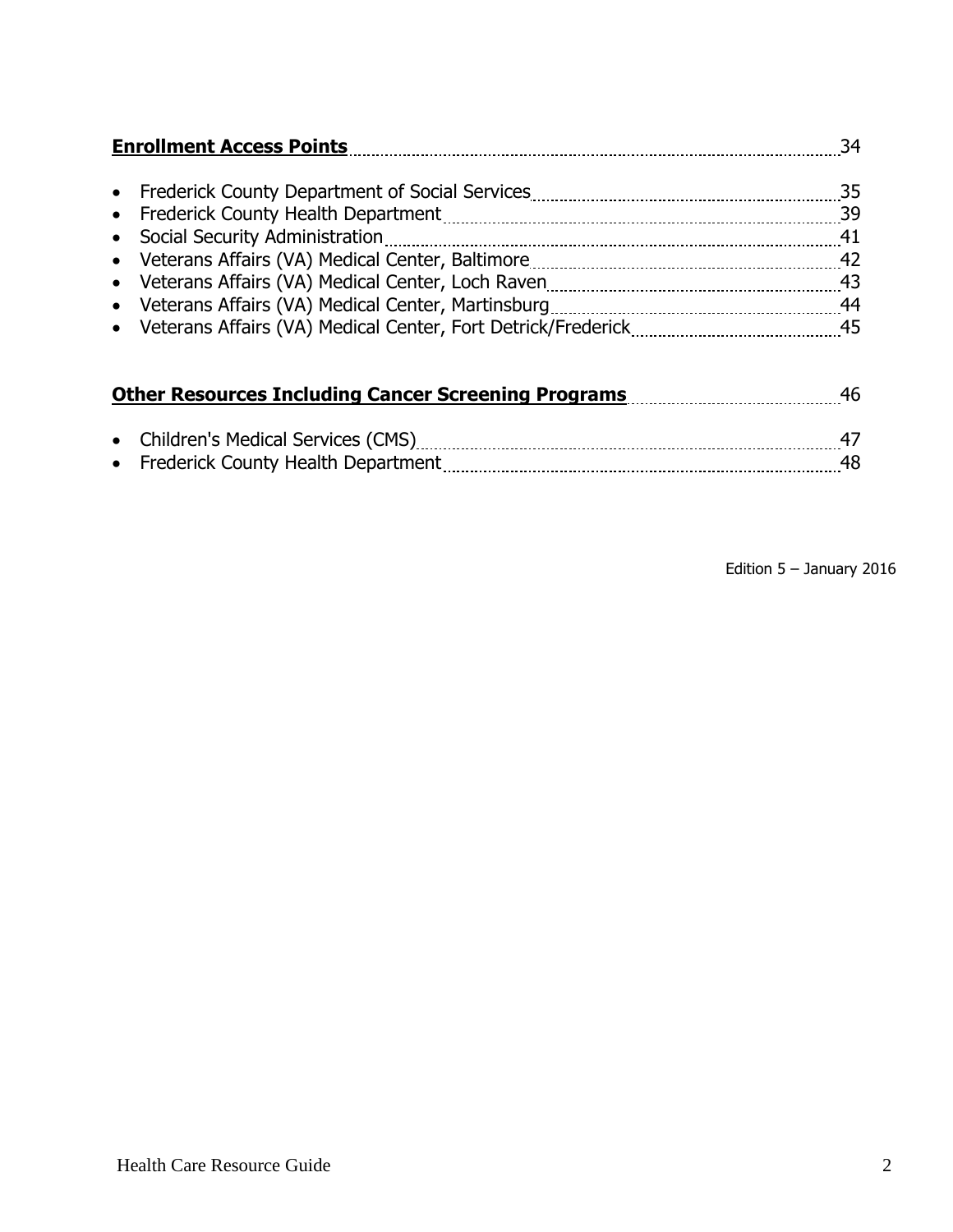#### **Introduction**

The purpose of the **Health Care Resource Guide: A Directory of Health Resources Serving Frederick County, Maryland** is to categorically list and describe nonprofit and governmental resources available to provide health care to lower-income, uninsured, and underinsured residents of Frederick County. The **Health Care Resource Guide** is not intended to list all available programs and resources, but rather the major programs that provide primary health care, dental and oral health care, medication and prescription drug assistance, and enrollment access points. Enrollment Access Points can be described as agencies where lower-income and uninsured people may go to apply for public and other health care assistance – programs like Medical Assistance (MA), Primary Adult Care (PAC), Maryland Children's Health Program (MCHP), and health care services for veterans. Organizations/agencies and programs are listed alphabetically under each category of service. The **Health Care Resource Guide** is targeted for use by health and human service professionals, but certainly the general public can also make direct use of the resources in this directory. As envisioned, a worker in a health or human service agency could easily photocopy or download and print applicable pages of the **Health Care Resource Guide** when referring patients/clients to available local resources.

The **Health Care Resource Guide** is available online at [www.cityoffrederick.com/fcaa](http://www.cityoffrederick.com/fcaa) and a limited number of copies are also available in a printed version. The thought is that resources, and especially program eligibility, change frequently so an online version of the **Health Care Resource Guide** will be easier to update. Orientation sessions about how to access and use the **Health Care Resource Guide** are also available; please contact me if you would like to arrange an orientation session for your staff. Resource updates can be emailed to me at the address below. Lastly, many thanks to all of the agencies and organizations that responded quickly and thoroughly when I requested information about your programs and resources – your help is greatly appreciated.

Mike Spurrier, Director Frederick Community Action Agency Telephone: 301-600-3955 Email: [mspurrier@cityoffrederick.com](mailto:mspurrier@cityoffrederick.com)



The Health Care Resource Guide: A Directory of Health Resources Serving Frederick County, Maryland was made available through a grant from the Maryland Community Health Resources Commission

 $\bullet\bullet\bullet$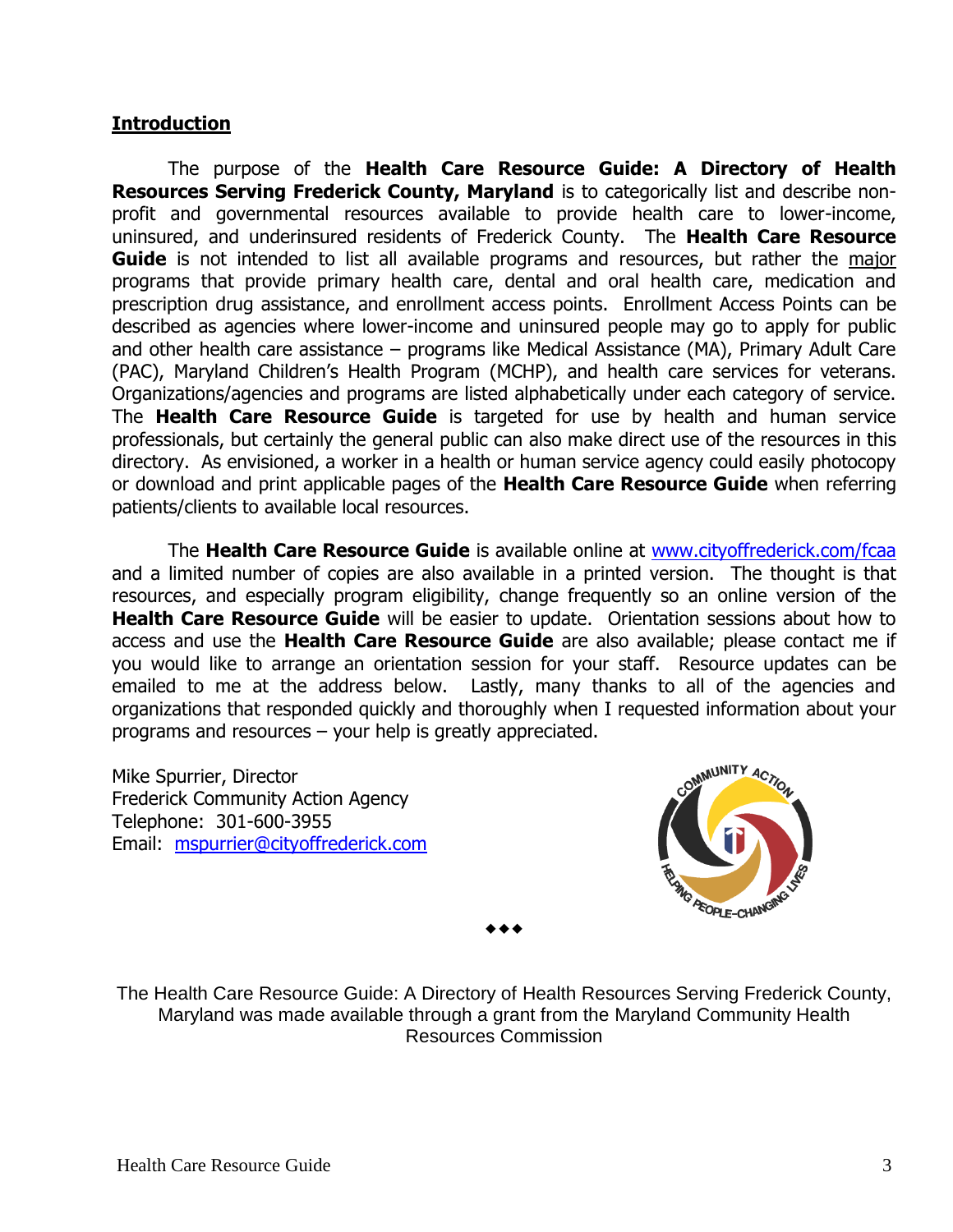#### **Primary Health Care/Medical Care**

| • Frederick Community Action Agency  |  |
|--------------------------------------|--|
| • Frederick County Health Department |  |
|                                      |  |
|                                      |  |
|                                      |  |
|                                      |  |
|                                      |  |
|                                      |  |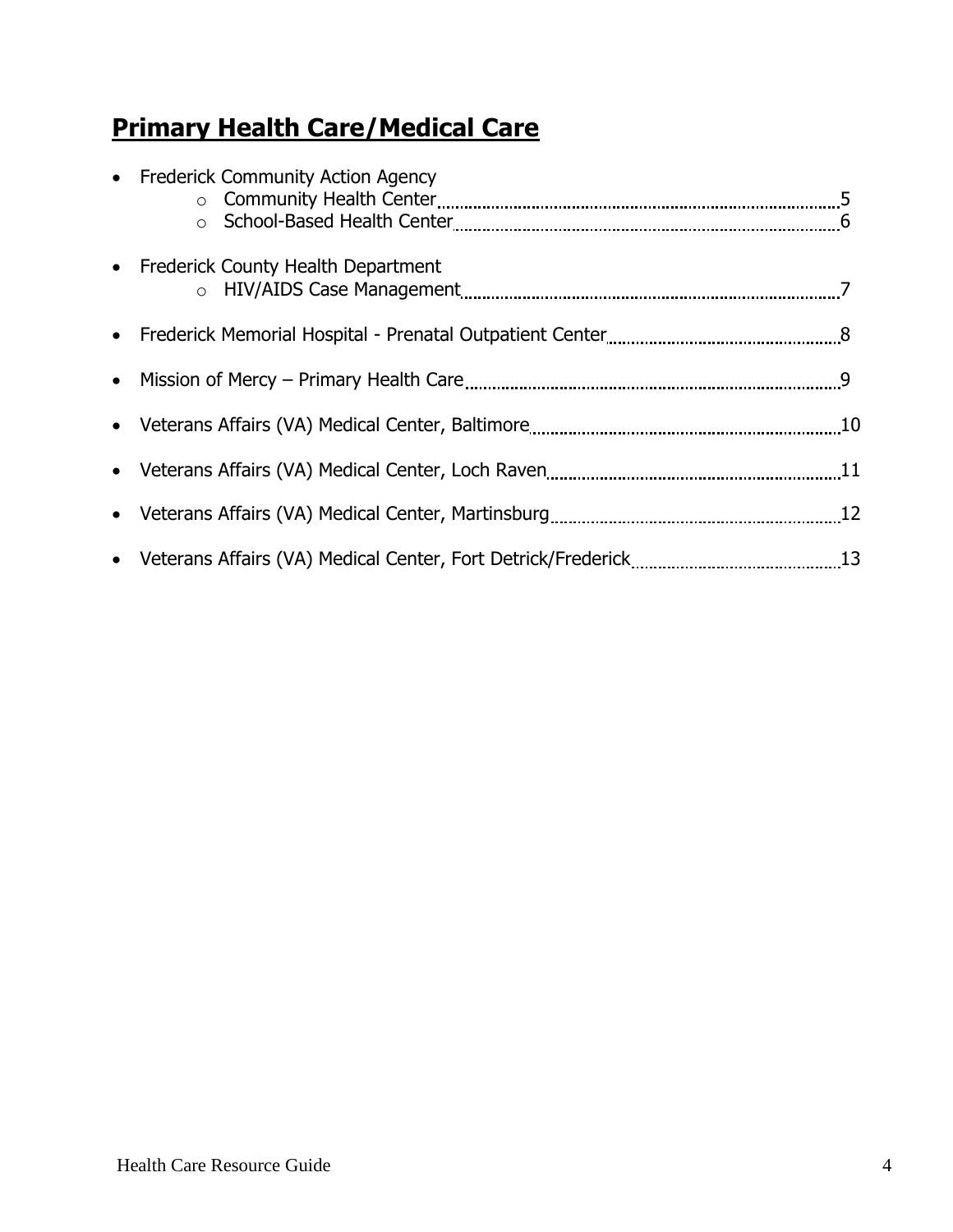Program Name/Title: **Community Health Center**

Agency/Organization Name: **Frederick Community Action Agency (FCAA)** Category of Service: Primary Health Care/Medical Care

| Program and Agency/Organization Information |                                          |  |
|---------------------------------------------|------------------------------------------|--|
| Program Name/Title:                         | <b>Community Health Center</b>           |  |
| Agency/Organization                         |                                          |  |
| Name:                                       | <b>Frederick Community Action Agency</b> |  |
| Address:                                    | 100 South Market Street                  |  |
| City/State/ZIP Code:                        | Frederick, Maryland 21701                |  |
| Telephone Number:                           | 301-600-1393 or 301-600-1506             |  |
| Fax Number:                                 | 301-662-9079                             |  |
| Web Site:                                   | www.cityoffrederick.com/fcaa             |  |

| <b>Primary Contact Person</b> |                              |
|-------------------------------|------------------------------|
| Name and Title:               | Janet Jones, MHA, Supervisor |
| Telephone Number:             | 301-600-3967 or 301-600-1506 |
| Email Address:                | jjones@cityoffrederick.com   |

Brief Description of Program and Services: Primary health care center that serves adults and children that are lower-income (incomes at or below 200% of the federal poverty level), homeless, or are enrolled in the Medical Assistance (MA) Program. The FCAA Community Health Center is a provider with most Managed Care Organizations (MCOs).

Eligibility Information/Requirements for Eligibility: Best to come in to apply for services and to determine eligibility for various programs and services.

| Target Population/Ages (check all that apply): |                                                         |  |                                |
|------------------------------------------------|---------------------------------------------------------|--|--------------------------------|
|                                                | Infants                                                 |  | <b>Adults</b>                  |
|                                                | Pre-School Age Children (0-5)                           |  | Senior Citizens (62 and older) |
|                                                | School-Age Children (5-18)                              |  | All Ages                       |
|                                                | Other – Describe: Adults and children that are homeless |  |                                |

Hours of Operation: Monday through Friday from 8:30 a.m. to 5:00 p.m.; limited evening hours available.

Referral Information: Referrals are not needed, but a written referral or email may help to expedite the intake process.

Date of Most Recent Update: January 21, 2016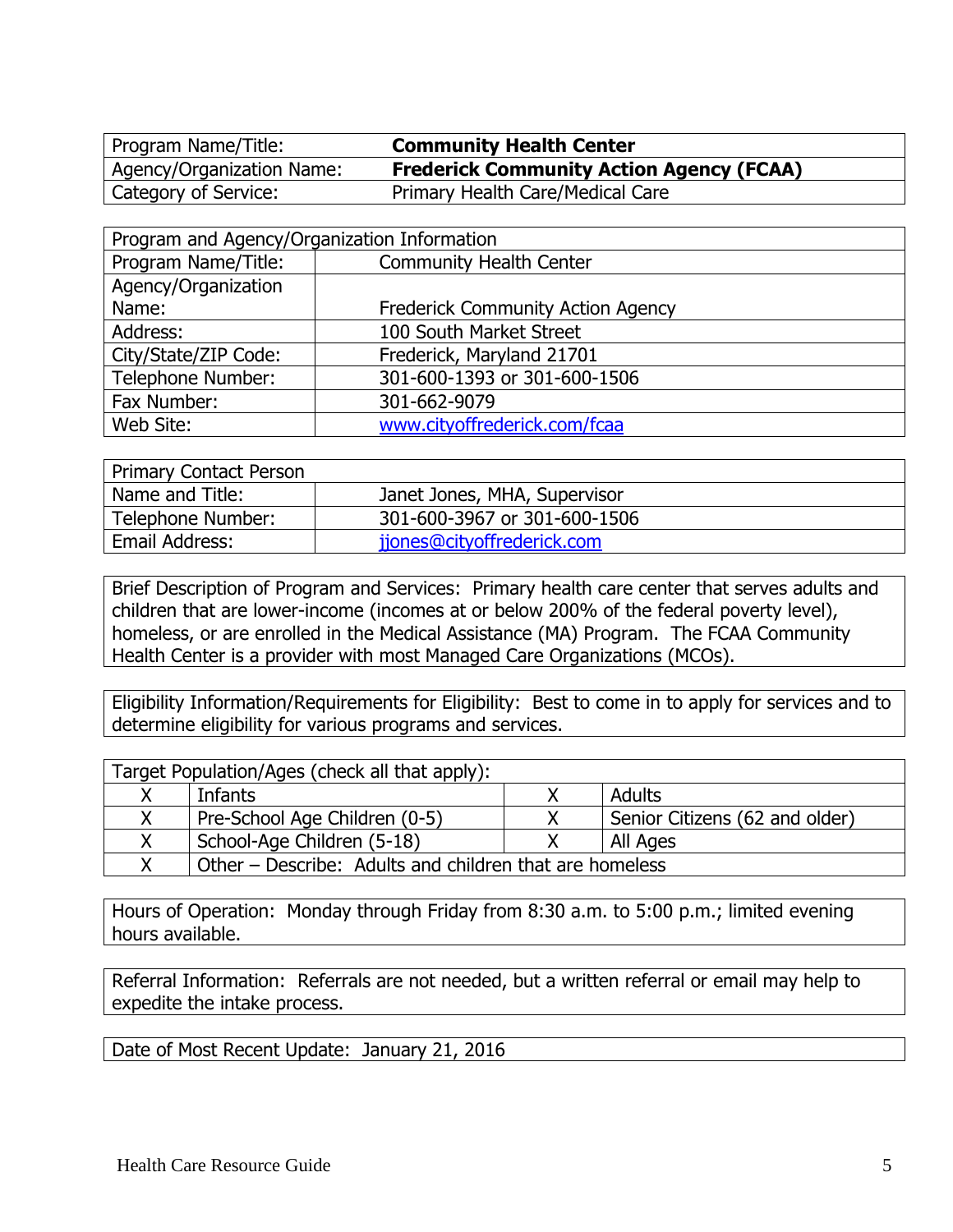Program Name/Title: **School-Based Health Center**

Agency/Organization Name: **Frederick Community Action Agency (FCAA)** Category of Service: Primary Health Care/Medical Care (Pediatrics)

| Program and Agency/Organization Information |                                                       |  |
|---------------------------------------------|-------------------------------------------------------|--|
| Program Name/Title:                         | <b>School-Based Health Center</b>                     |  |
| Agency/Organization                         | Frederick Community Action Agency in partnership with |  |
| Name:                                       | <b>Frederick County Public Schools</b>                |  |
| Address:                                    | 1285 Hillcrest Drive                                  |  |
| City/State/ZIP Code:                        | Frederick, Maryland 21703                             |  |
| <b>Telephone Number:</b>                    | 240-236-3275                                          |  |
| Fax Number:                                 | 240-236-3293                                          |  |
| Web Site:                                   | www.cityoffrederick.com/fcaa                          |  |

| <b>Primary Contact Person</b> |                                   |  |
|-------------------------------|-----------------------------------|--|
| Name and Title:               | Silvia Yacoubian, Outreach Worker |  |
| Telephone Number:             | 240-236-3275                      |  |
| Email Address:                | syacoubian@cityoffrederick.com    |  |

Brief Description of Program and Services: The School-Based Health Center (SBHC) offers medical care and treatment for students enrolled at Hillcrest, Lincoln, Waverley, and Monocacy Elementary Schools as well as their younger-age siblings. The SBHC is a provider with most Managed Care Organizations (MCOs).

Eligibility Information/Requirements for Eligibility: The SBHC serves students enrolled at Hillcrest, Lincoln, and Waverley Elementary Schools as well as their younger-age siblings.

| Target Population/Ages (check all that apply): |                               |                                |  |
|------------------------------------------------|-------------------------------|--------------------------------|--|
|                                                | Infants                       | Adults                         |  |
| X.                                             | Pre-School Age Children (0-5) | Senior Citizens (62 and older) |  |
|                                                | School-Age Children (5-18)    | All Ages                       |  |
|                                                | Other - Describe:             |                                |  |

Hours of Operation: Tuesday through Friday from 9:30 a.m. to 4:00 p.m.

Referral Information: Referrals are not required.

Date of Most Recent Update: January 21, 2016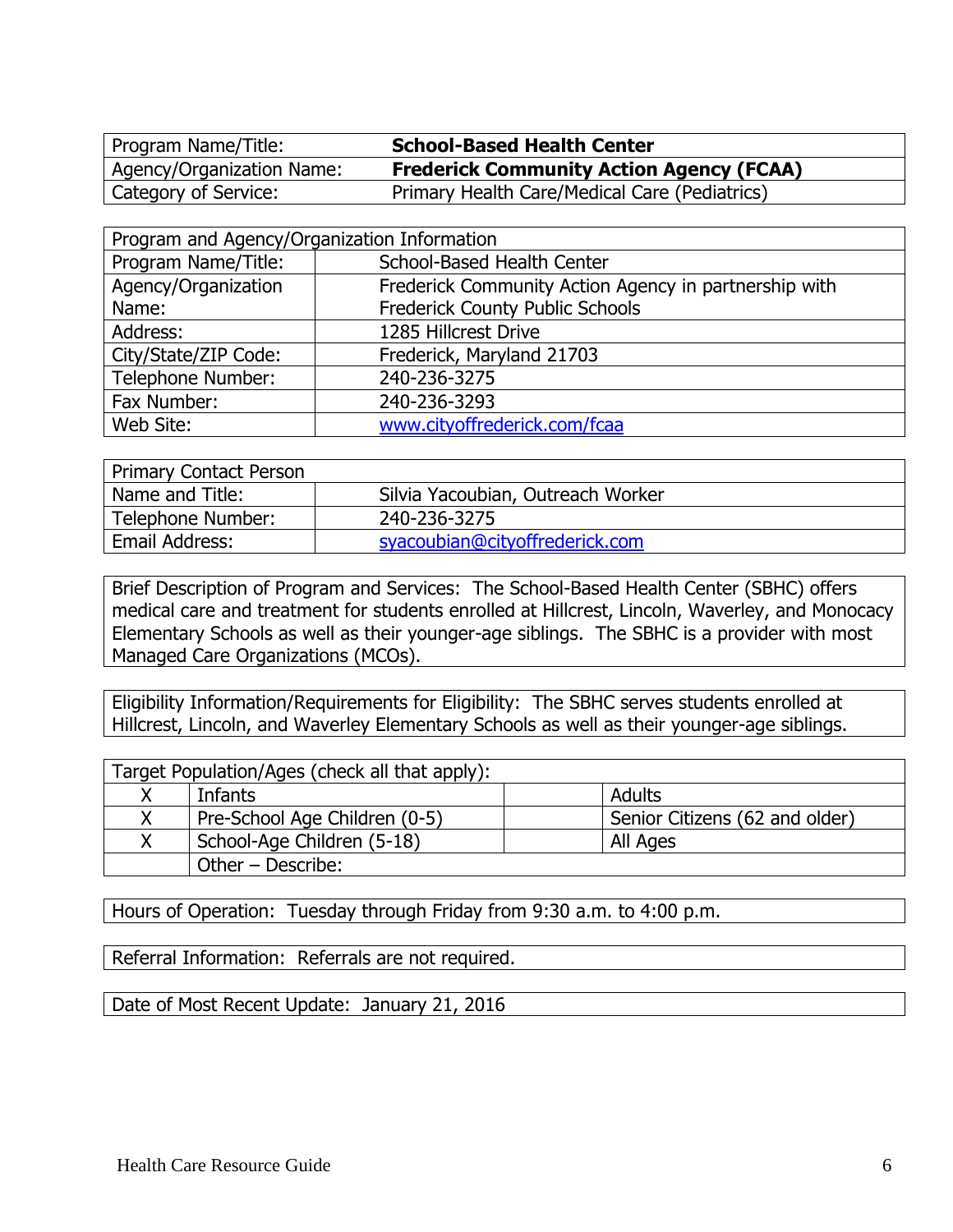Program Name/Title: **HIV/AIDS Case Management**

Agency/Organization Name: **Frederick County Health Department (FCHD)** Category of Service: Primary Health Care/Medical Care

| Program and Agency/Organization Information |                                      |  |
|---------------------------------------------|--------------------------------------|--|
| Program Name/Title:                         | <b>HIV/AIDS Case Management</b>      |  |
| Agency/Organization                         |                                      |  |
| Name:                                       | Frederick County Health Department   |  |
| Address:                                    | 350 Montevue Lane                    |  |
| City/State/ZIP Code:                        | Frederick, MD 21702                  |  |
| <b>Telephone Number:</b>                    | 301-600-3342                         |  |
| Fax Number:                                 | 301-600-1403                         |  |
| Web Site:                                   | www.frederickcountymd.gov/healthdept |  |

| <b>Primary Contact Person</b> |                                 |  |
|-------------------------------|---------------------------------|--|
| Name and Title:               | Sharon Benoit, Office Secretary |  |
| Telephone Number:             | 301-600-3342                    |  |
| Email Address:                | sbenoit@frederickcountymd.gov   |  |

Brief Description of Program and Services: Case Management services for adult HIV+ clients; assist in obtaining insurance coverage; provide referrals for medical, dental, mental health, specialist, nutritional and pharmacy assistance; Seropositive clinic provides for HIV specialty care; also HIV testing and prevention counseling.

Eligibility Information/Requirements for Eligibility: Case Management is open to adults who are HIV positive – FREE anonymous or confidential HIV testing available for all individuals.

| Target Population/Ages (check all that apply): |        |                                |
|------------------------------------------------|--------|--------------------------------|
| Infants                                        | Adults |                                |
| Pre-School Age Children (0-5)                  |        | Senior Citizens (62 and older) |
| School-Age Children (5-18)<br>All Ages         |        |                                |
| Other – Describe:                              |        |                                |

Hours of Operation: HIV Testing Mondays 1:30 p.m. – 3:00 p.m. and Fridays 9:00 a.m. – 10:30 a.m. and 1:30 p.m. – 3:00 p.m.

Referral Information: Self-referrals accepted

Date of Most Recent Update: June 18, 2015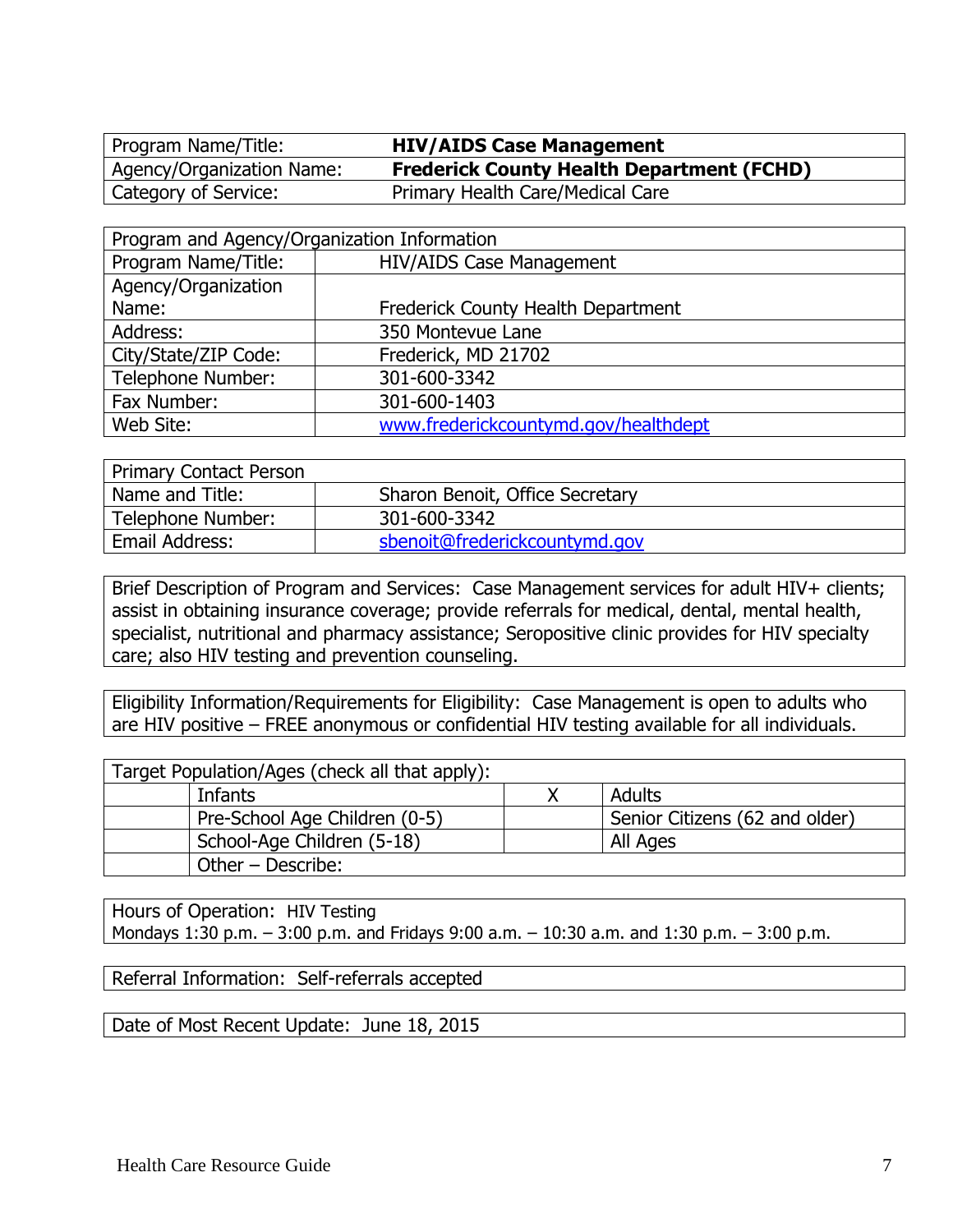Program Name/Title: **FMH Auxiliary Prenatal Outpatient Center**

Agency/Organization Name: **Frederick Memorial Hospital (FMH)** Category of Service: Primary Health Care/Medical Care

| Program and Agency/Organization Information |                                          |  |
|---------------------------------------------|------------------------------------------|--|
| Program Name/Title:                         | FMH Auxiliary Prenatal Outpatient Center |  |
| Agency/Organization                         |                                          |  |
| Name:                                       | <b>Frederick Memorial Hospital</b>       |  |
| Address:                                    | 400 West Seventh Street                  |  |
| City/State/ZIP Code:                        | Frederick, Maryland 21701                |  |
| Telephone Number:                           | 240-566-4444                             |  |
| Fax Number:                                 | 240-566-4422                             |  |
| Web Site:                                   | www.fmh.org                              |  |

| <b>Primary Contact Person</b> |                        |  |
|-------------------------------|------------------------|--|
| Name and Title:               | Kanette Petry, Manager |  |
| Telephone Number:             | 240-566-4444           |  |
| Email Address:                | kpetry@fmh.org         |  |

Brief Description of Program and Services: The program offers prenatal care for residents of Frederick County regardless of ability to pay for services. We accept Medical Assistance (MA), some MA/MCO managed care insurances, and self-pay. Financial assistance is available.

Eligibility Information/Requirements for Eligibility: Frederick County Resident

| Target Population/Ages (check all that apply): |                                  |                                |  |
|------------------------------------------------|----------------------------------|--------------------------------|--|
|                                                | Adults<br>Infants                |                                |  |
| Pre-School Age Children (0-5)                  |                                  | Senior Citizens (62 and older) |  |
| School-Age Children (5-18)<br>All Ages         |                                  |                                |  |
|                                                | Other – Describe: Pregnant women |                                |  |

Hours of Operation: Monday through Friday, 8:00 a.m. to 4:30 p.m.

Referral Information: Must have positive pregnancy test from Frederick County Health Department or other medical provider if an early pregnancy.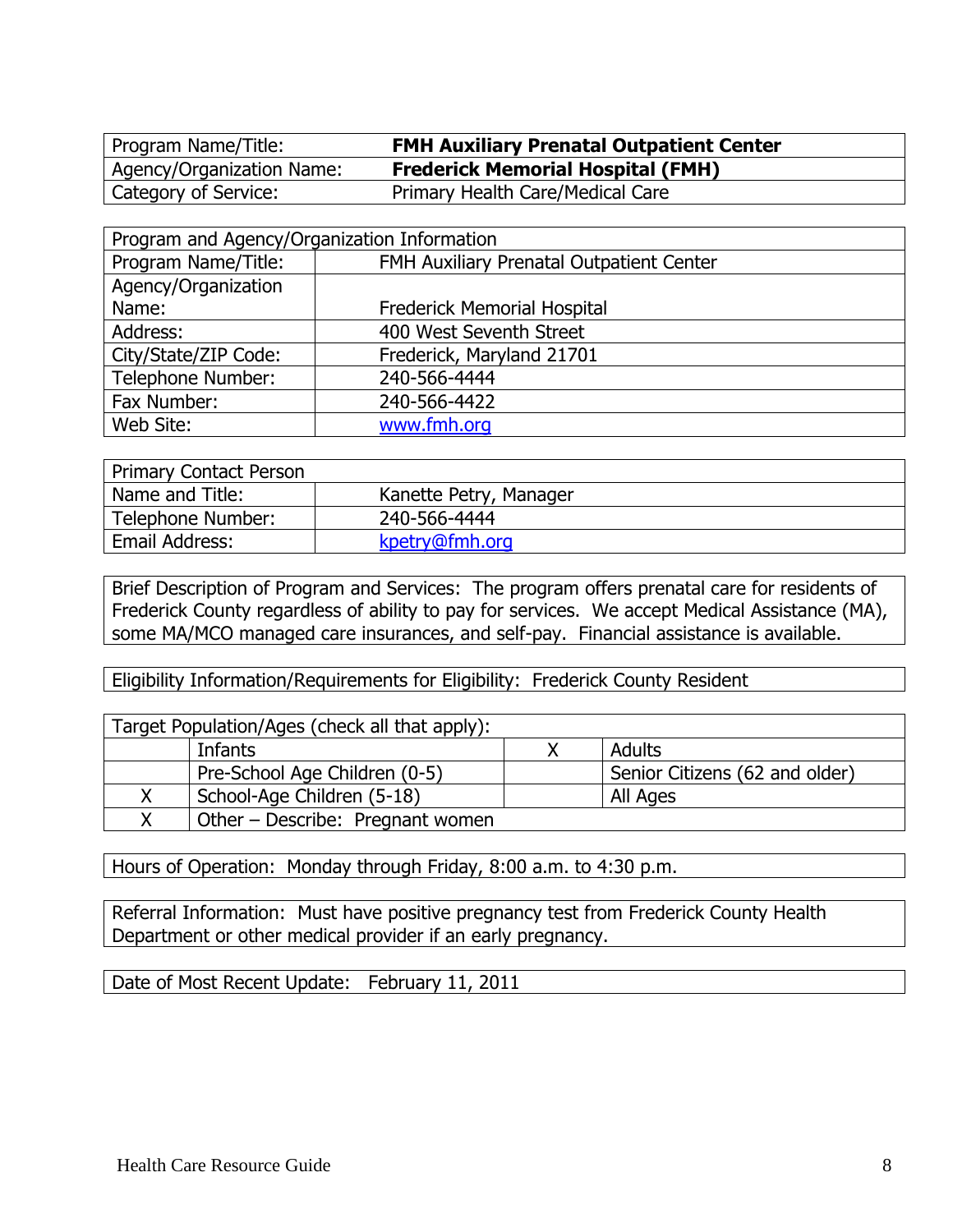Program Name/Title: **Primary Health Care** Agency/Organization Name: **Mission of Mercy**

Category of Service: Primary Health Care/Medical Care

| Program and Agency/Organization Information |                                  |  |
|---------------------------------------------|----------------------------------|--|
| Program Name/Title:                         | Primary Health Care/Medical Care |  |
| Agency/Organization                         |                                  |  |
| Name:                                       | Mission of Mercy                 |  |
| Address:                                    | 22 South Market Street, Suite 6D |  |
| City/State/ZIP Code:                        | Frederick, Maryland 21701        |  |
| Telephone Number:                           | 301-682-5683                     |  |
| Fax Number:                                 | 301-682-3499                     |  |
| Web Site:                                   | www.amissionofmercy.org          |  |

| <b>Primary Contact Person</b> |                                       |
|-------------------------------|---------------------------------------|
| Name and Title:               | David Liddle, Chief Financial Officer |
| Telephone Number:             | 301-682-5683                          |
| Email Address:                | dliddle@amissionofmercy.org           |

Brief Description of Program and Services: Free basic, primary healthcare, free dental care (extractions and fillings only), and free prescription medications, delivered through a mobile medical program with licensed volunteer doctors, nurses, dentists and other non-medical volunteers. Mission of Mercy has three (3) clinic sites serving Frederick County: Frederick Church of the Brethren, Frederick; Faith Baptist Church, Brunswick/Jefferson area; and Taneytown Baptist Church, Taneytown.

Eligibility Information/Requirements for Eligibility: Program is for persons that have no insurance; there is no pre-qualification process.

| Target Population/Ages (check all that apply): |                               |  |                                |
|------------------------------------------------|-------------------------------|--|--------------------------------|
| Adults<br>Infants                              |                               |  |                                |
|                                                | Pre-School Age Children (0-5) |  | Senior Citizens (62 and older) |
|                                                | School-Age Children (5-18)    |  | All Ages                       |

Hours of Operation: Clinic hours are usually 9:00 a.m. to 4:00 p.m.

Referral Information: Please visit Mission of Mercy's website at [www.amissionofmercy.org](http://www.amissionofmercy.org/) for clinic locations, directions and appointment numbers. Dental clinic is on a first-come, first serve basis – no appointments. All new patients need to arrive at the clinic sites before 6:00 a.m.

Date of Most Recent Update: June 19, 2015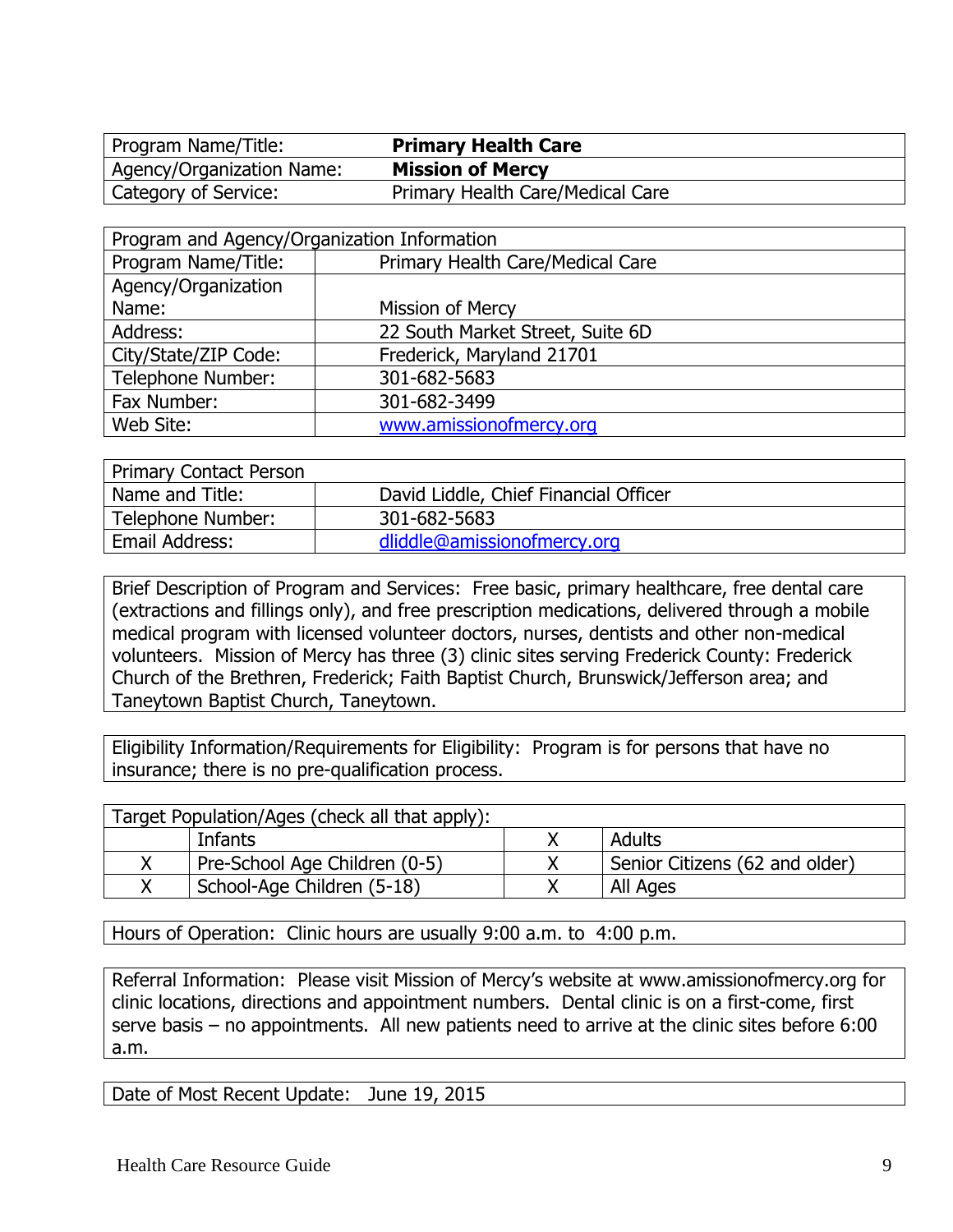Agency/Organization Name: **Baltimore VA Medical Center** Category of Service: Primary Health Care/Medical Care

| Program and Agency/Organization Information |                                    |  |
|---------------------------------------------|------------------------------------|--|
| Program Name/Title:                         | VA Health Care                     |  |
| Agency/Organization                         |                                    |  |
| Name:                                       | <b>Baltimore VA Medical Center</b> |  |
| Address:                                    | 10 North Greene Street             |  |
| City/State/ZIP Code:                        | Baltimore, Maryland 21201          |  |
| Telephone Number:                           | 410-605-7000                       |  |
| Fax Number:                                 | 410-605-7900                       |  |
| Web Site:                                   | www.maryland.va.gov                |  |

| <b>Primary Contact Person</b> |                                                       |
|-------------------------------|-------------------------------------------------------|
| Name and Title:               | R. David Edwards, Chief, Public & Community Relations |
| Telephone Number:             | 410-605-7101                                          |
| Email Address:                | rdedwards@va.gov                                      |

Brief Description of Program and Services: The Veterans Affairs (VA) Maryland Health Care System is dedicated to providing quality, compassionate and accessible care and service to Maryland's veterans. The Baltimore VA Medical Center is the acute medical and surgical care facility for the health care system and offers a full range of inpatient, outpatient and primary care services.

Eligibility Information/Requirements for Eligibility: Veterans who served in active military, naval or air service, were discharged or released under honorable conditions, and fall within priority groups 1-7 have basic eligibility for VA health care. For information about VA health care eligibility, please call 1-800-463-6295, ext. 7324.

| Target Population/Ages (check all that apply): |  |                                |
|------------------------------------------------|--|--------------------------------|
| Adults<br>Infants                              |  |                                |
| Pre-School Age Children (0-5)                  |  | Senior Citizens (62 and older) |
| School-Age Children (5-18)<br>All Ages         |  |                                |
| Other – Describe: Any eligible veteran         |  |                                |

Hours of Operation: Outpatient Clinics and Administrative Offices are open Monday through Friday, 8:00 a.m. to 4:30 p.m.

Referral Information: Referrals are not necessary.

Date of Most Recent Update: March 12, 2008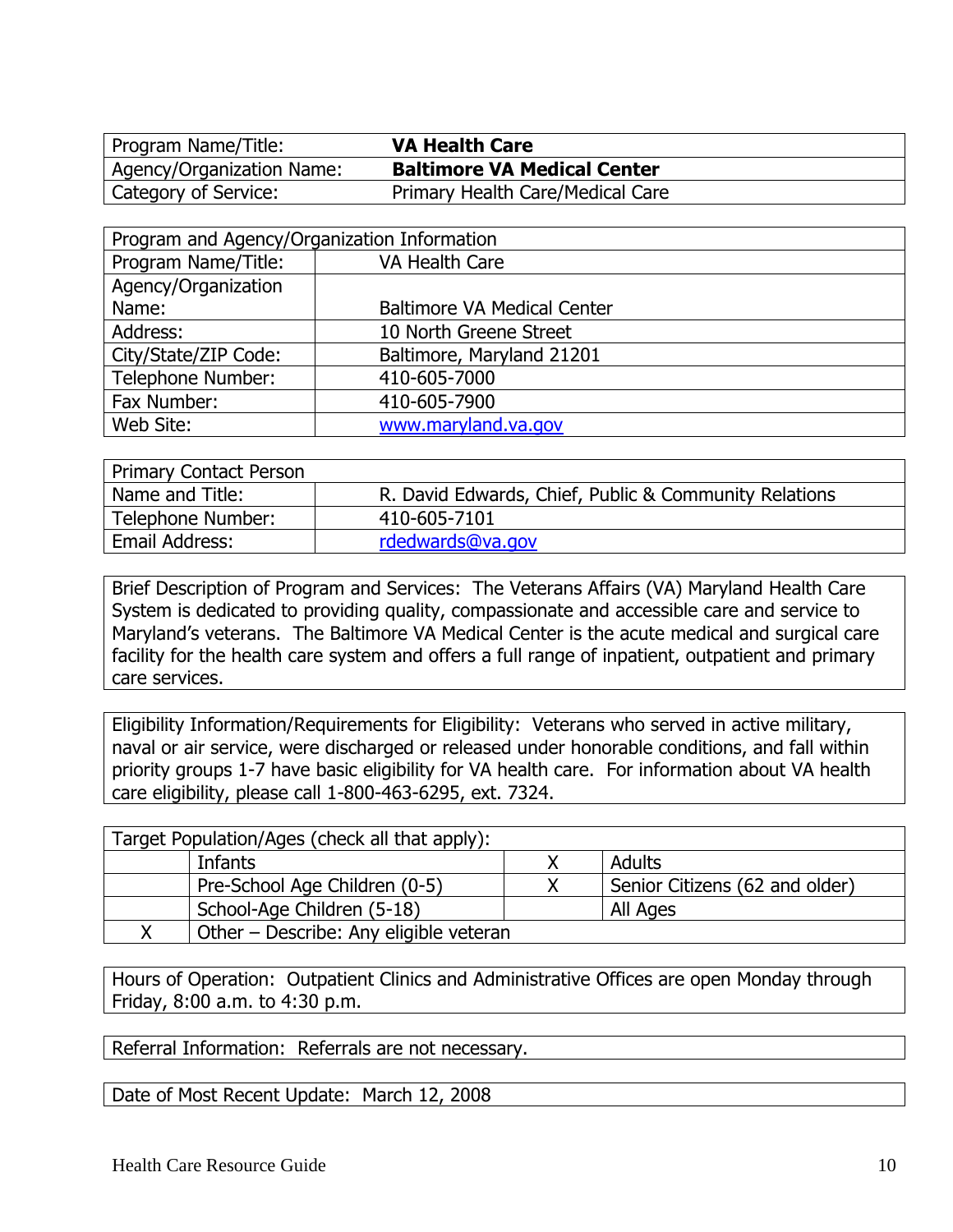Agency/Organization Name: **Loch Raven VA Outpatient Clinic** Category of Service: Primary Health Care/Medical Care

| Program and Agency/Organization Information |                                 |  |
|---------------------------------------------|---------------------------------|--|
| Program Name/Title:                         | VA Health Care                  |  |
| Agency/Organization                         |                                 |  |
| Name:                                       | Loch Raven VA Outpatient Clinic |  |
| Address:                                    | 3901 The Alameda                |  |
| City/State/ZIP Code:                        | Baltimore, Maryland 21218       |  |
| Telephone Number:                           | 410-605-7650                    |  |
| Fax Number:                                 | 410-605-7900                    |  |
| Web Site:                                   | www.maryland.va.gov             |  |

| Primary Contact Person |                                                       |
|------------------------|-------------------------------------------------------|
| Name and Title:        | R. David Edwards, Chief, Public & Community Relations |
| Telephone Number:      | $(410)$ 605-7101                                      |
| Email Address:         | rdedwards@va.gov                                      |

Brief Description of Program and Services: The Veterans Affairs (VA) Maryland Health Care System is dedicated to providing quality, compassionate and accessible care and service to Maryland's veterans. The Loch Raven VA Outpatient Clinic provides general outpatient care, preventive health and education services, various medical screenings and referrals to specialized programs and inpatient services available throughout the VA Maryland Health Care System.

Eligibility Information/Requirements for Eligibility: Veterans who served in active military, naval or air service, were discharged or released under honorable conditions, and fall within priority groups 1-7 have basic eligibility for VA health care. For information about VA health care eligibility, please call 1-800-463-6295, ext. 7324.

| Target Population/Ages (check all that apply): |                                        |  |                                |
|------------------------------------------------|----------------------------------------|--|--------------------------------|
| Adults<br>Infants                              |                                        |  |                                |
|                                                | Pre-School Age Children (0-5)          |  | Senior Citizens (62 and older) |
|                                                | School-Age Children (5-18)             |  | All Ages                       |
|                                                | Other – Describe: Any eligible veteran |  |                                |

Hours of Operation: Monday through Friday, 8:00 a.m. to 4:30 p.m.

Referral Information: Referrals are not necessary.

Date of Most Recent Update: March 12, 2008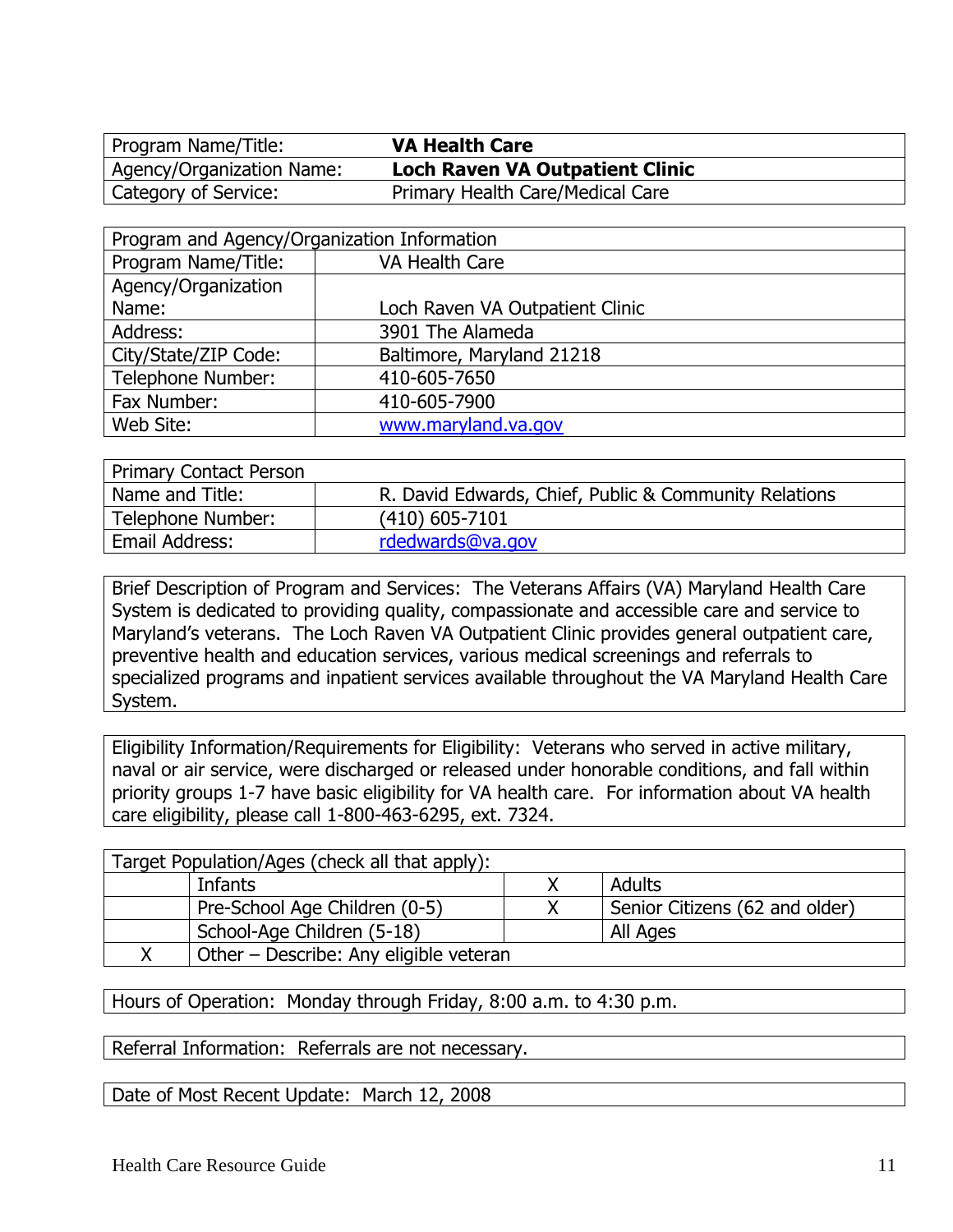Agency/Organization Name: **Martinsburg VA Medical Center** Category of Service: Primary Health Care/Medical Care

| Program and Agency/Organization Information |                                  |  |  |
|---------------------------------------------|----------------------------------|--|--|
| Program Name/Title:                         | VA Health Care                   |  |  |
| Agency/Organization                         |                                  |  |  |
| Name:                                       | Martinsburg VA Medical Center    |  |  |
| Address:                                    | 510 Butler Avenue                |  |  |
| City/State/ZIP Code:                        | Martinsburg, West Virginia 25405 |  |  |
| Telephone Number:                           | 304-263-0811                     |  |  |
| Fax Number:                                 | 304-262-7433                     |  |  |
| Web Site:                                   | www.martinsburg.va.gov           |  |  |

| <b>Primary Contact Person</b> |                         |  |
|-------------------------------|-------------------------|--|
| Name and Title:               | Cali Coulthard, PAO     |  |
| Telephone Number:             | 304-263-0811, ext. 4013 |  |
| Email Address:                | cali.coulthard@va.gov   |  |

Brief Description of Program and Services: The Martinsburg VA Center offers a comprehensive range of services including internal medicine, ambulatory surgery, audiology and speech pathology, dental, nursing home, nutrition, podiatry, prosthetics, women's health, mental health, and rehabilitation medicine. Patient care is provided through an integrated primary care concept, and each veteran is assigned to a team of health care providers that follows the patient's care both as an inpatient and an outpatient.

Eligibility Information/Requirements for Eligibility: Veterans who served in active military, naval or air service, were discharged or released under honorable conditions, and fall within priority groups 1-7 have basic eligibility for VA health care. For information about VA health care eligibility, please call 304-263-0811, ext. 3758, ext. 3757 or ext. 3050 after 4:30 p.m.

| Target Population/Ages (check all that apply): |                                        |  |                                |
|------------------------------------------------|----------------------------------------|--|--------------------------------|
| Adults<br>Infants                              |                                        |  |                                |
|                                                | Pre-School Age Children (0-5)          |  | Senior Citizens (62 and older) |
|                                                | School-Age Children (5-18)             |  | All Ages                       |
|                                                | Other - Describe: Any eligible veteran |  |                                |

Hours of Operation: Monday through Friday, 8:00 a.m. to 4:30 p.m.

Referral Information: Referrals are not necessary.

Date of Most Recent Update: May 15, 2008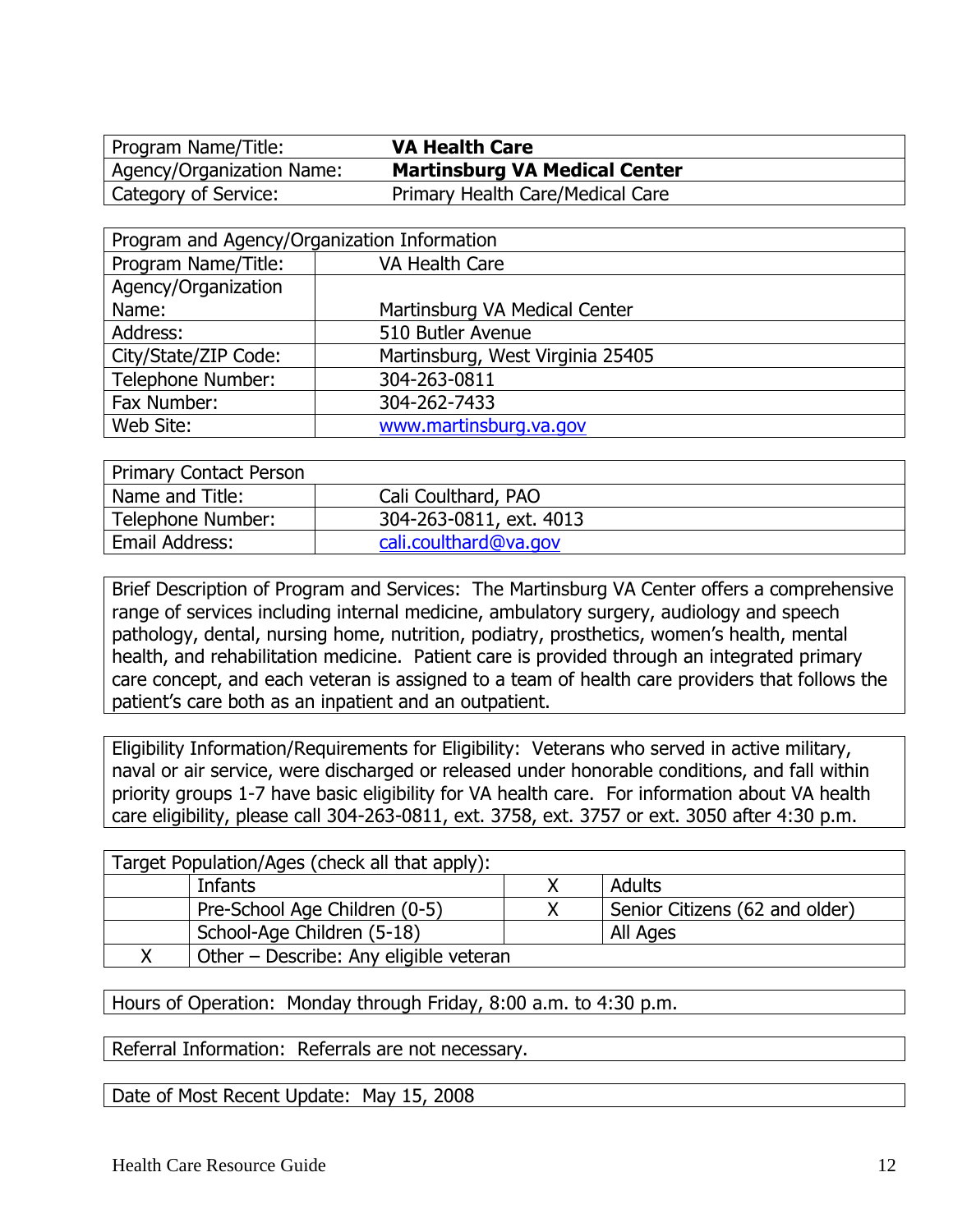Agency/Organization Name: **Fort Detrick Outpatient Clinic (Frederick)** Category of Service: Primary Health Care/Medical Care

| Program and Agency/Organization Information |                                                |  |
|---------------------------------------------|------------------------------------------------|--|
| Program Name/Title:                         | VA Health Care                                 |  |
| Agency/Organization                         |                                                |  |
| Name:                                       | Fort Detrick Outpatient Clinic                 |  |
| Address:                                    | 1433 Porter Street, Fort Detrick Army Garrison |  |
| City/State/ZIP Code:                        | Frederick, Maryland 21702                      |  |
| Telephone Number:                           | 855-429-2548 or 301-624-1200                   |  |
| Fax Number:                                 | 240-379-7013                                   |  |
| Web Site:                                   | www.martinsburg.va.gov/visitors/ftdetrick.asp  |  |

| <b>Primary Contact Person</b> |                        |  |
|-------------------------------|------------------------|--|
| Name and Title:               | James Burger, Director |  |
| Telephone Number:             | 301-624-1210           |  |
| Email Address:                | james.burger@va.gov    |  |

Brief Description of Program and Services: The Fort Detrick Outpatient Clinic offers a comprehensive range of services including primary care services, behavioral health services, women's health, podiatry, occupational therapy, physical therapy, and pharmacy services. The parent facility of the Fort Detrick Outpatient Clinic is the Martinsburg VA Medical Center.

Eligibility Information/Requirements for Eligibility: Veterans who served in active military, naval or air service, were discharged or released under honorable conditions, and fall within priority groups 1-7 have basic eligibility for VA health care. For information about VA health care eligibility, please call 304-263-0811, ext. 3758, ext. 3757 or ext. 3050 after 4:30 p.m.

| Target Population/Ages (check all that apply): |                                        |  |                                |
|------------------------------------------------|----------------------------------------|--|--------------------------------|
| Adults<br>Infants                              |                                        |  |                                |
|                                                | Pre-School Age Children (0-5)          |  | Senior Citizens (62 and older) |
|                                                | School-Age Children (5-18)             |  | All Ages                       |
|                                                | Other - Describe: Any eligible veteran |  |                                |

Hours of Operation: Monday through Friday, 8:00 a.m. to 4:30 p.m.

Referral Information: Referrals are not necessary.

Date of Most Recent Update: March 13, 2012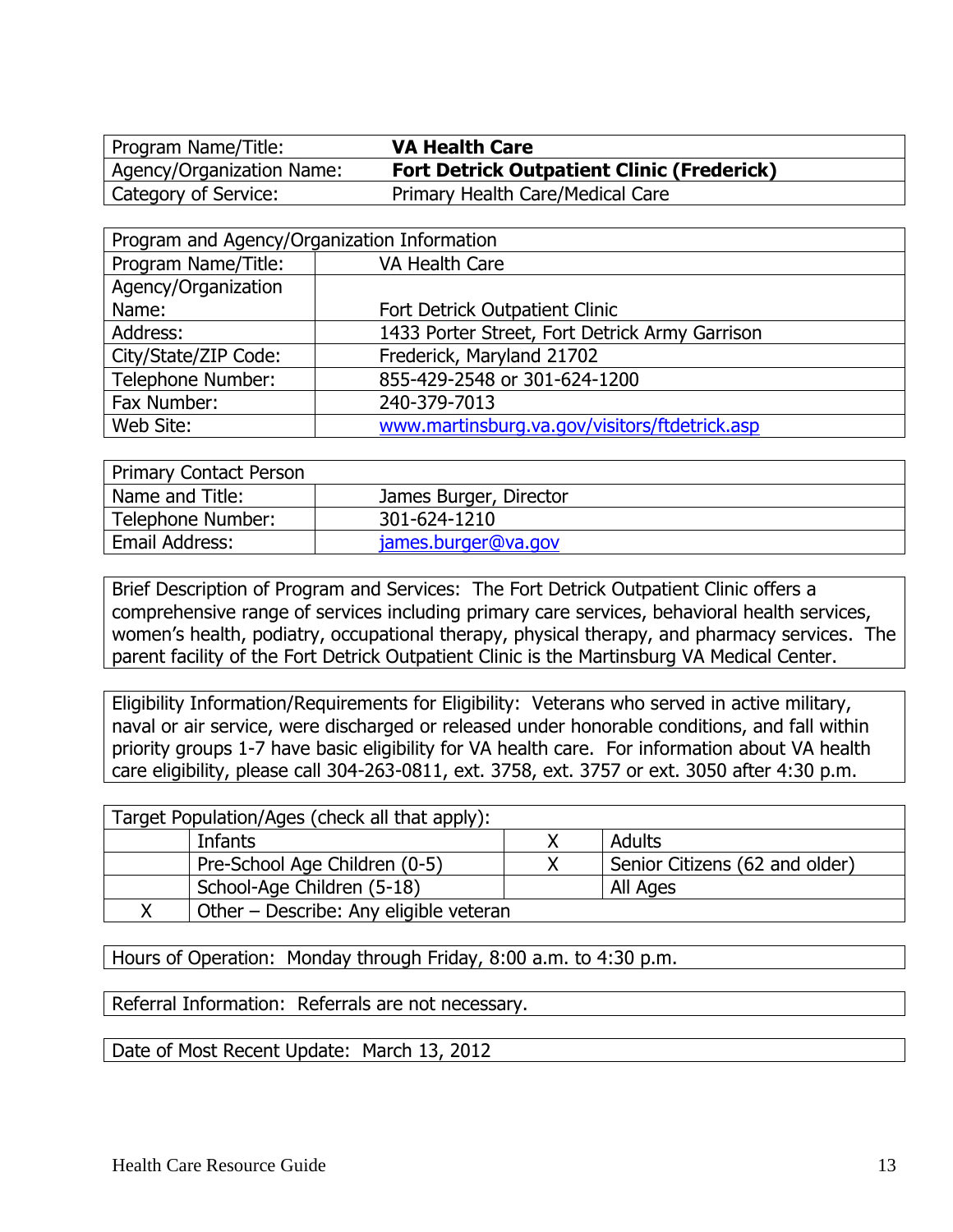#### **Dental Care/Oral Health Care**

| • Frederick County Health Department                                  |  |
|-----------------------------------------------------------------------|--|
|                                                                       |  |
| • Religious Coalition for Emergency Human Needs - Denticaid Program19 |  |
|                                                                       |  |
|                                                                       |  |
|                                                                       |  |
|                                                                       |  |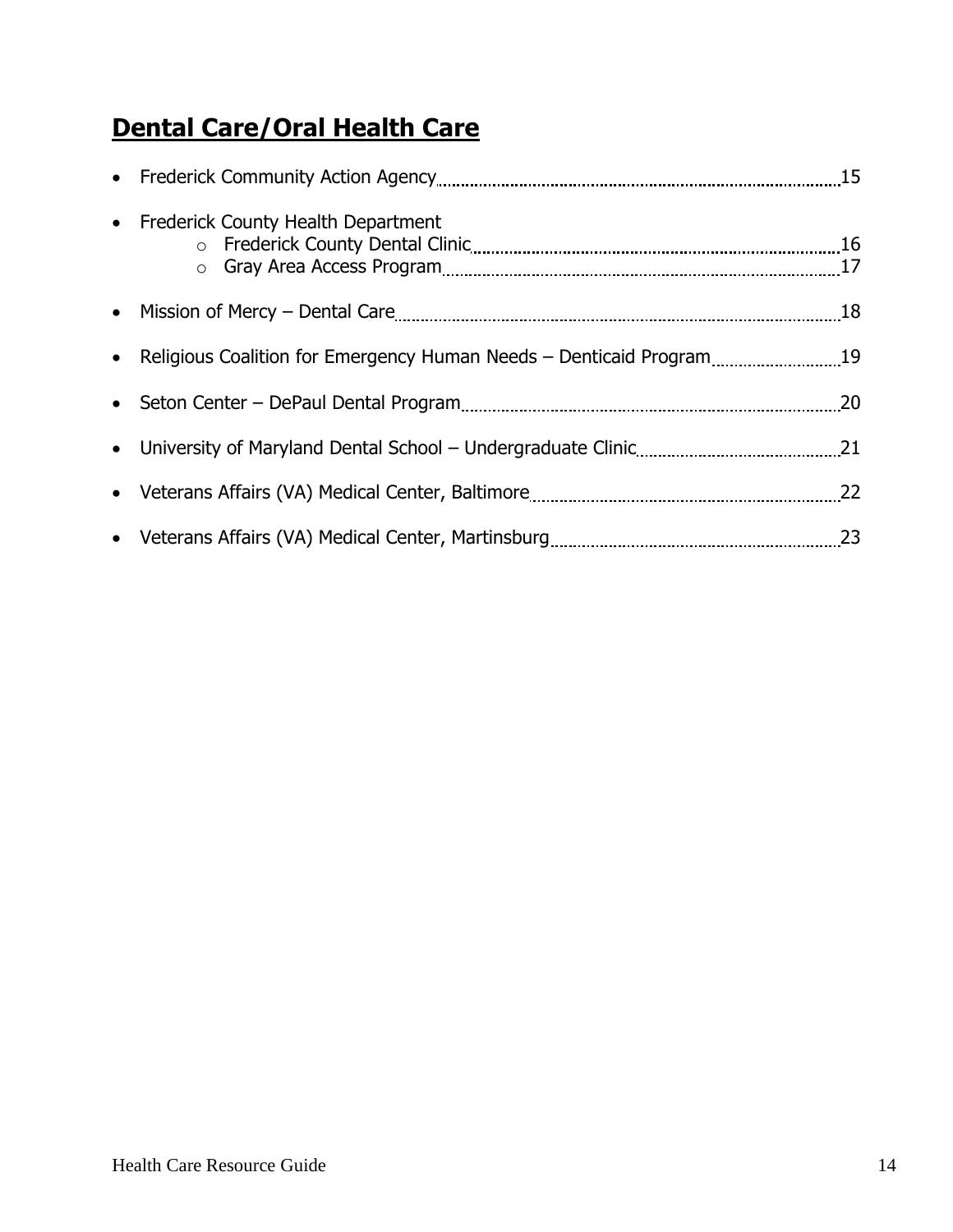Program Name/Title: **Community Health Center** Category of Service: Dental Care/Oral Health Care

Agency/Organization Name: **Frederick Community Action Agency (FCAA)**

| Program and Agency/Organization Information |                                          |  |
|---------------------------------------------|------------------------------------------|--|
| Program Name/Title:                         | <b>Community Action Dental Program</b>   |  |
| Agency/Organization                         |                                          |  |
| Name:                                       | <b>Frederick Community Action Agency</b> |  |
| Address:                                    | 100 South Market Street                  |  |
| City/State/ZIP Code:                        | Frederick, Maryland 21701                |  |
| Telephone Number:                           | 301-600-1393 or 301-600-1506             |  |
| Fax Number:                                 | 301-662-9079                             |  |
| Web Site:                                   | www.cityoffrederick.com/fcaa             |  |

| <b>Primary Contact Person</b> |                              |  |
|-------------------------------|------------------------------|--|
| Name and Title:               | Janet Jones, MHA, Supervisor |  |
| Telephone Number:             | 301-600-3967 or 301-600-1506 |  |
| Email Address:                | jjones@cityoffrederick.com   |  |

Brief Description of Program and Services: Dental care and services for income-eligible adults and children.

Eligibility Information/Requirements for Eligibility: Best to come in to apply for services and to determine eligibility for various programs and services.

| Target Population/Ages (check all that apply): |                                                         |  |                                |
|------------------------------------------------|---------------------------------------------------------|--|--------------------------------|
|                                                | Infants                                                 |  | Adults                         |
|                                                | Pre-School Age Children (0-5)                           |  | Senior Citizens (62 and older) |
|                                                | School-Age Children (5-18)                              |  | All Ages                       |
|                                                | Other – Describe: Adults and children that are homeless |  |                                |

Hours of Operation: Monday through Friday from 8:30 a.m. to 5:00 p.m.

Referral Information: Referrals are not needed, but a written referral or email may help to expedite the intake process.

Date of Most Recent Update: January 21, 2016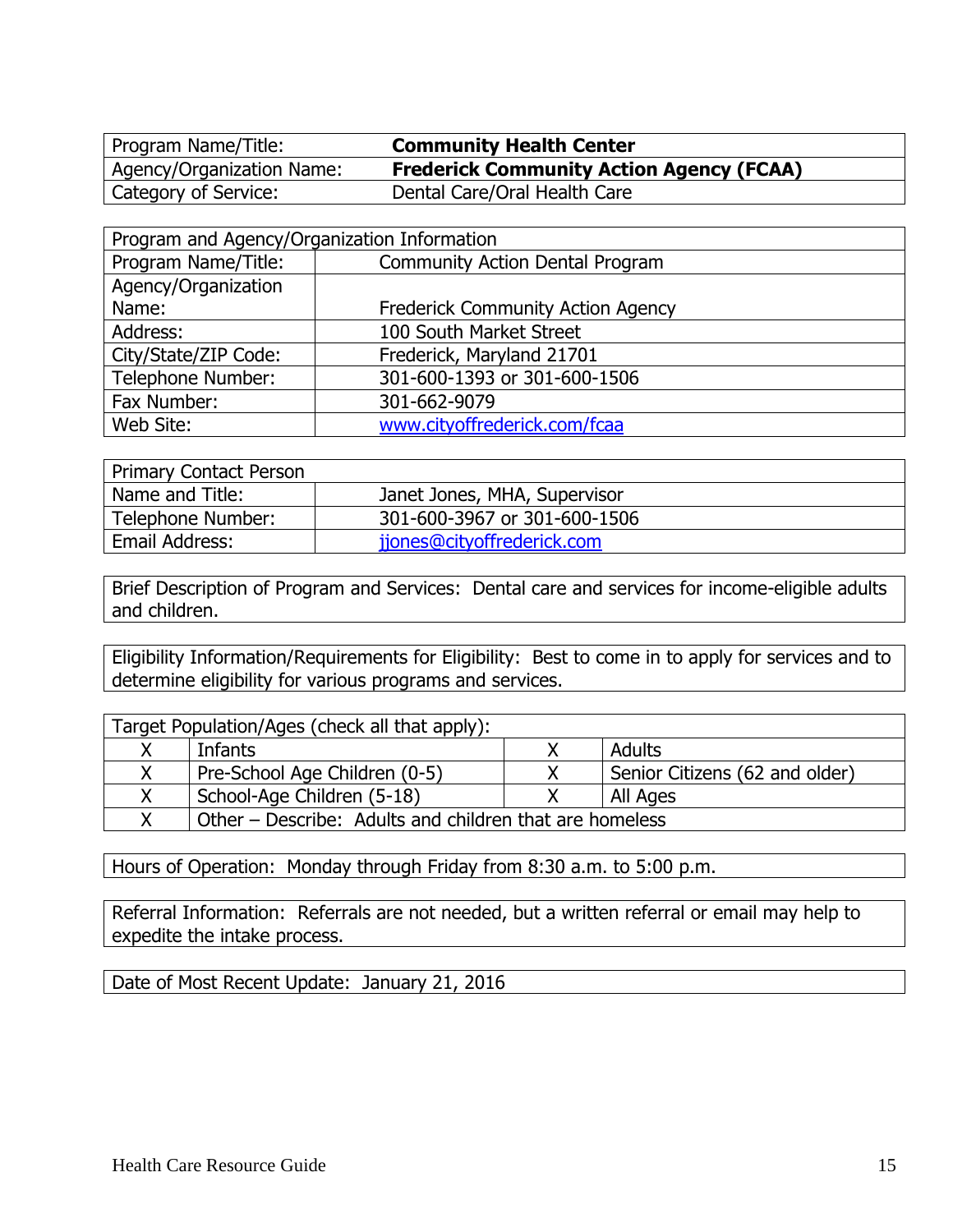Program Name/Title: **Frederick County Dental Clinic** Category of Service: Dental Care/Oral Health Care

Agency/Organization Name: **Frederick County Health Department (FCHD)**

| Program and Agency/Organization Information                  |                                      |  |  |
|--------------------------------------------------------------|--------------------------------------|--|--|
| Program Name/Title:<br><b>Frederick County Dental Clinic</b> |                                      |  |  |
| Agency/Organization                                          |                                      |  |  |
| Name:                                                        | Frederick County Health Department   |  |  |
| Address:                                                     | 350 Montevue Lane                    |  |  |
| City/State/ZIP Code:                                         | Frederick, Maryland 21702            |  |  |
| Telephone Number:                                            | 301-600-1041                         |  |  |
| Fax Number:                                                  | 301-600-3201                         |  |  |
| Web Site:                                                    | www.frederickcountymd.gov/healthdept |  |  |

| Primary Contact Person |                              |
|------------------------|------------------------------|
| Name and Title:        | Monica Grant                 |
| Telephone Number:      | 301-600-1041                 |
| Email Address:         | mgrant@frederickcountymd.gov |

Brief Description of Program and Services: This program provides pediatric dental service for patients under the age of 18, including children with special needs. Services include complete examination, prophylaxis (cleaning), x-rays, fluoride treatment, restorative dentistry (fillings), uncomplicated extractions, sealants, and patient oral hygiene education.

Eligibility Information/Requirements for Eligibility: Uninsured and underinsured children residing in Frederick County.

| Target Population/Ages (check all that apply): |                                               |                                |  |
|------------------------------------------------|-----------------------------------------------|--------------------------------|--|
| Adults<br>Infants                              |                                               |                                |  |
|                                                | Pre-School Age Children (0-5)                 | Senior Citizens (62 and older) |  |
|                                                | School-Age Children (5-18)                    | All Ages                       |  |
|                                                | Other – Describe: Children with special needs |                                |  |

Hours of Operation: Monday through Friday 8:00 a.m. to 12:00 noon and 1:00 to 4:00 p.m.

Referral Information: No referral required.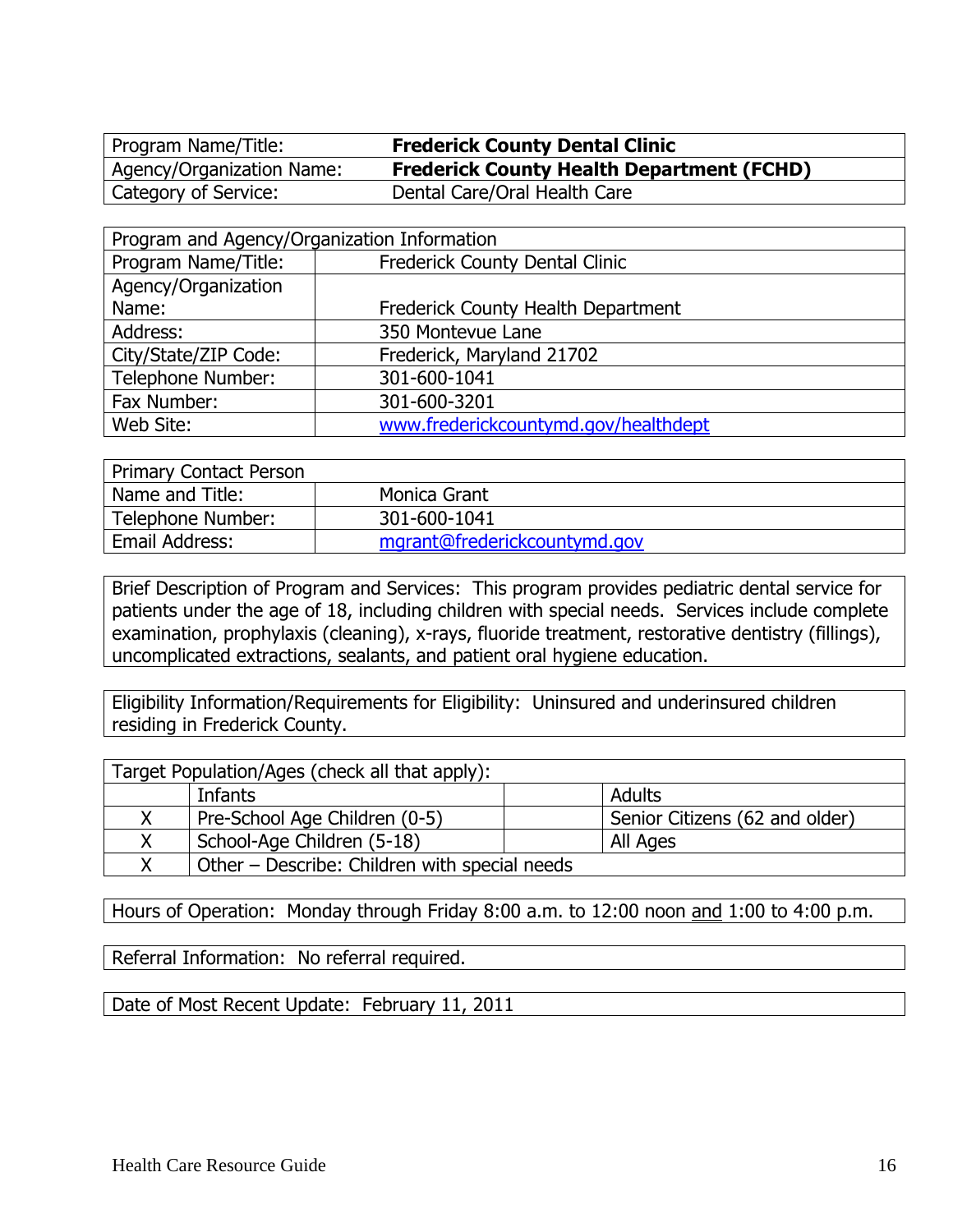Program Name/Title: **Fred. County Dental Clinic-Gray Area Access Program** Category of Service: Dental Care/Oral Health Care

Agency/Organization Name: **Frederick County Health Department (FCHD)**

Program and Agency/Organization Information Program Name/Title: Frederick County Dental Clinic-Gray Area Access Program Agency/Organization Name: **Name: Frederick County Health Department** Address: 250 Montevue Lane City/State/ZIP Code: | Frederick, Maryland 21702 Telephone Number: 301-600-1041 Fax Number: 301-600-3201 Web Site:  $\vert$  [www.frederickcountymd.gov/healthdept](http://www.frederickcountymd.gov/healthdept)

| Primary Contact Person |                              |
|------------------------|------------------------------|
| Name and Title:        | Monica Grant                 |
| Telephone Number:      | 301-600-1041                 |
| <b>Email Address:</b>  | mgrant@frederickcountymd.gov |

Brief Description of Program and Services: Local oral surgeons provide dental services in their offices at reduced fees.

Eligibility Information/Requirements for Eligibility: Uninsured, lower-income adults residing in Frederick County

| Target Population/Ages (check all that apply): |                                               |  |                                |
|------------------------------------------------|-----------------------------------------------|--|--------------------------------|
|                                                | Infants                                       |  | Adults                         |
|                                                | Pre-School Age Children (0-5)                 |  | Senior Citizens (62 and older) |
|                                                | School-Age Children (5-18)                    |  | All Ages                       |
|                                                | Other – Describe: Children with special needs |  |                                |

Hours of Operation: Not applicable

Referral Information: Call the Dental Clinic at 301-600-1041 for a voucher.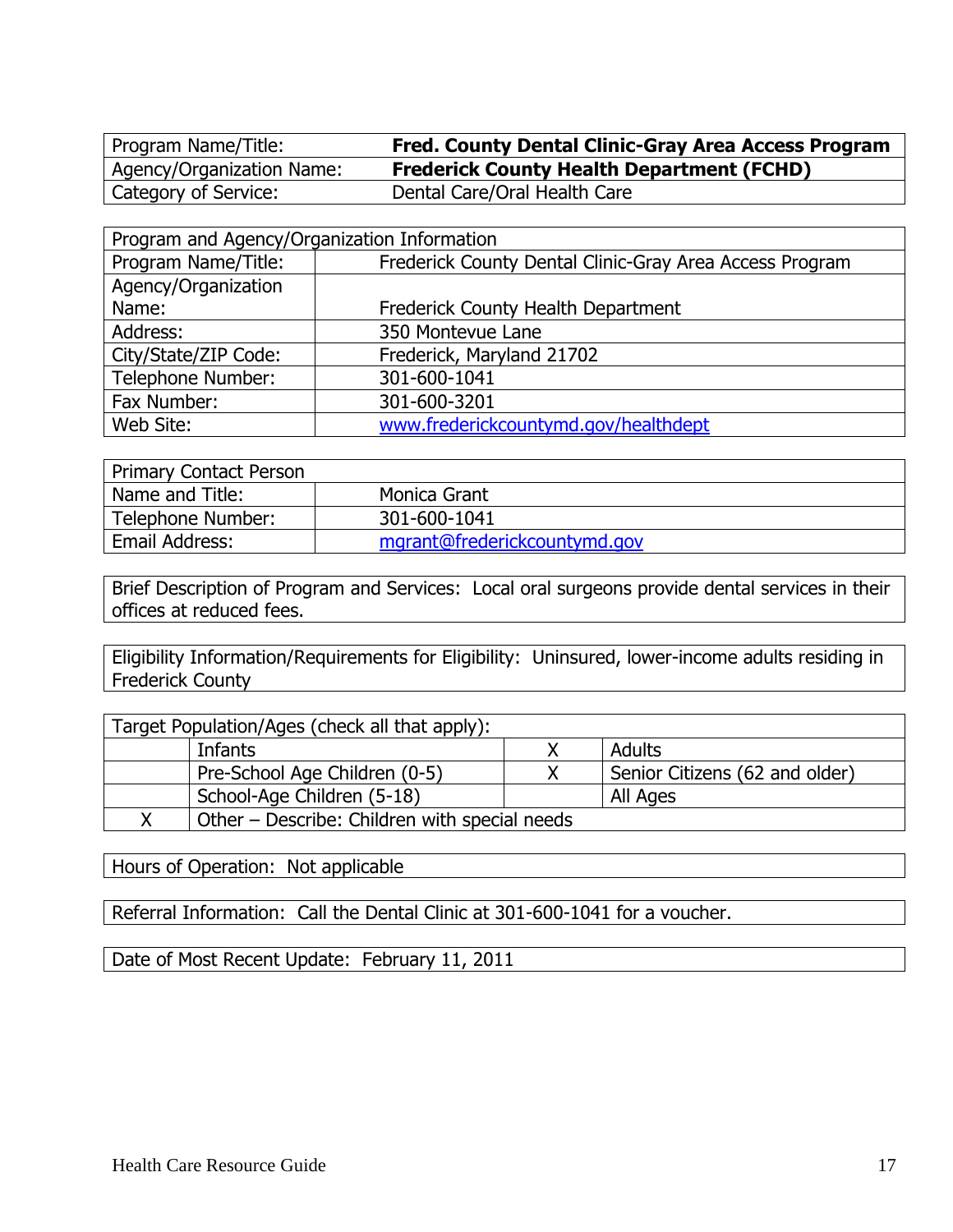Program Name/Title: **Dental Care** Agency/Organization Name: **Mission of Mercy**

Category of Service: Dental Care/Oral Health Care

| Program and Agency/Organization Information |                                  |  |
|---------------------------------------------|----------------------------------|--|
| Program Name/Title:                         | Dental Care                      |  |
| Agency/Organization                         |                                  |  |
| Name:                                       | Mission of Mercy                 |  |
| Address:                                    | 22 South Market Street, Suite 6D |  |
| City/State/ZIP Code:                        | Frederick, Maryland 21701        |  |
| Telephone Number:                           | 301-682-5683                     |  |
| Fax Number:                                 | 301-682-3499                     |  |
| Web Site:                                   | www.amissionofmercy.org          |  |

| <b>Primary Contact Person</b> |                                       |
|-------------------------------|---------------------------------------|
| Name and Title:               | David Liddle, Chief Financial Officer |
| Telephone Number:             | 301-682-5683                          |
| Email Address:                | dliddle@amissionofmercy.org           |

Brief Description of Program and Services: Free basic, primary healthcare, free dental care (extractions and fillings only), and free prescription medications, delivered through a mobile medical program with licensed volunteer doctors, nurses, dentists and other non-medical volunteers. Mission of Mercy has two (2) dental clinic sites in Frederick County: Frederick Church of the Brethren, Frederick and Faith Baptist Church, Brunswick/Jefferson area.

Eligibility Information/Requirements for Eligibility: Program is for persons that have no insurance; there is no pre-qualification process.

| Target Population/Ages (check all that apply): |                               |  |                                  |
|------------------------------------------------|-------------------------------|--|----------------------------------|
|                                                | Infants                       |  | Adults                           |
|                                                | Pre-School Age Children (0-5) |  | ' Senior Citizens (62 and older) |
|                                                | School-Age Children (5-18)    |  | All Ages                         |

Hours of Operation: Clinic hours are usually 9:00 a.m. to 4:00 p.m.

Referral Information: Please visit Mission of Mercy's website at [www.amissionofmercy.org](http://www.amissionofmercy.org/) for clinic locations, directions and appointment numbers. Dental clinic is on a first-come, first serve basis – no appointments. All new patients need to arrive at the clinic sites before 6:00 a.m.

Date of Most Recent Update: June 19, 2015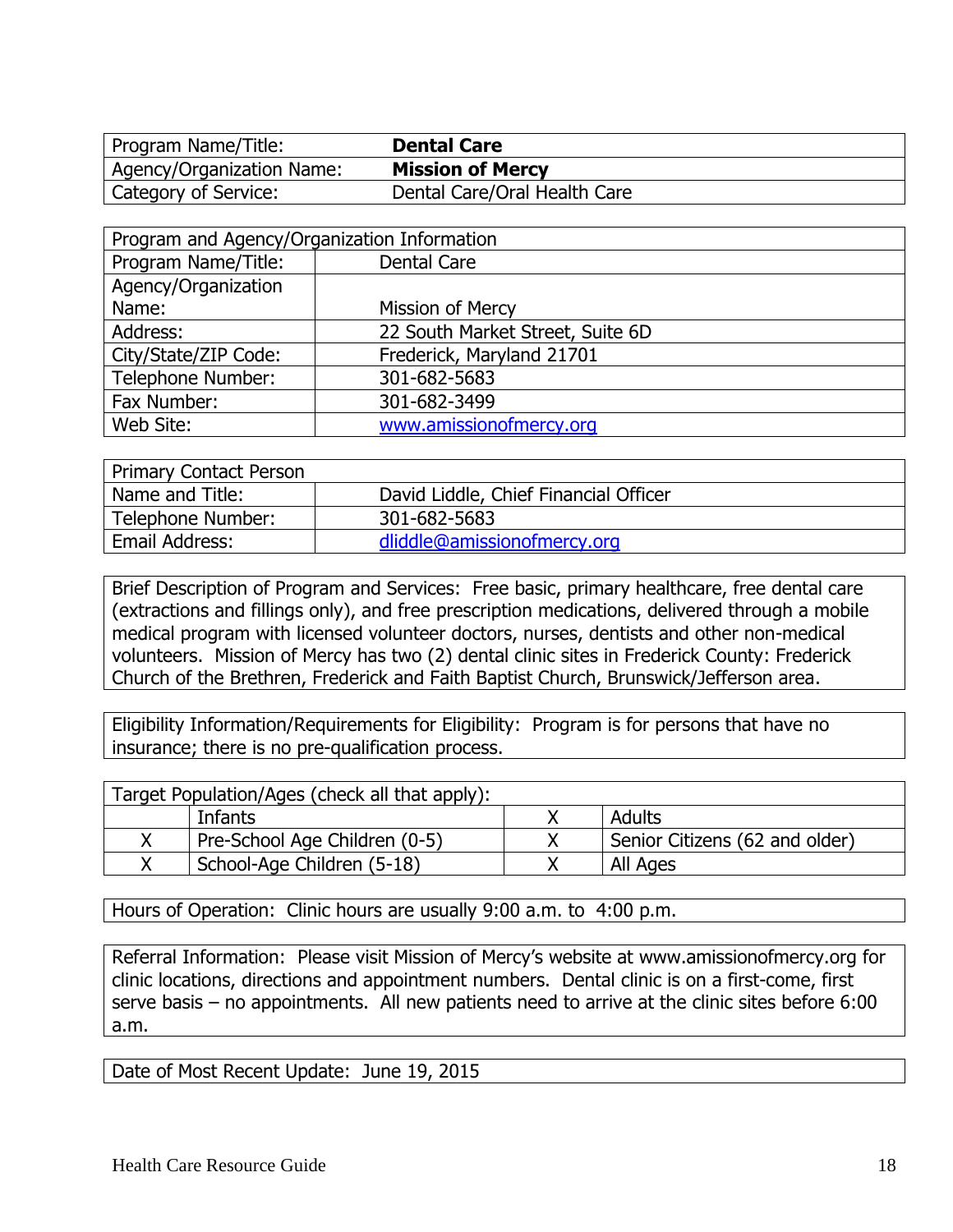Program Name/Title: **Denticaid Program**

Agency/Organization Name: **Religious Coalition For Emergency Human Needs** Category of Service: Dental Care/Oral Health Care

| Program and Agency/Organization Information |                                               |  |
|---------------------------------------------|-----------------------------------------------|--|
| Program Name/Title:                         | Denticaid Program                             |  |
| Agency/Organization                         | Religious Coalition For Emergency Human Needs |  |
| Name:                                       |                                               |  |
| Address:                                    | 27 Degrange Street                            |  |
| City/State/ZIP Code:                        | Frederick, Maryland 21701                     |  |
| Telephone Number:                           | 301-631-2670                                  |  |
| Fax Number:                                 | 240-215-3019                                  |  |
| Web Site:                                   | www.thereligiouscoalition.org                 |  |

| <b>Primary Contact Person</b> |                                  |
|-------------------------------|----------------------------------|
| Name and Title:               | Nick Brown, Office Administrator |
| Telephone Number:             | 301-631-2670, ext. 105           |
| Email Address:                | nbrown@thereligiouscoalition.org |

Brief Description of Program and Services: The Denticaid Program provides emergency dental care to clients that are 18 years of age or older, who are suffering from pain and need a simple extraction or a simple filling. Clients that are approved on the day of application will be given a voucher to a local dentist; the dental appointment is scheduled by the RCEHN prior to the client leaving the office.

Eligibility Information/Requirements for Eligibility: Must be a Frederick County resident; must be uninsured or underinsured; must provide proof of income and meet income guidelines. Clients may only receive assistance once in a 12-month period because funding is limited.

| Target Population/Ages (check all that apply): |  |                                |  |
|------------------------------------------------|--|--------------------------------|--|
| Infants                                        |  | Adults                         |  |
| Pre-School Age Children (0-5)                  |  | Senior Citizens (62 and older) |  |
| School-Age Children (5-18)                     |  | All Ages                       |  |
| Other – Describe:                              |  |                                |  |

Hours of Operation: Monday, Wednesday, Thursday, Friday from 10:00 a.m. to 2:00 p.m. and Tuesdays from 10:00 a.m. to 4:00 p.m.

Referral Information: Self-referrals and agency referrals are accepted.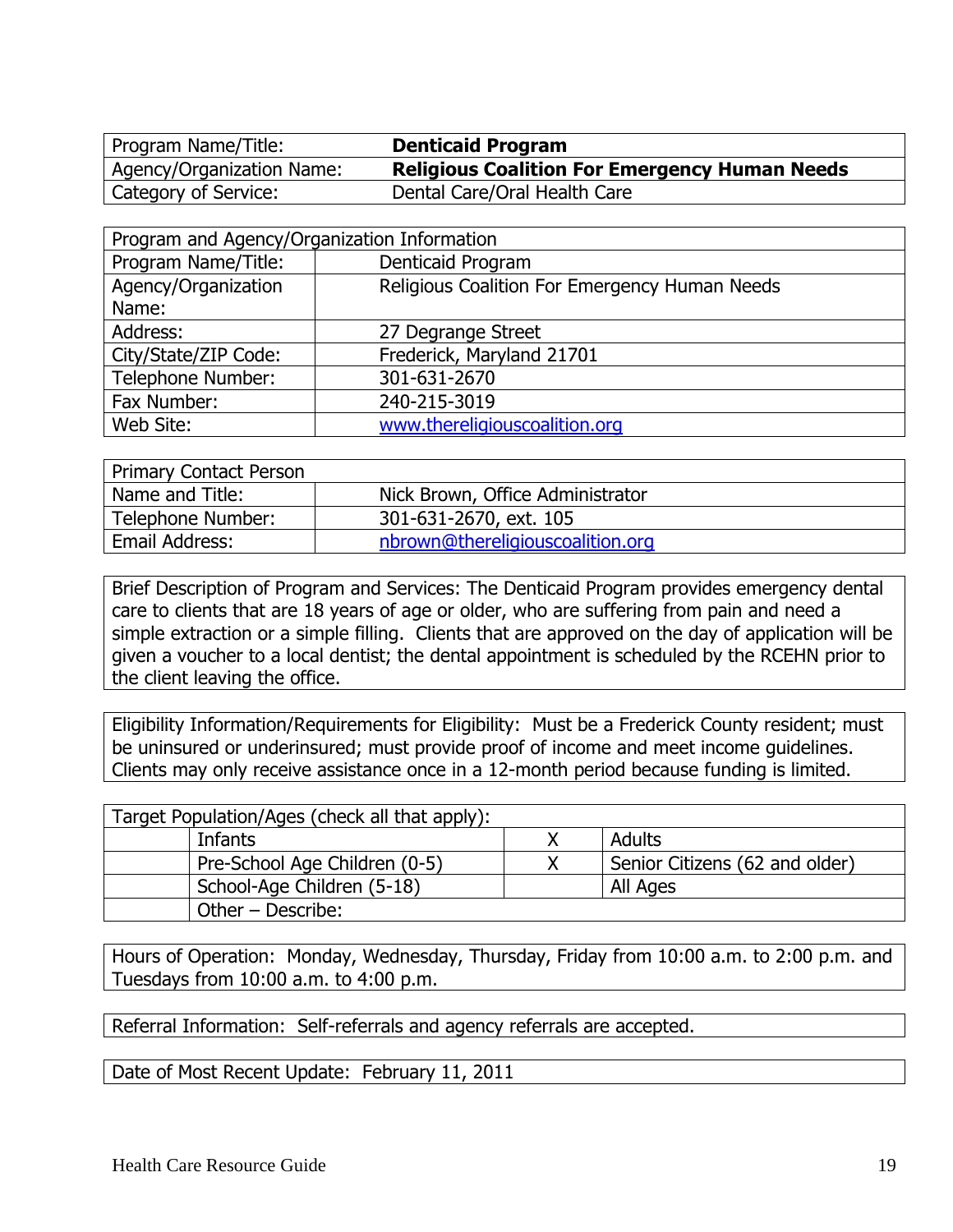Program Name/Title: **DePaul Dental Program** Agency/Organization Name: **Seton Center, Inc.**

Category of Service: Dental Care/Oral Health Care

| Program and Agency/Organization Information |                            |  |
|---------------------------------------------|----------------------------|--|
| Program Name/Title:                         | DePaul Dental Program      |  |
| Agency/Organization                         | Seton Center, Inc.         |  |
| Name:                                       |                            |  |
| Address:                                    | 16840 South Seton Avenue   |  |
| City/State/ZIP Code:                        | Emmitsburg, Maryland 21727 |  |
| Telephone Number:                           | 301-447-6102               |  |
| Fax Number:                                 | 301-447-1748               |  |
| Web Site:                                   | www.setoncenterinc.org     |  |

| <b>Primary Contact Person</b> |                                         |
|-------------------------------|-----------------------------------------|
| Name and Title:               | Sister Ellen Eisenberger, Administrator |
| Telephone Number:             | 301-447-6102                            |
| Email Address:                | setoncenterinc@doc.org                  |

Brief Description of Program and Services: Dental Services for low-income adults with no dental insurance.

Eligibility Information/Requirements for Eligibility: Must fall within the Federal Guidelines for low-income adults and have no dental insurance.

| Target Population/Ages (check all that apply): |  |                                |  |
|------------------------------------------------|--|--------------------------------|--|
| Infants                                        |  | <b>Adults</b>                  |  |
| Pre-School Age Children (0-5)                  |  | Senior Citizens (62 and older) |  |
| School-Age Children (5-18)                     |  | All Ages                       |  |
| Other - Describe:                              |  |                                |  |

Hours of Operation: Monday through Friday from 9:00 a.m. to 12:00 noon and 1:00 p.m. to 4:00 p.m.

Referral Information: Not applicable.

Date of Most Recent Update: May 30, 2008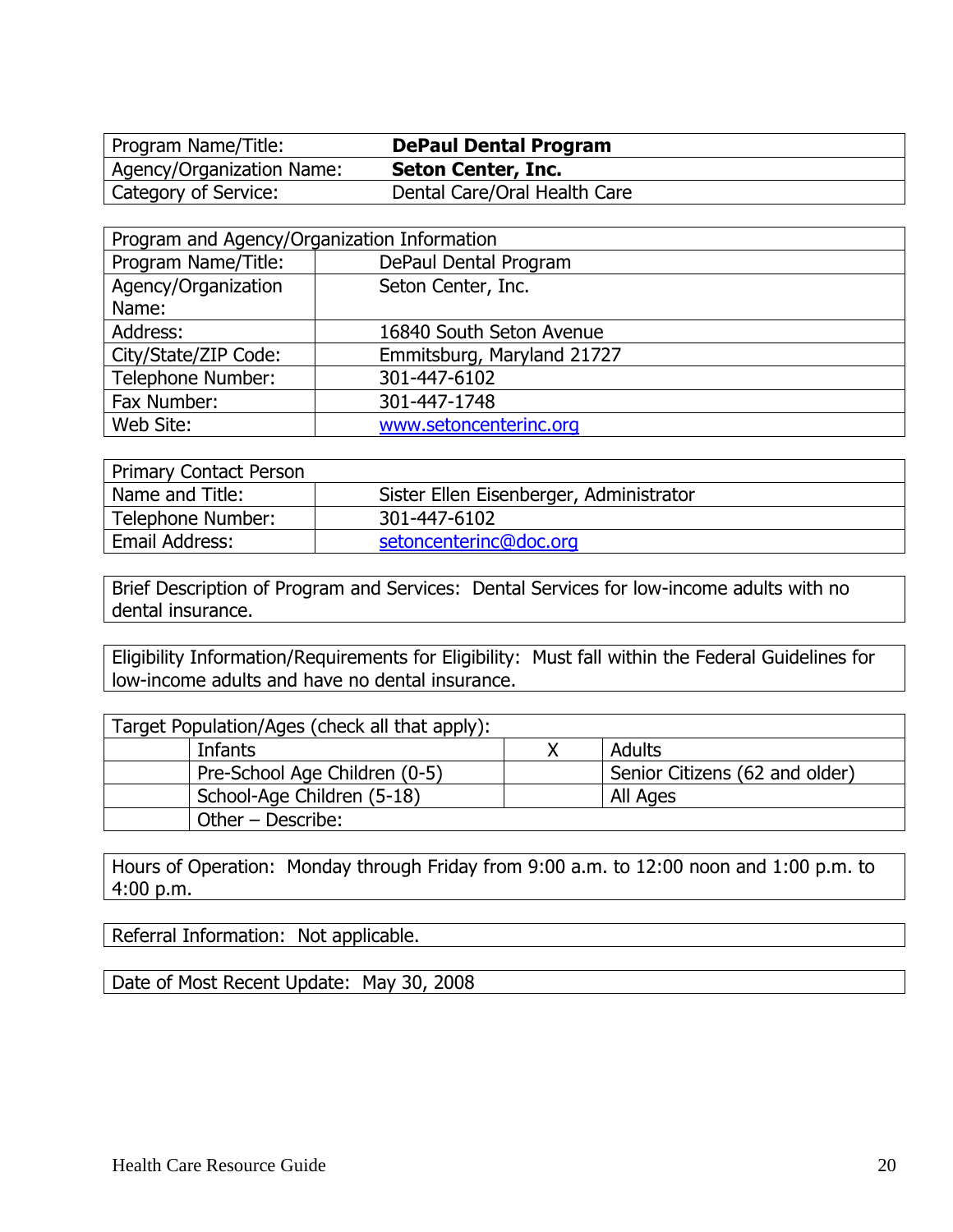Program Name/Title: **Dental Care – Undergraduate Clinic** Category of Service: Dental Care/Oral Health Care

Agency/Organization Name: **University of Maryland Dental School**

| Program and Agency/Organization Information |                                                             |  |
|---------------------------------------------|-------------------------------------------------------------|--|
| Program Name/Title:                         | Undergraduate Clinic                                        |  |
| Agency/Organization                         |                                                             |  |
| Name:                                       | University of Maryland Dental School                        |  |
| Address:                                    | 650 West Baltimore Street                                   |  |
| City/State/ZIP Code:                        | Baltimore, Maryland 21201-1586                              |  |
| <b>Telephone Number:</b>                    | 410-706-7101 (general information and appointments)         |  |
| Telephone Number:                           | 410-706-4213 (children 15 years and younger)                |  |
| Telephone Number:                           | 410-706-7039 (special medical conditions/disabled patients) |  |

Brief Description of Program and Services: Comprehensive dental services for adults and children.

Eligibility Information/Requirements for Eligibility:

The Undergraduate Clinic serves:

- Adults and Children
- Medical Assistance/Medicaid Accepted
- Fee-for-Service
- Below Private Practice Fees
- Walk-in Patients Accepted in Emergency Clinic

| Target Population/Ages (check all that apply): |                               |  |                                |
|------------------------------------------------|-------------------------------|--|--------------------------------|
|                                                | Adults<br>Infants             |  |                                |
|                                                | Pre-School Age Children (0-5) |  | Senior Citizens (62 and older) |
|                                                | School-Age Children (5-18)    |  | All Ages                       |
|                                                | Other - Describe:             |  |                                |

Hours of Operation: Monday through Friday, 8:00 a.m. to 4:00 p.m.; Tuesday, Wednesday and Thursday evenings until 7:00 p.m.

Referral Information: Contact the general information number for eligibility and appointment information.

Date of Most Recent Update: May 16, 2008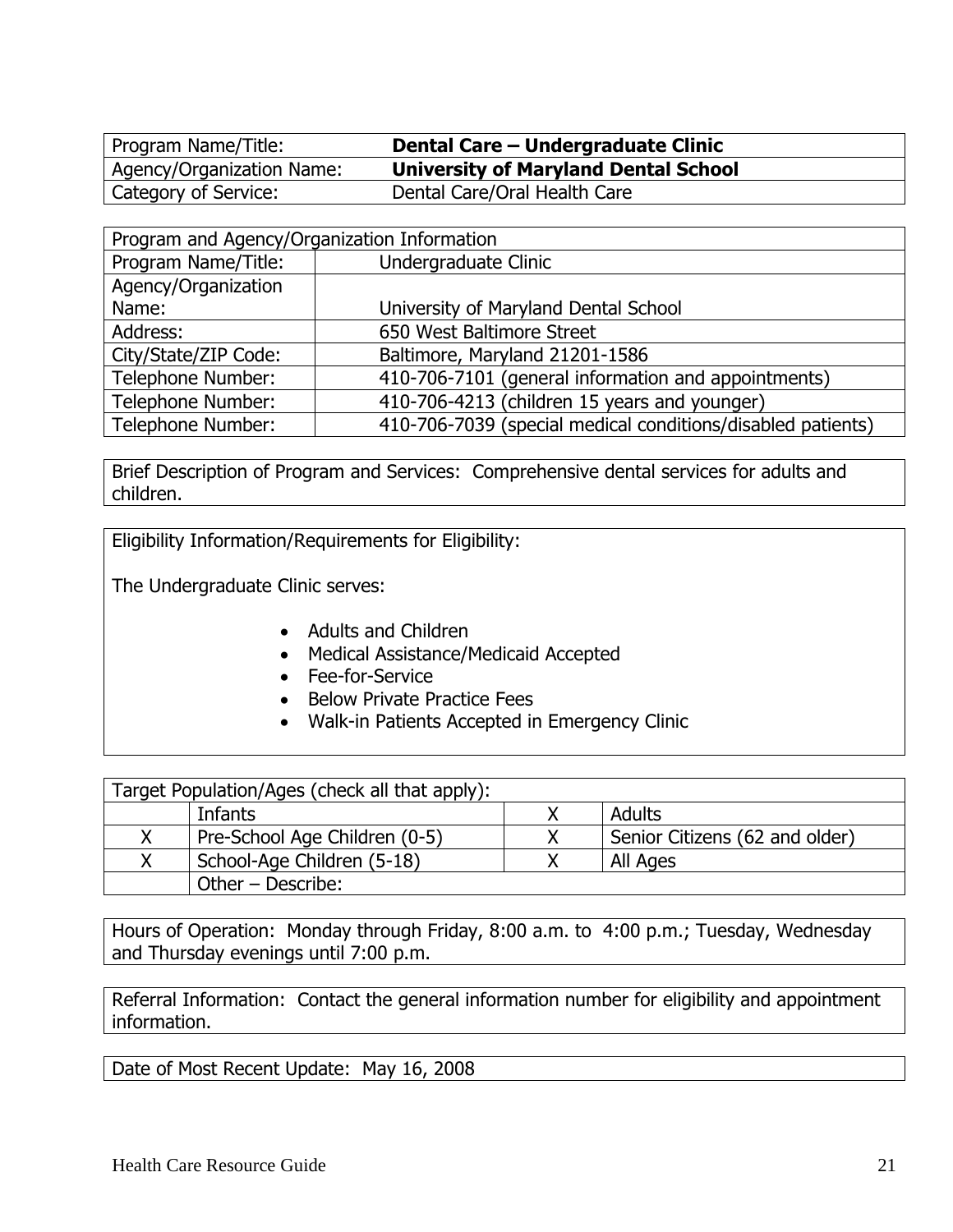Agency/Organization Name: **Baltimore VA Medical Center** Category of Service: Dental Care/Oral Health Care

| Program and Agency/Organization Information |                                    |  |
|---------------------------------------------|------------------------------------|--|
| Program Name/Title:                         | VA Health Care                     |  |
| Agency/Organization                         |                                    |  |
| Name:                                       | <b>Baltimore VA Medical Center</b> |  |
| Address:                                    | 10 North Greene Street             |  |
| City/State/ZIP Code:                        | Baltimore, Maryland 21201          |  |
| Telephone Number:                           | 410-605-7000                       |  |
| Fax Number:                                 | 410-605-7900                       |  |
| Web Site:                                   | www.maryland.va.gov                |  |

| <b>Primary Contact Person</b> |                                                       |
|-------------------------------|-------------------------------------------------------|
| Name and Title:               | R. David Edwards, Chief, Public & Community Relations |
| Telephone Number:             | 410-605-7101                                          |
| Email Address:                | rdedwards@va.gov                                      |

Brief Description of Program and Services: The Veterans Affairs (VA) Maryland Health Care System is dedicated to providing quality, compassionate and accessible care and service to Maryland's veterans. The Baltimore VA Medical Center is the acute medical and surgical care facility for the health care system and offers a full range of inpatient, outpatient and primary care services.

Eligibility Information/Requirements for Eligibility: Veterans who served in active military, naval or air service, were discharged or released under honorable conditions, and fall within priority groups 1-7 have basic eligibility for VA health care. For information about VA health care eligibility, please call 1-800-463-6295, ext. 7324.

| Target Population/Ages (check all that apply): |                                        |  |                                |
|------------------------------------------------|----------------------------------------|--|--------------------------------|
|                                                | Adults<br>Infants                      |  |                                |
|                                                | Pre-School Age Children (0-5)          |  | Senior Citizens (62 and older) |
|                                                | School-Age Children (5-18)             |  | All Ages                       |
|                                                | Other - Describe: Any eligible veteran |  |                                |

Hours of Operation: Outpatient Clinics and Administrative Offices are open Monday through Friday, 8:00 a.m. to 4:30 p.m.

Referral Information: Referrals are not necessary.

Date of Most Recent Update: March 12, 2008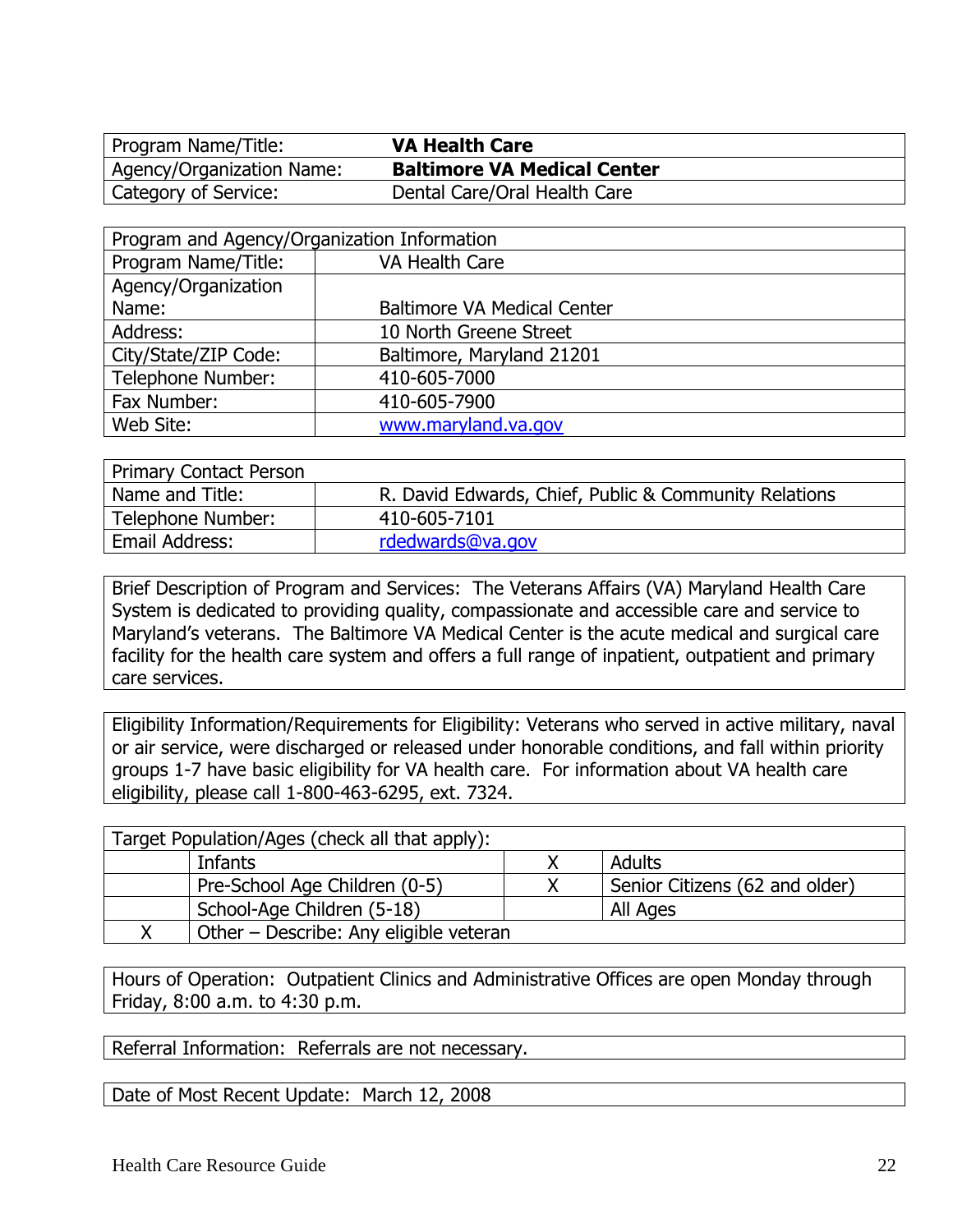**Program Name/Title: VA Health Care**<br> **Agency/Organization Name: Martinsburg VA** 

**Martinsburg VA Medical Center** Category of Service: Dental Care/Oral Health Care

| Program and Agency/Organization Information |                                  |  |
|---------------------------------------------|----------------------------------|--|
| Program Name/Title:                         | VA Health Care                   |  |
| Agency/Organization                         |                                  |  |
| Name:                                       | Martinsburg VA Medical Center    |  |
| Address:                                    | 510 Butler Avenue                |  |
| City/State/ZIP Code:                        | Martinsburg, West Virginia 25405 |  |
| Telephone Number:                           | 304-263-0811                     |  |
| Fax Number:                                 | 304-262-7433                     |  |
| Web Site:                                   | www.martinsburg.va.gov           |  |

| <b>Primary Contact Person</b> |                         |
|-------------------------------|-------------------------|
| Name and Title:               | Cali Coulthard, PAO     |
| Telephone Number:             | 304-263-0811, ext. 4013 |
| Email Address:                | cali.coulthard@va.gov   |

Brief Description of Program and Services: The Martinsburg VA Center offers a comprehensive range of services including internal medicine, ambulatory surgery, audiology and speech pathology, dental, nursing home, nutrition, podiatry, prosthetics, women's health, mental health, and rehabilitation medicine. Patient care is provided through an integrated primary care concept, and each veteran is assigned to a team of health care providers that follows the patient's care both as an inpatient and an outpatient.

Eligibility Information/Requirements for Eligibility: Veterans who served in active military, naval or air service, were discharged or released under honorable conditions, and fall within priority groups 1-7 have basic eligibility for VA health care. For information about VA health care eligibility, please call 304-263-0811, ext. 3758, ext. 3757 or ext. 3050 after 4:30 p.m.

| Target Population/Ages (check all that apply): |                                        |  |                                |
|------------------------------------------------|----------------------------------------|--|--------------------------------|
| Adults<br>Infants                              |                                        |  |                                |
|                                                | Pre-School Age Children (0-5)          |  | Senior Citizens (62 and older) |
|                                                | School-Age Children (5-18)             |  | All Ages                       |
|                                                | Other - Describe: Any eligible veteran |  |                                |

Hours of Operation: Monday through Friday, 8:00 a.m. to 4:30 p.m.

Referral Information: Referrals are not necessary.

Date of Most Recent Update: May 15, 2008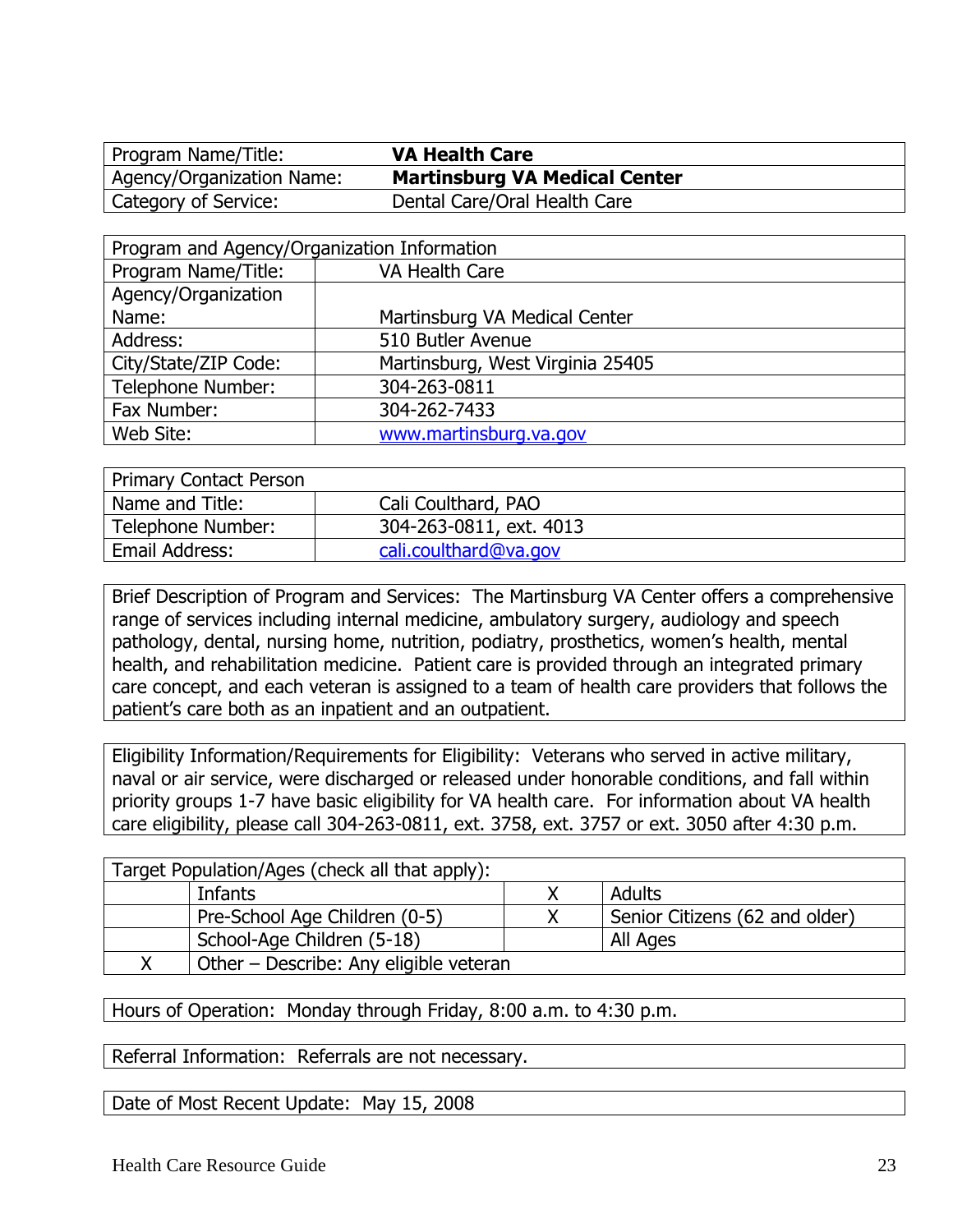#### **Medication/Prescription Drug Assistance**

| • Religious Coalition for Emergency Human Needs - Pharmacy Assistance27 |  |
|-------------------------------------------------------------------------|--|
|                                                                         |  |
|                                                                         |  |
|                                                                         |  |
|                                                                         |  |
|                                                                         |  |
|                                                                         |  |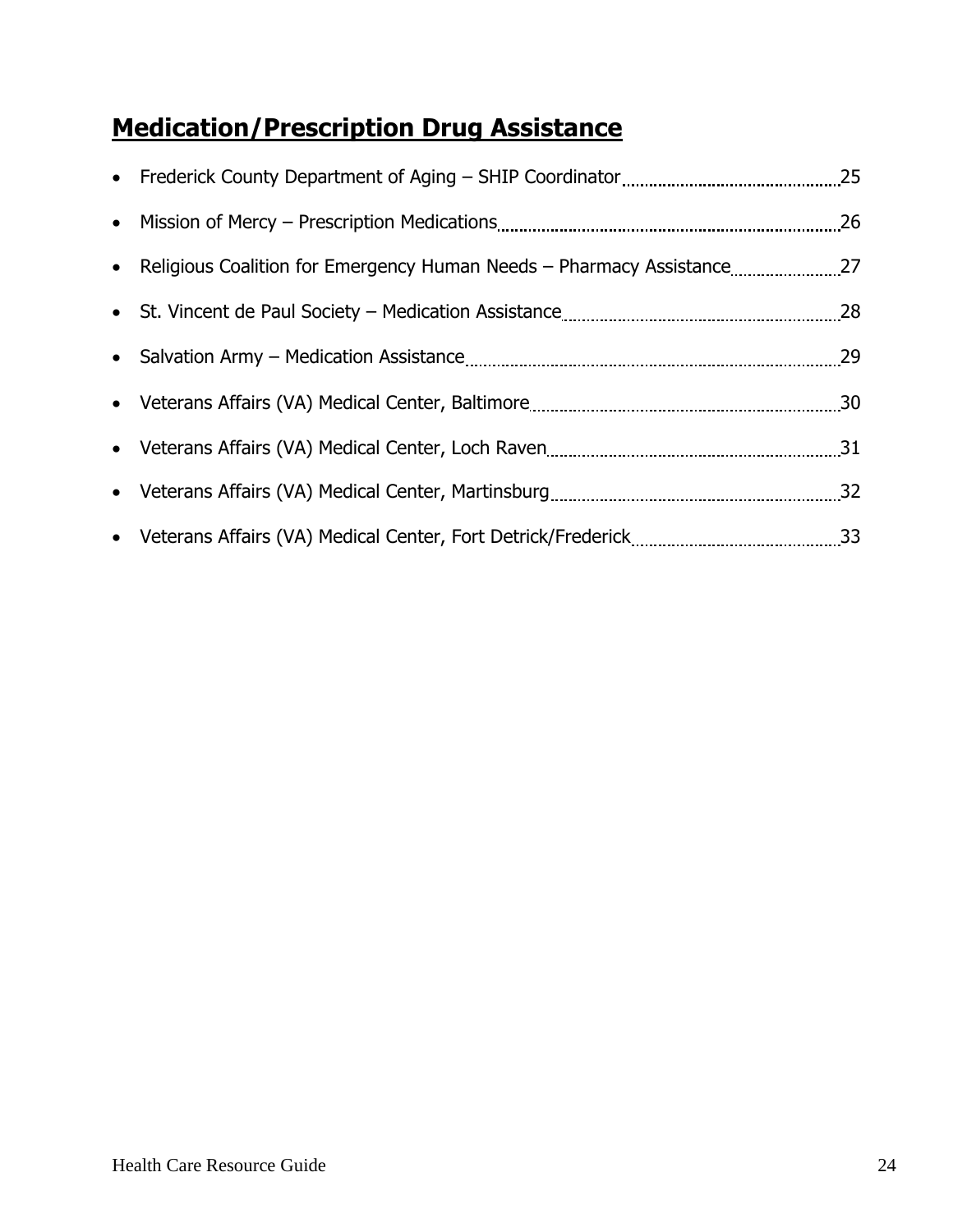Program Name/Title: **Senior Health Insurance Assistance Program (SHIP)** Agency/Organization Name: **Frederick County Department of Aging** Category of Service: Medication/Prescription Drug Assistance

| Program and Agency/Organization Information |                                                   |  |
|---------------------------------------------|---------------------------------------------------|--|
| Program Name/Title:                         | Senior Health Insurance Assistance Program (SHIP) |  |
| Agency/Organization                         |                                                   |  |
| Name:                                       | Frederick County Department of Aging              |  |
| Address:                                    | 1440 Taney Avenue                                 |  |
| City/State/ZIP Code:                        | Frederick, Maryland 21702                         |  |
| Telephone Number:                           | 301-600-1605                                      |  |
| Fax Number:                                 | 301-600-3554                                      |  |
| Web Site:                                   | www.frederickcountymd.gov/doa                     |  |

| <b>Primary Contact Person</b> |                                  |
|-------------------------------|----------------------------------|
| Name and Title:               | Elly Jenkins, Program Specialist |
| Telephone Number:             | 301-600-1604                     |
| Email Address:                | ejenkins@frederickcountymd.gov   |

Brief Description of Program and Services: The SHIP program helps Medicare beneficiaries with resources such as Medicare Part D and the Medicare Savings Program, which helps with the Medicare B Premium. The SHIP program also assists Medicare beneficiaries with understanding Medicare, purchasing a Medigap policy, and Medicare billing appeals.

Eligibility Information/Requirements for Eligibility: Age 65 or older **or** be disabled receiving Medicare benefits.

| Target Population/Ages (check all that apply): |                                |
|------------------------------------------------|--------------------------------|
| Infants                                        | <b>Adults</b>                  |
| Pre-School Age Children (0-5)                  | Senior Citizens (62 and older) |
| School-Age Children (5-18)                     | All Ages                       |
| Other – Describe: Medicare Recipients          |                                |

Hours of Operation: Monday through Friday, 8:30 a.m. to 4:00 p.m.

Referral Information: Medicare recipients, family members, caregivers, or agencies may make referrals.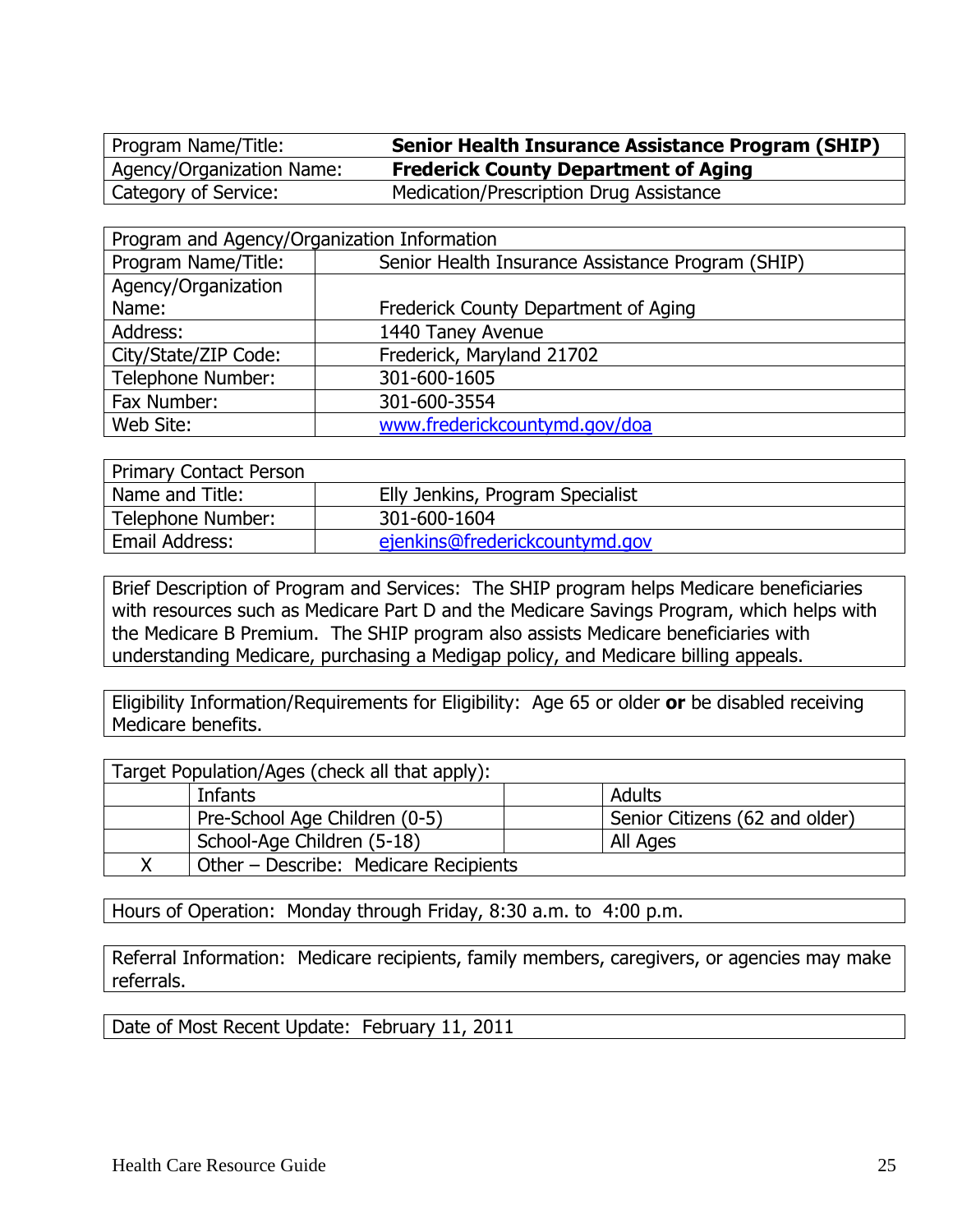Agency/Organization Name: **Mission of Mercy**

Program Name/Title: **Prescription Medications for Uninsured/Underinsured** Category of Service: Medication/Prescription Drug Assistance

| Program and Agency/Organization Information |                                  |  |
|---------------------------------------------|----------------------------------|--|
| Program Name/Title:                         | Primary Health Care/Medical Care |  |
| Agency/Organization                         |                                  |  |
| Name:                                       | Mission of Mercy                 |  |
| Address:                                    | 22 South Market Street, Suite 6D |  |
| City/State/ZIP Code:                        | Frederick, Maryland 21701        |  |
| Telephone Number:                           | 301-682-5683                     |  |
| Fax Number:                                 | 301-682-3499                     |  |
| Web Site:                                   | www.amissionofmercy.org          |  |

| <b>Primary Contact Person</b> |                                  |  |
|-------------------------------|----------------------------------|--|
| Name and Title:               | David Liddle, Executive Director |  |
| Telephone Number:             | 301-682-5683                     |  |
| Email Address:                | dliddle@amissionofmercy.org      |  |

Brief Description of Program and Services: Free basic, primary healthcare, free dental care (extractions and fillings only), and free prescription medications, delivered through a mobile medical program with licensed volunteer doctors, nurses, dentists and other non-medical volunteers. Mission of Mercy has three (3) clinic sites serving Frederick County: Frederick Church of the Brethren, Frederick; Faith Baptist Church, Brunswick/Jefferson area; and Taneytown Baptist Church, Taneytown.

Eligibility Information/Requirements for Eligibility: Program is for persons that have no insurance; there is no pre-qualification process.

| Target Population/Ages (check all that apply): |                                |
|------------------------------------------------|--------------------------------|
| Infants                                        | Adults                         |
| Pre-School Age Children (0-5)                  | Senior Citizens (62 and older) |
| School-Age Children (5-18)                     | All Ages                       |

Hours of Operation: Clinic hours are usually 9:00 a.m. to 4:00 p.m.

Referral Information: Please visit Mission of Mercy's website at [www.amissionofmercy.org](http://www.amissionofmercy.org/) for clinic locations, directions and appointment numbers. Dental clinic is on a first-come, first serve basis – no appointments. All new patients need to arrive at the clinic sites before 6:00 a.m.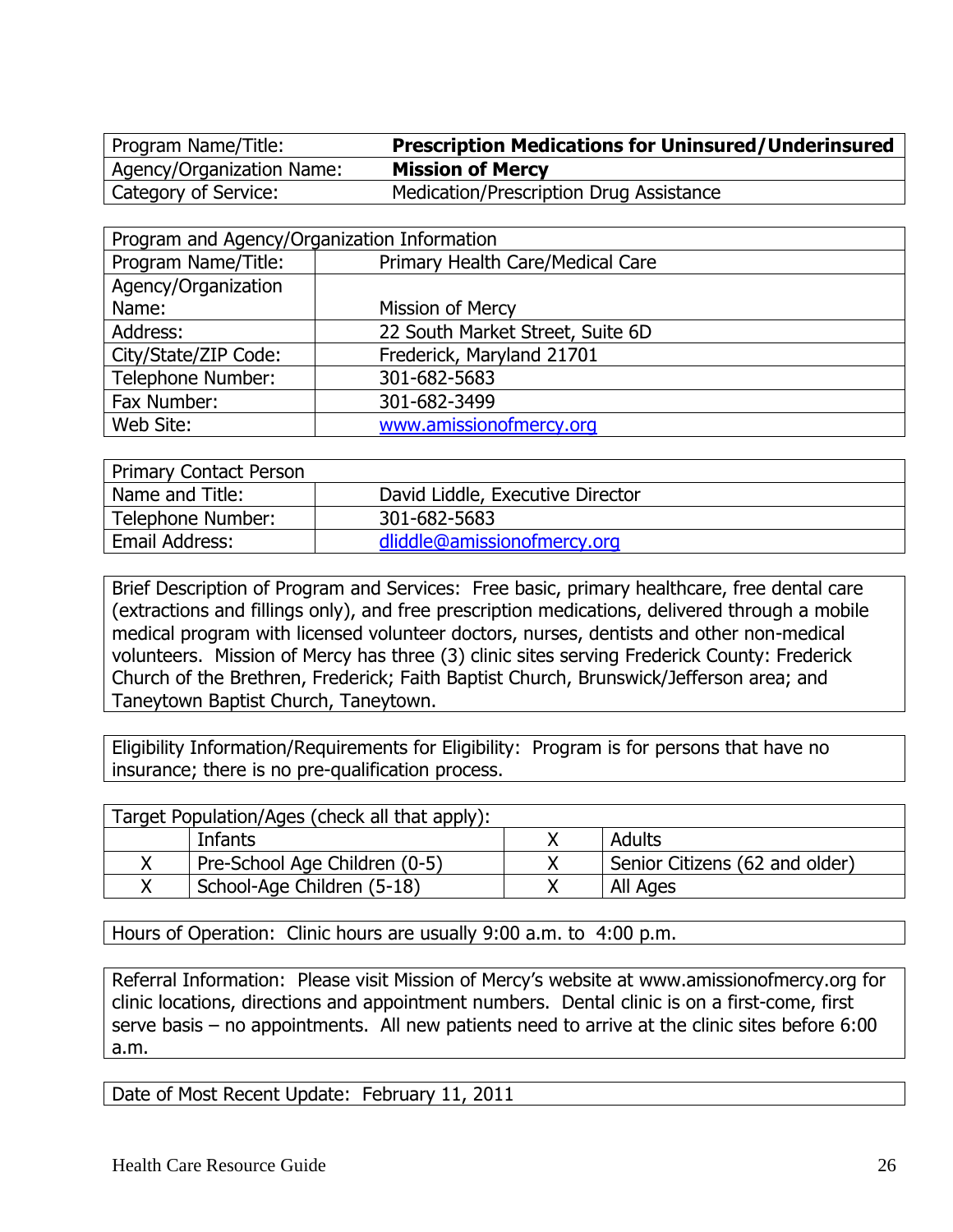Program Name/Title: **Emergency Pharmacy Assistance** Agency/Organization Name: **Religious Coalition For Emergency Human Needs** Category of Service: Medication/Prescription Drug Assistance

| Program and Agency/Organization Information |                                               |  |
|---------------------------------------------|-----------------------------------------------|--|
| Program Name/Title:                         | <b>Emergency Prescription Assistance</b>      |  |
| Agency/Organization                         | Religious Coalition For Emergency Human Needs |  |
| Name:                                       |                                               |  |
| Address:                                    | 27 Degrange Street                            |  |
| City/State/ZIP Code:                        | Frederick, Maryland 21701                     |  |
| Telephone Number:                           | 301-631-2670                                  |  |
| Fax Number:                                 | 240-215-3019                                  |  |
| Web Site:                                   | www.thereligiouscoalition.org                 |  |

| <b>Primary Contact Person</b> |                                  |  |
|-------------------------------|----------------------------------|--|
| Name and Title:               | Nick Brown, Office Administrator |  |
| Telephone Number:             | 301-631-2670, ext.105            |  |
| Email Address:                | nbrown@thereligiouscoalition.org |  |

Brief Description of Program and Services: The Emergency Prescription Assistance Program provides short-term emergency prescription assistance to clients that are uninsured or lack adequate prescription drug coverage. Clients must be referred by a physician and have a prescription from the physician. Clients that are approved on the day of application are given a voucher to a local pharmacy. If a client will need help for more than once, the client must enroll in any applicable benefit programs.

Eligibility Information/Requirements for Eligibility: Must be a Frederick County resident; must be uninsured or underinsured; and must provide proof of income and be low-income. If the client needs a psychotropic prescription medication, a referral from the prescribing physician is needed before a voucher can be issued. Please call for more details.

| Target Population/Ages (check all that apply): |                                |
|------------------------------------------------|--------------------------------|
| Infants                                        | Adults                         |
| Pre-School Age Children (0-5)                  | Senior Citizens (62 and older) |
| School-Age Children (5-18)                     | All Ages                       |

Hours of Operation: Monday, Wednesday, Thursday, Friday from 10:00 a.m. to 2:00 p.m. and Tuesdays from 10:00 a.m. to 4:00 p.m.

Referral Information: Clients must be referred by a physician and have a written prescription.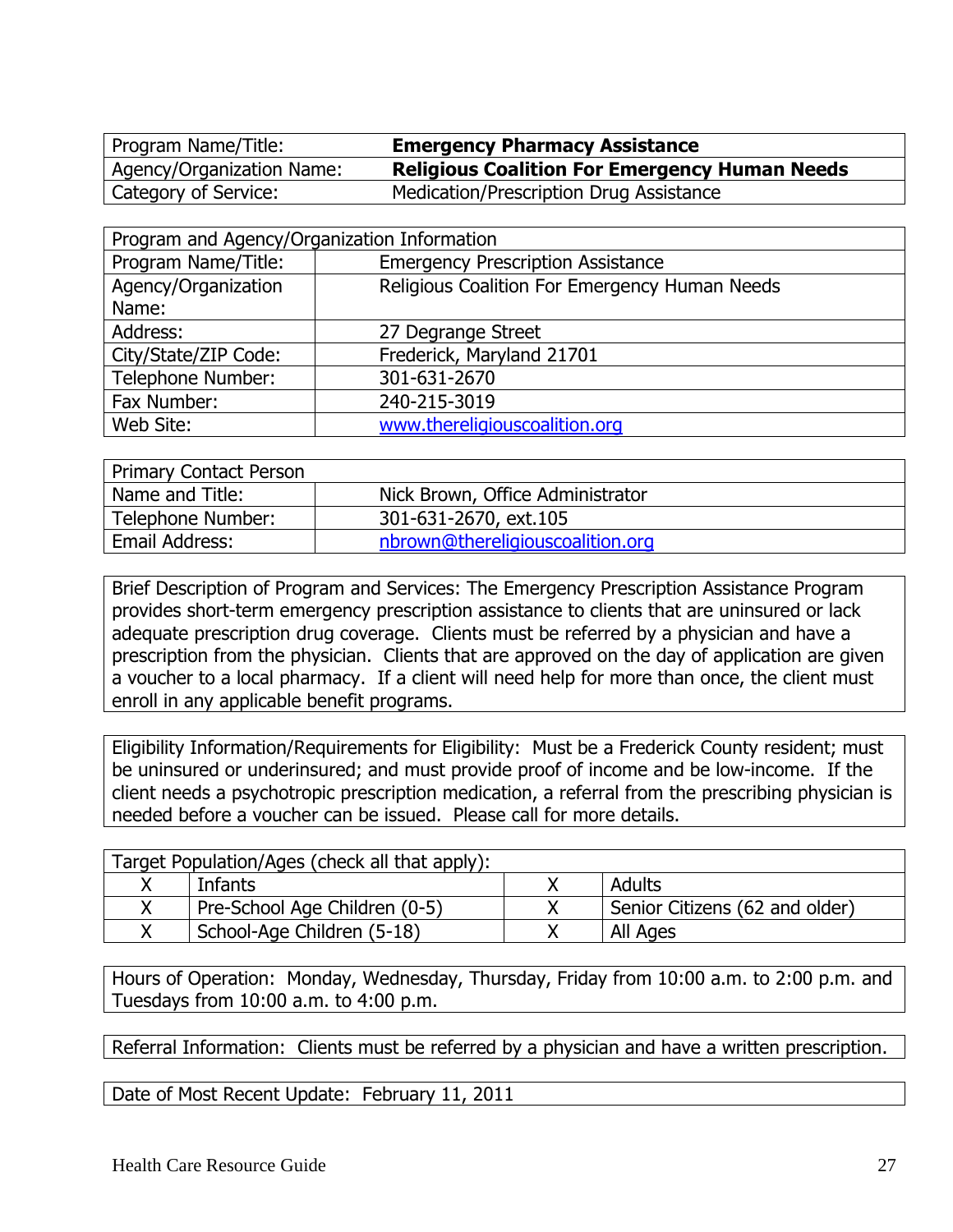Program Name/Title: **Medication/Prescription Drug Assistance** Agency/Organization Name: **St. Vincent de Paul Society** Category of Service: Medication/Prescription Drug Assistance

| Program and Agency/Organization Information |                                         |  |
|---------------------------------------------|-----------------------------------------|--|
| Program Name/Title:                         | Medication/Prescription Drug Assistance |  |
| Agency/Organization                         |                                         |  |
| Name:                                       | St. Vincent de Paul Society             |  |
| Address:                                    | 116 East Second St                      |  |
| City/State/ZIP Code:                        | Frederick, Maryland 21701               |  |
| Telephone Number:                           | 301-662-4676                            |  |
| Fax Number:                                 | 301-696-8565                            |  |
| Web Site:                                   |                                         |  |

| <b>Primary Contact Person</b> |                   |  |
|-------------------------------|-------------------|--|
| Name and Title:               | Volunteer on Duty |  |
| Telephone Number:             | 301-662-4676      |  |
| Email Address:                |                   |  |

Brief Description of Program and Services: Emergency and short-term financial help in obtaining prescription medications.

Eligibility Information/Requirements for Eligibility: Visit office for eligibility. Must have picture I.D. or we will assist with paying for Maryland I.D.

| Target Population/Ages (check all that apply): |                                |
|------------------------------------------------|--------------------------------|
| Infants                                        | Adults                         |
| Pre-School Age Children (0-5)                  | Senior Citizens (62 and older) |
| School-Age Children (5-18)                     | All Ages                       |
| Other - Describe:                              |                                |

Hours of Operation: Monday through Friday 10:00 a.m. to 3:00 p.m.; weekends (for emergencies only) – call the office and leave a message.

Referral Information: Referrals **from** The Religious Coalition except when that is not possible. Referrals made **to** FCAA MEDBANK program office for additional assistance.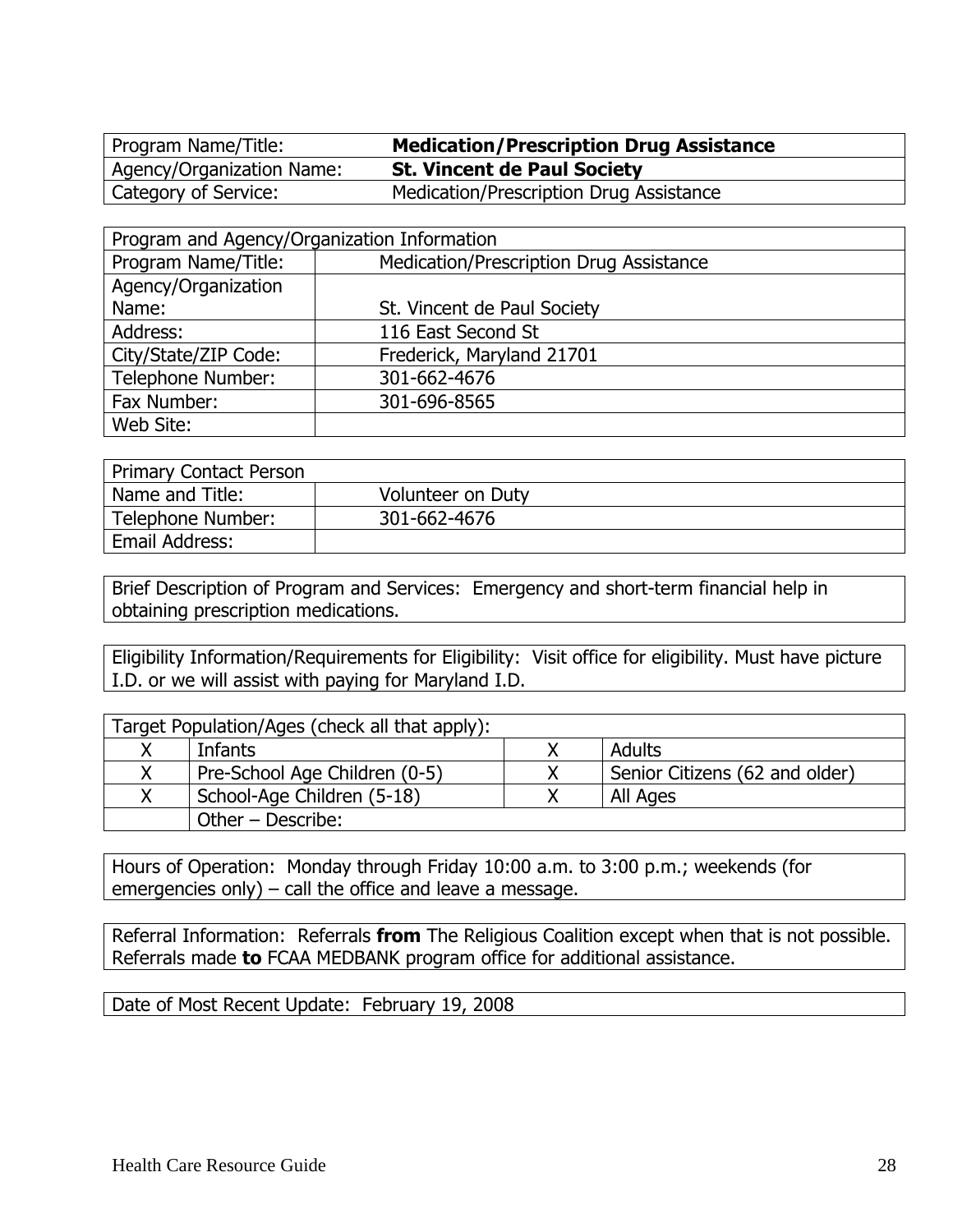Agency/Organization Name: **Salvation Army**

Program Name/Title: **Medication/Prescription Drug Assistance** Category of Service: Medication/Prescription Drug Assistance

| Program and Agency/Organization Information |                                         |  |
|---------------------------------------------|-----------------------------------------|--|
| Program Name/Title:                         | Medication/Prescription Drug Assistance |  |
| Agency/Organization                         | Salvation Army                          |  |
| Name:                                       |                                         |  |
| Address:                                    | 223 West Fifth Street                   |  |
| City/State/ZIP Code:                        | Frederick, MD 21701                     |  |
| Telephone Number:                           | 301-662-2311                            |  |
| Fax Number:                                 | 301-662-4787                            |  |
| Web Site:                                   |                                         |  |

| <b>Primary Contact Person</b> |                                          |  |
|-------------------------------|------------------------------------------|--|
| Name and Title:               | Morrisa Travers, Social Service Director |  |
| Telephone Number:             | 301-662-2311                             |  |
| Email Address:                |                                          |  |

Brief Description of Program and Services: Emergency and short-term financial help in obtaining prescription medications; assistance can be provided to a client every six (6) months. Must be a resident of Frederick County.

Eligibility Information/Requirements for Eligibility: Visit office for eligibility. Must have photo identification, be a resident of Frederick County, and the original prescription or a prescription bottle for refill.

| Target Population/Ages (check all that apply): |  |                                |  |
|------------------------------------------------|--|--------------------------------|--|
| Adults<br>Infants                              |  |                                |  |
| Pre-School Age Children (0-5)                  |  | Senior Citizens (62 and older) |  |
| School-Age Children (5-18)<br>All Ages         |  |                                |  |
| Other - Describe:                              |  |                                |  |

Hours of Operation: Monday through Friday, 9:00 a.m. to 3:00 p.m.

Referral Information: Referrals from the Religious Coalition; Referrals for additional assistance to the FCAA Medbank Program.

Date of Most Recent Update: April 2008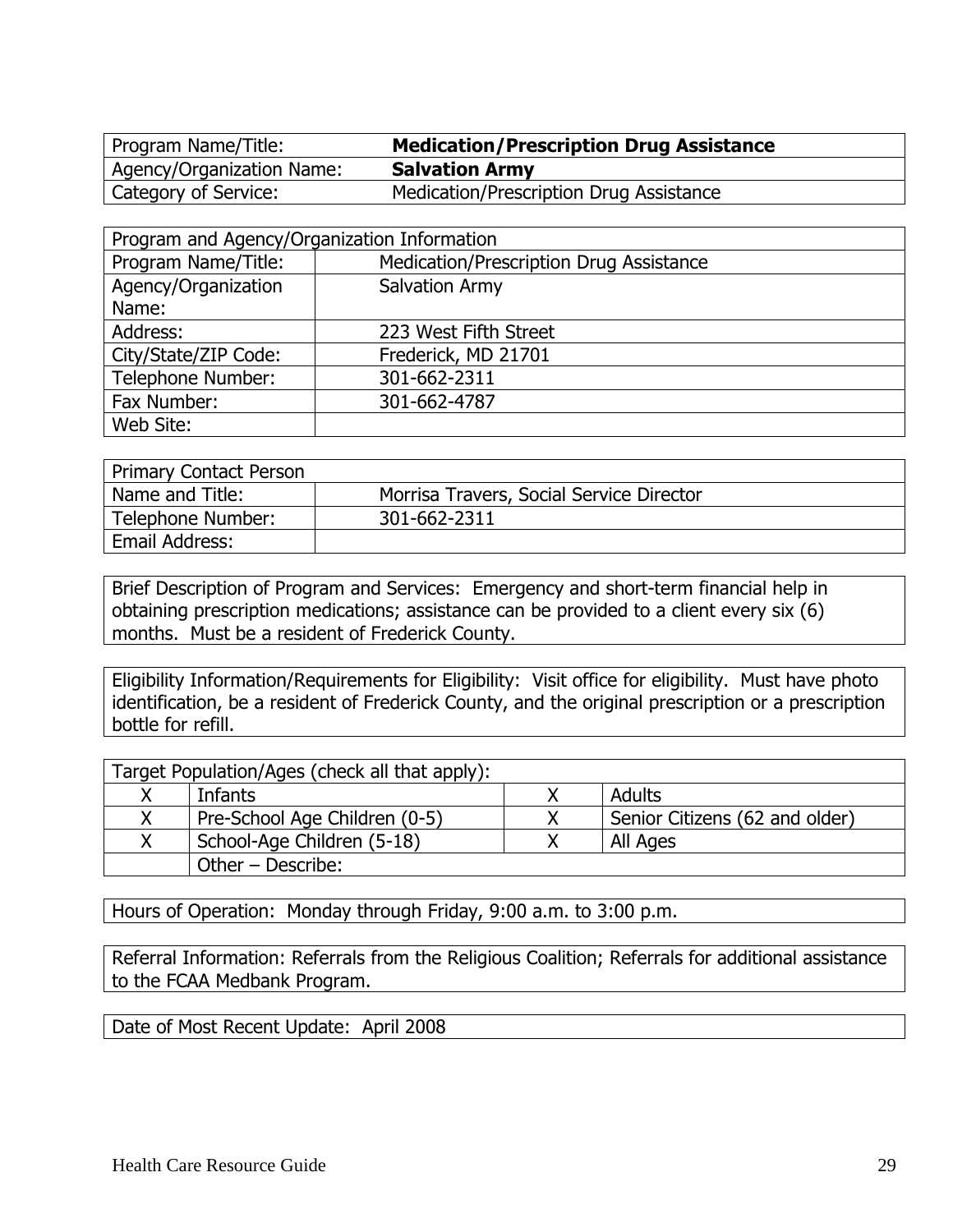Agency/Organization Name: **Baltimore VA Medical Center** Category of Service: Medication/Prescription Drug Assistance

| Program and Agency/Organization Information |                                    |  |
|---------------------------------------------|------------------------------------|--|
| Program Name/Title:                         | VA Health Care                     |  |
| Agency/Organization                         |                                    |  |
| Name:                                       | <b>Baltimore VA Medical Center</b> |  |
| Address:                                    | 10 North Greene Street             |  |
| City/State/ZIP Code:                        | Baltimore, Maryland 21201          |  |
| Telephone Number:                           | 410-605-7000                       |  |
| Fax Number:                                 | 410-605-7900                       |  |
| Web Site:                                   | www.maryland.va.gov                |  |

| <b>Primary Contact Person</b> |                                                       |  |
|-------------------------------|-------------------------------------------------------|--|
| Name and Title:               | R. David Edwards, Chief, Public & Community Relations |  |
| Telephone Number:             | 410-605-7101                                          |  |
| Email Address:                | rdedwards@va.gov                                      |  |

Brief Description of Program and Services: The Veterans Affairs (VA) Maryland Health Care System is dedicated to providing quality, compassionate and accessible care and service to Maryland's veterans. The Baltimore VA Medical Center is the acute medical and surgical care facility for the health care system and offers a full range of inpatient, outpatient and primary care services.

Eligibility Information/Requirements for Eligibility: Veterans who served in active military, naval or air service, were discharged or released under honorable conditions, and fall within priority groups 1-7 have basic eligibility for VA health care. For information about VA health care eligibility, please call 1-800-463-6295, ext. 7324.

| Target Population/Ages (check all that apply): |  |                                |  |
|------------------------------------------------|--|--------------------------------|--|
| Adults<br>Infants                              |  |                                |  |
| Pre-School Age Children (0-5)                  |  | Senior Citizens (62 and older) |  |
| School-Age Children (5-18)<br>All Ages         |  |                                |  |
| Other – Describe: Any eligible veteran         |  |                                |  |

Hours of Operation: Outpatient Clinics and Administrative Offices are open Monday through Friday, 8:00 a.m. to 4:30 p.m.

Referral Information: Referrals are not necessary.

Date of Most Recent Update: March 12, 2008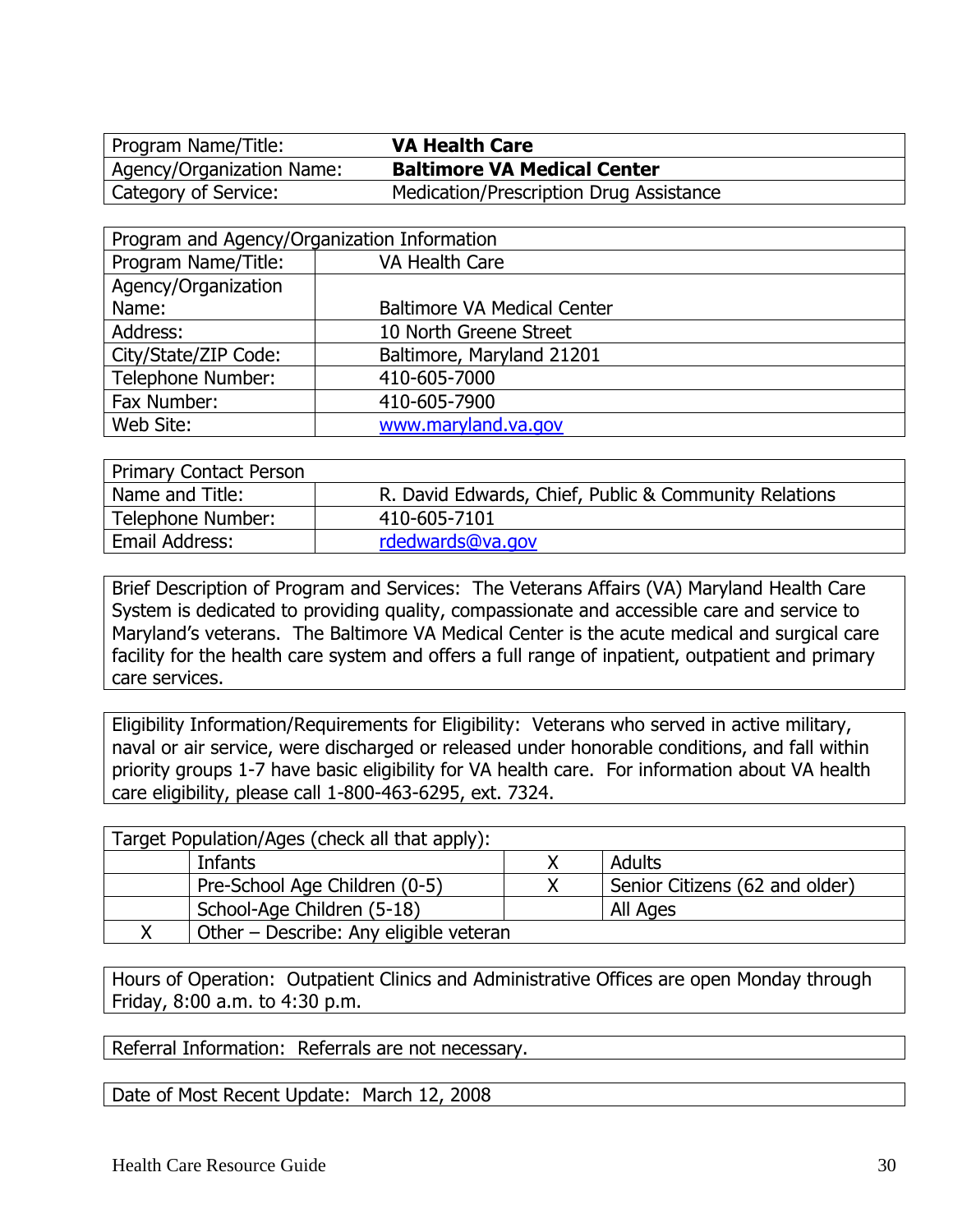Agency/Organization Name: **Loch Raven VA Outpatient Clinic** Category of Service: Medication/Prescription Drug Assistance

| Program and Agency/Organization Information |                                 |  |
|---------------------------------------------|---------------------------------|--|
| Program Name/Title:                         | VA Health Care                  |  |
| Agency/Organization                         |                                 |  |
| Name:                                       | Loch Raven VA Outpatient Clinic |  |
| Address:                                    | 3901 The Alameda                |  |
| City/State/ZIP Code:                        | Baltimore, Maryland 21218       |  |
| Telephone Number:                           | 410-605-7650                    |  |
| Fax Number:                                 | 410-605-7900                    |  |
| Web Site:                                   | www.maryland.va.gov             |  |

| Primary Contact Person |                                                       |
|------------------------|-------------------------------------------------------|
| Name and Title:        | R. David Edwards, Chief, Public & Community Relations |
| Telephone Number:      | 410-605-7101                                          |
| Email Address:         | rdedwards@va.gov                                      |

Brief Description of Program and Services: The Veterans Affairs (VA) Maryland Health Care System is dedicated to providing quality, compassionate and accessible care and service to Maryland's veterans. The Loch Raven VA Outpatient Clinic provides general outpatient care, preventive health and education services, various medical screenings and referrals to specialized programs and inpatient services available throughout the VA Maryland Health Care System.

Eligibility Information/Requirements for Eligibility: Veterans who served in active military, naval or air service, were discharged or released under honorable conditions, and fall within priority groups 1-7 have basic eligibility for VA health care. For information about VA health care eligibility, please call 1-800-463-6295, ext. 7324.

|                               | Target Population/Ages (check all that apply): |                                |  |
|-------------------------------|------------------------------------------------|--------------------------------|--|
|                               | Adults<br>Infants                              |                                |  |
| Pre-School Age Children (0-5) |                                                | Senior Citizens (62 and older) |  |
|                               | School-Age Children (5-18)<br>All Ages         |                                |  |
|                               | Other - Describe: Any eligible veteran         |                                |  |

Hours of Operation: Monday through Friday, 8:00 a.m. to 4:30 p.m.

Referral Information: Referrals are not necessary.

Date of Most Recent Update: March 12, 2008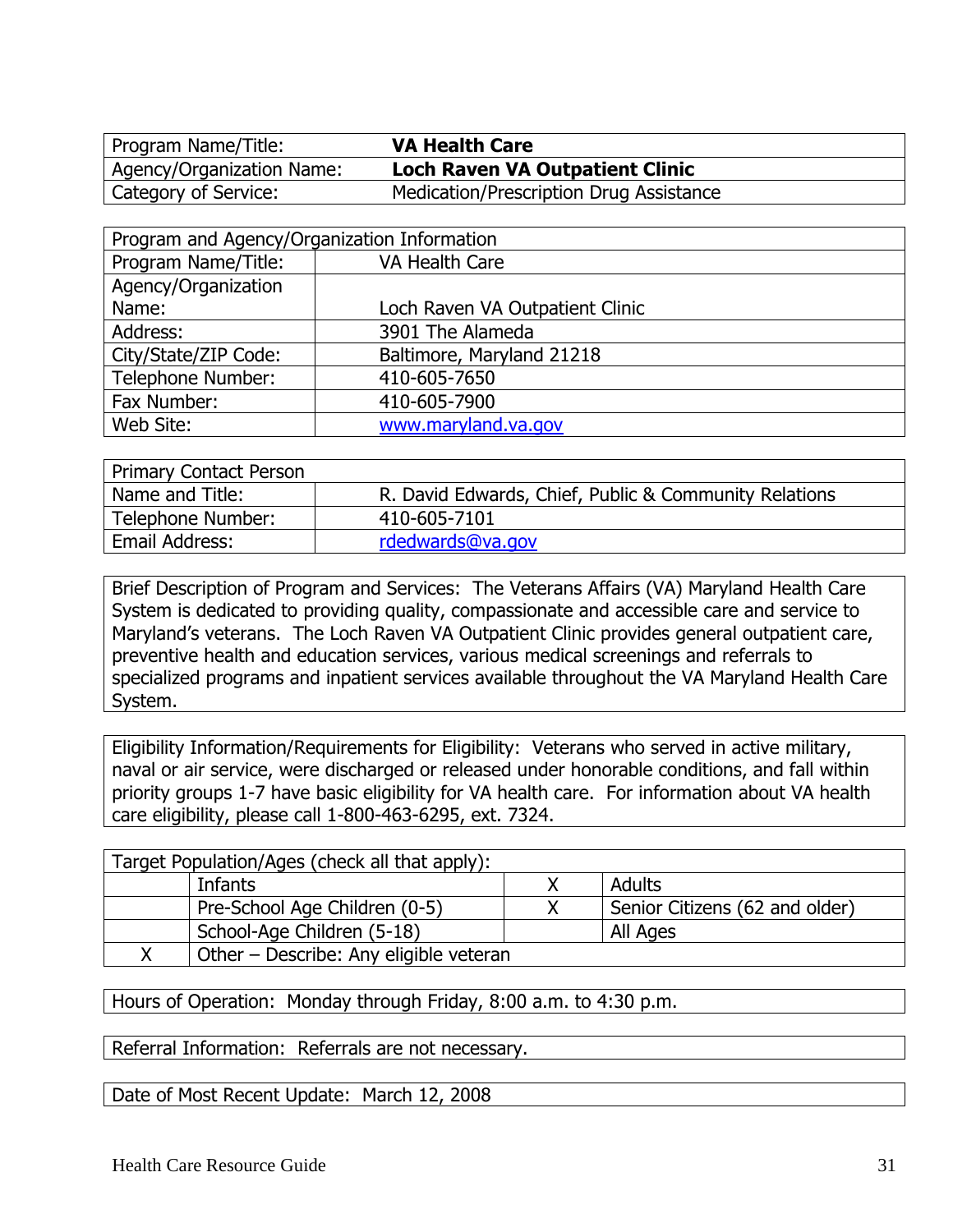Agency/Organization Name: **Martinsburg VA Medical Center** Category of Service: Medication/Prescription Drug Assistance

| Program and Agency/Organization Information |                                  |  |
|---------------------------------------------|----------------------------------|--|
| Program Name/Title:                         | VA Health Care                   |  |
| Agency/Organization                         |                                  |  |
| Name:                                       | Martinsburg VA Medical Center    |  |
| Address:                                    | 510 Butler Avenue                |  |
| City/State/ZIP Code:                        | Martinsburg, West Virginia 25405 |  |
| Telephone Number:                           | 304-263-0811                     |  |
| Fax Number:                                 | 304-262-7433                     |  |
| Web Site:                                   | www.martinsburg.va.gov           |  |

| <b>Primary Contact Person</b> |                         |  |
|-------------------------------|-------------------------|--|
| Name and Title:               | Cali Coulthard, PAO     |  |
| Telephone Number:             | 304-263-0811, ext. 4013 |  |
| Email Address:                | cali.coulthard@va.gov   |  |

Brief Description of Program and Services: The Martinsburg VA Center offers a comprehensive range of services including internal medicine, ambulatory surgery, audiology and speech pathology, dental, nursing home, nutrition, podiatry, prosthetics, women's health, mental health, and rehabilitation medicine. Patient care is provided through an integrated primary care concept, and each veteran is assigned to a team of health care providers that follows the patient's care both as an inpatient and an outpatient.

Eligibility Information/Requirements for Eligibility: Veterans who served in active military, naval or air service, were discharged or released under honorable conditions, and fall within priority groups 1-7 have basic eligibility for VA health care. For information about VA health care eligibility, please call 304-263-0811, ext. 3758, ext. 3757 or ext. 3050 after 4:30 p.m.

| Target Population/Ages (check all that apply): |  |                                |
|------------------------------------------------|--|--------------------------------|
| Adults<br>Infants                              |  |                                |
| Pre-School Age Children (0-5)                  |  | Senior Citizens (62 and older) |
| School-Age Children (5-18)<br>All Ages         |  |                                |
| Other - Describe: Any eligible veteran         |  |                                |

Hours of Operation: Monday through Friday, 8:00 a.m. to 4:30 p.m.

Referral Information: Referrals are not necessary.

Date of Most Recent Update: May 15, 2008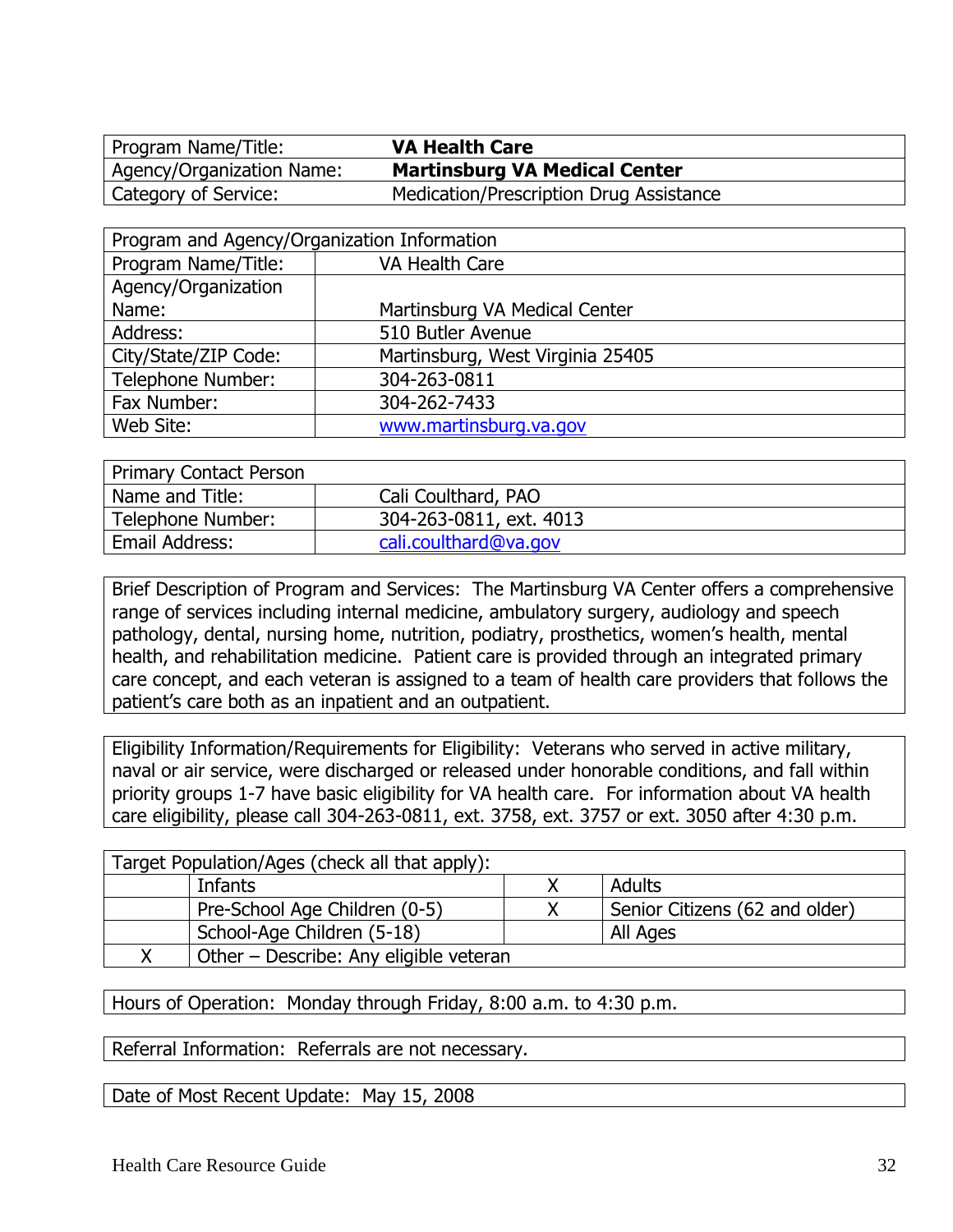Agency/Organization Name: **Fort Detrick Outpatient Clinic (Frederick)** Category of Service: Medication/Prescription Drug Assistance

| Program and Agency/Organization Information |                                                |  |
|---------------------------------------------|------------------------------------------------|--|
| Program Name/Title:                         | VA Health Care                                 |  |
| Agency/Organization                         |                                                |  |
| Name:                                       | Fort Detrick Outpatient Clinic                 |  |
| Address:                                    | 1433 Porter Street, Fort Detrick Army Garrison |  |
| City/State/ZIP Code:                        | Frederick, Maryland 21702                      |  |
| <b>Telephone Number:</b>                    | 855-429-2548 or 301-624-1200                   |  |
| Fax Number:                                 | 240-379-7013                                   |  |
| Web Site:                                   | www.martinsburg.va.gov/visitors/ftdetrick.asp  |  |

| <b>Primary Contact Person</b> |                        |  |
|-------------------------------|------------------------|--|
| Name and Title:               | James Burger, Director |  |
| Telephone Number:             | 301-624-1210           |  |
| Email Address:                | james.burger@va.gov    |  |

Brief Description of Program and Services: The Fort Detrick Outpatient Clinic offers a comprehensive range of services including primary care services, behavioral health services, women's health, podiatry, occupational therapy, physical therapy, and pharmacy services. The parent facility of the Fort Detrick Outpatient Clinic is the Martinsburg VA Medical Center.

Eligibility Information/Requirements for Eligibility: Veterans who served in active military, naval or air service, were discharged or released under honorable conditions, and fall within priority groups 1-7 have basic eligibility for VA health care. For information about VA health care eligibility, please call 304-263-0811, ext. 3758, ext. 3757 or ext. 3050 after 4:30 p.m.

| Target Population/Ages (check all that apply): |                                        |  |                                |  |
|------------------------------------------------|----------------------------------------|--|--------------------------------|--|
|                                                | Adults<br>Infants                      |  |                                |  |
|                                                | Pre-School Age Children (0-5)          |  | Senior Citizens (62 and older) |  |
| School-Age Children (5-18)                     |                                        |  | All Ages                       |  |
|                                                | Other – Describe: Any eligible veteran |  |                                |  |

Hours of Operation: Monday through Friday, 8:00 a.m. to 4:30 p.m.

Referral Information: Referrals are not necessary.

Date of Most Recent Update: March 13, 2012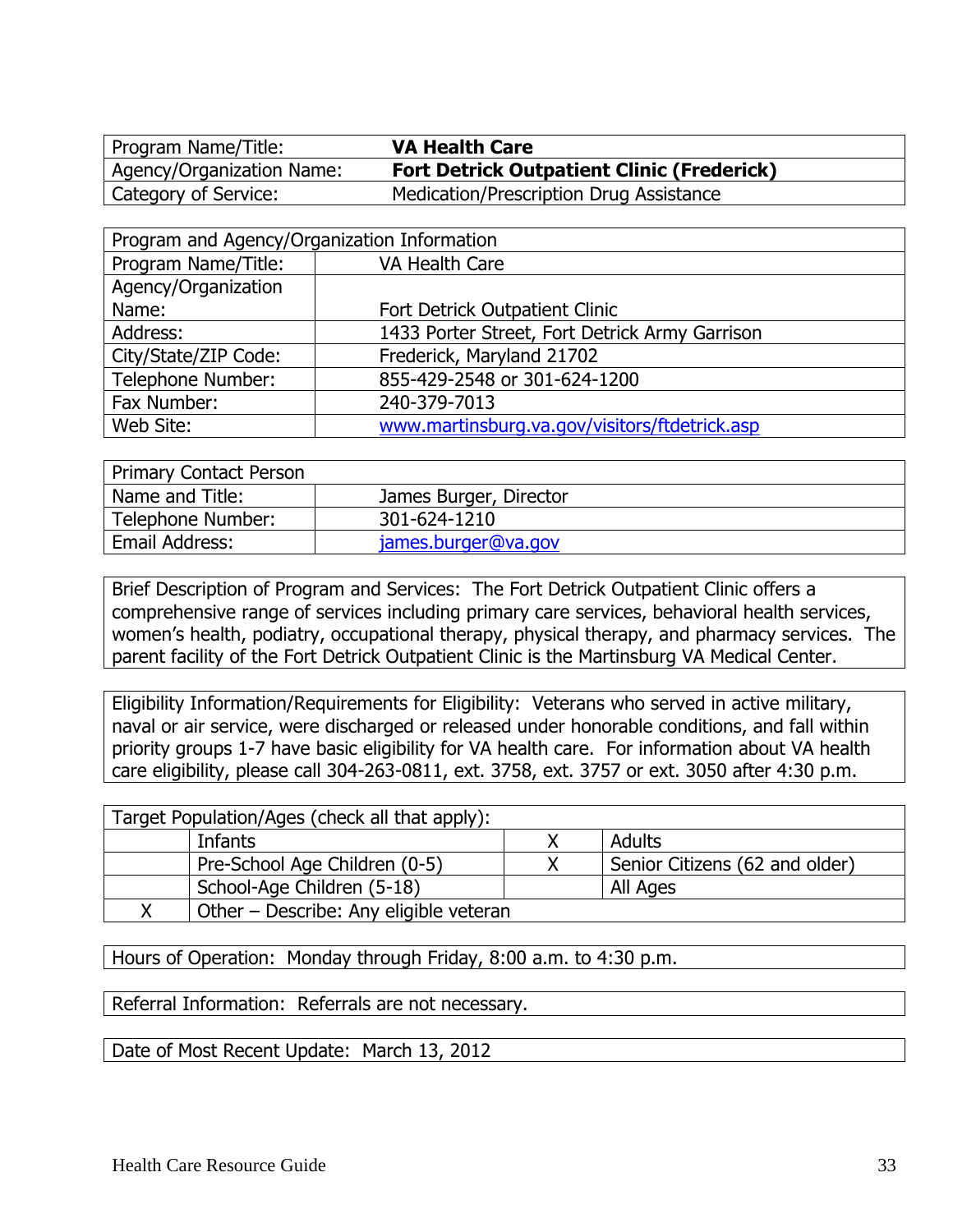#### **Enrollment Access Points**

| • Frederick County Department of Social Services                       |  |
|------------------------------------------------------------------------|--|
| $\circ$                                                                |  |
| ○ Maryland Medical Assistance Program – Long Term Care36               |  |
| o Maryland Medical Assistance Program - Qualified Medicare Beneficiary |  |
| (QMB)/Specified Low-Income Medicare Beneficiary (SLMB)37               |  |
|                                                                        |  |
| • Frederick County Health Department                                   |  |
|                                                                        |  |
|                                                                        |  |
|                                                                        |  |
|                                                                        |  |
|                                                                        |  |
|                                                                        |  |
|                                                                        |  |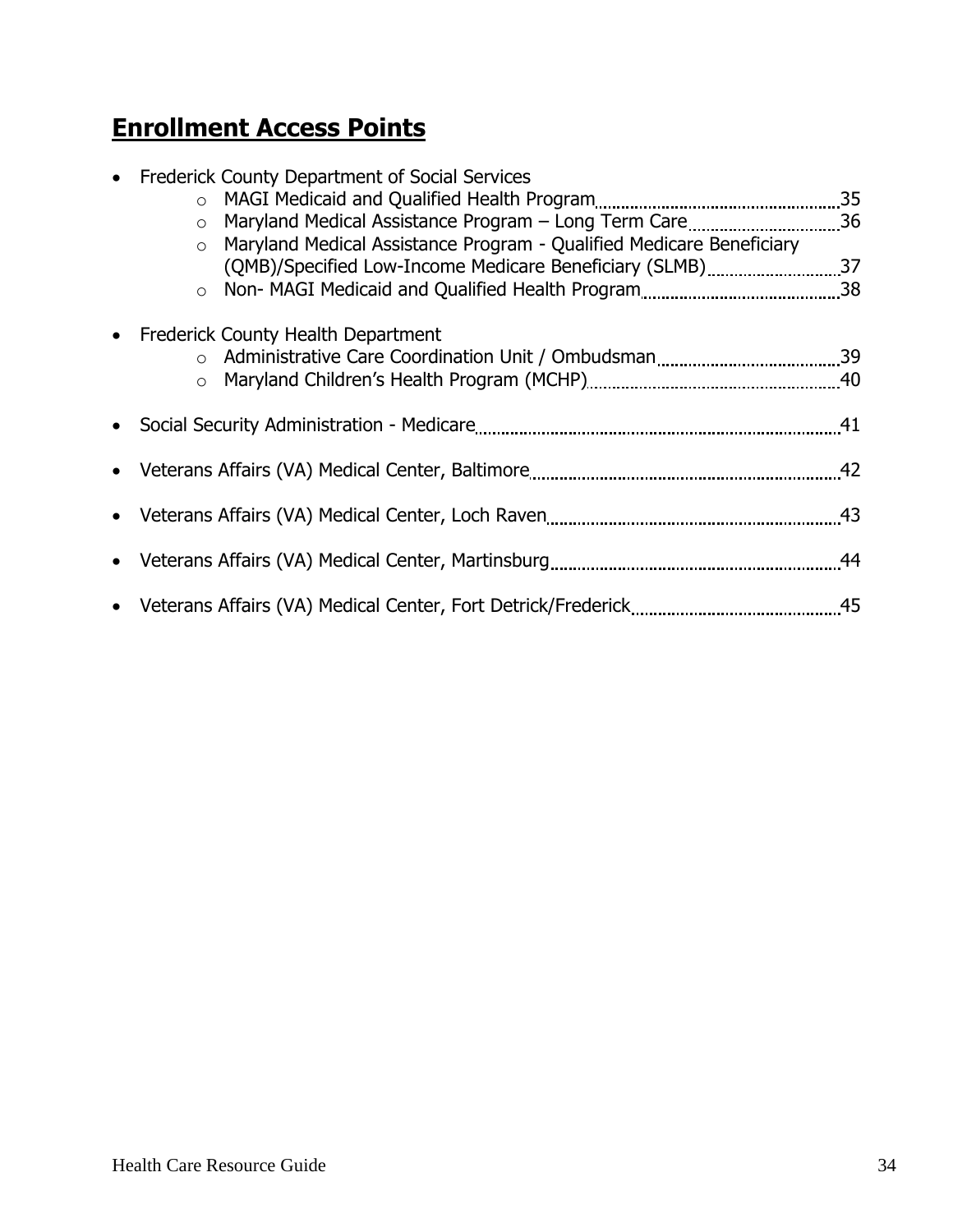Program Name/Title: **MAGI Medicaid and Qualified Health Program** Agency/Organization Name: **Frederick County Department of Social Services** Category of Service: Enrollment Access Points

| Program and Agency/Organization Information |                                                        |  |  |
|---------------------------------------------|--------------------------------------------------------|--|--|
| Program Name/Title:                         | Maryland Medical Assistance Program                    |  |  |
| Agency/Organization                         |                                                        |  |  |
| Name:                                       | Frederick County Department of Social Services (FCDSS) |  |  |
| 100 East All Saints Street<br>Address:      |                                                        |  |  |
| City/State/ZIP Code:                        | Frederick, Maryland 21701                              |  |  |
| Telephone Number:                           | 301-600-4575                                           |  |  |
| Fax Number:<br>301-600-2663                 |                                                        |  |  |
| Web Site:                                   | www.fcdss.info                                         |  |  |

| <b>Primary Contact Person</b> |                                                   |
|-------------------------------|---------------------------------------------------|
| Name and Title:               | Trish Brooks, Family Investment Policy Specialist |
| Telephone Number:             | 301-600-4575                                      |
| Email Address:                | fcdss.info@maryland.gov                           |

Brief Description of Program and Services: MAGI Medicaid and the Qualified Health Program offers the ability to obtain health insurance for families, children, pregnant women and adults under the age of 65 who are not Medicare recipients and not residents of a long term care facility.

Eligibility Information/Requirements for Eligibility: Applicants must meet the technical and financial criteria for eligibility. Customers apply on-line at the on-site lab. Citizenship, identity and income verifications may be necessary.

| Target Population/Ages (check all that apply): |                                                                              |  |                                |
|------------------------------------------------|------------------------------------------------------------------------------|--|--------------------------------|
|                                                | Infants                                                                      |  | Adults                         |
| X                                              | Pre-School Age Children (0-5)                                                |  | Senior Citizens (62 and older) |
|                                                | School-Age Children (5-18)                                                   |  | All Ages                       |
|                                                | Other – Describe: pregnant women and adults younger than 65 without Medicare |  |                                |

Hours of Operation: The lab is open from 8:30-4:00 Monday through Friday. Applicants may also apply on-line. Customers may also apply at the Frederick County Health Department.

Referral Information: Referrals are not required.

Date of Most Recent Update: June 18, 2015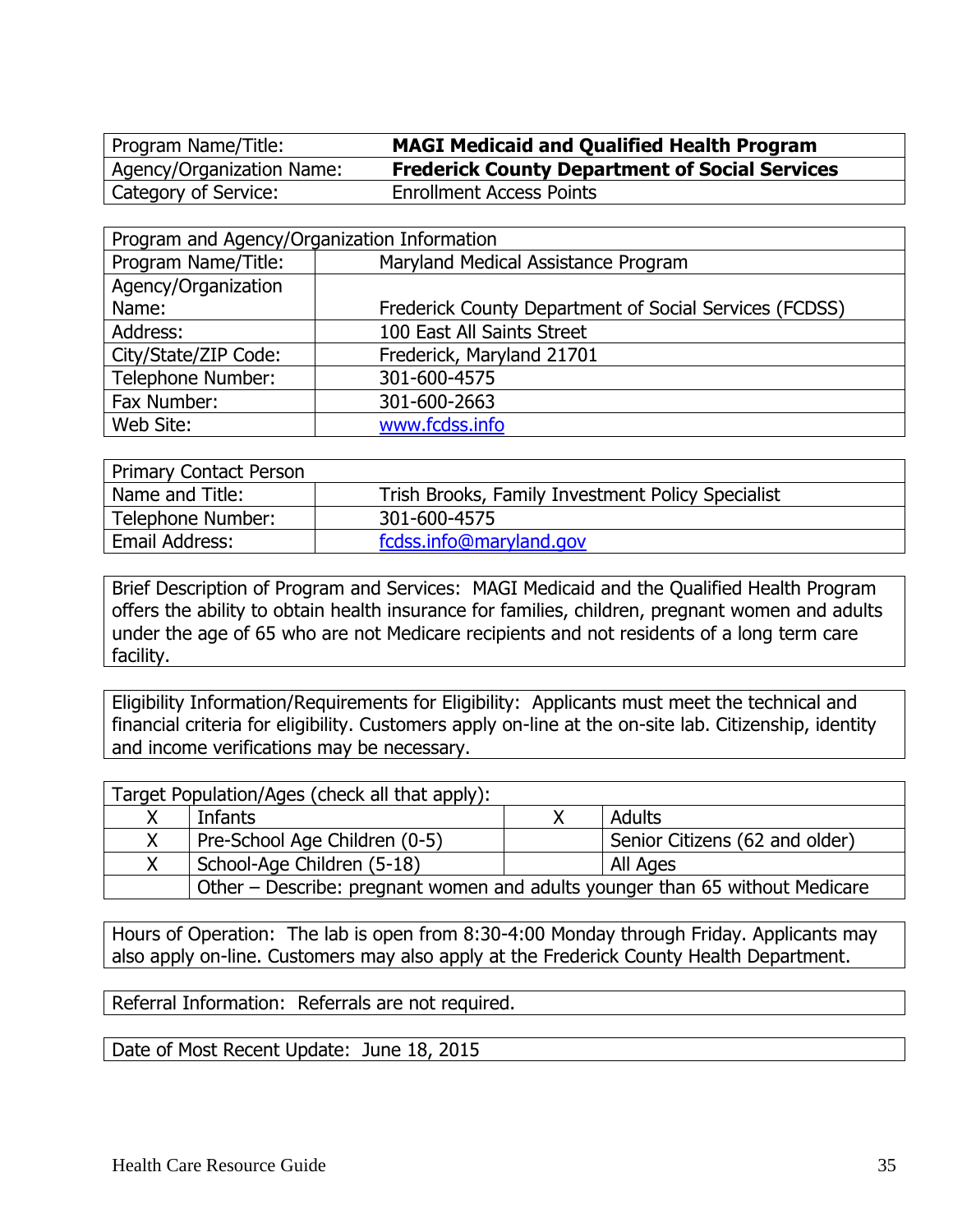Category of Service: Enrollment Access Points

Program Name/Title: **Md. Medical Assistance Program – Long Term Care** Agency/Organization Name: **Frederick County Department of Social Services**

| Program and Agency/Organization Information                                 |                                                        |  |  |
|-----------------------------------------------------------------------------|--------------------------------------------------------|--|--|
| Program Name/Title:<br>Maryland Medical Assistance Program - Long Term Care |                                                        |  |  |
| Agency/Organization                                                         |                                                        |  |  |
| Name:                                                                       | Frederick County Department of Social Services (FCDSS) |  |  |
| Address:                                                                    | 100 East All Saints Street                             |  |  |
| City/State/ZIP Code:                                                        | Frederick, Maryland 21701                              |  |  |
| Telephone Number:                                                           | 301-600-4575                                           |  |  |
| Fax Number:                                                                 | 301-600-2663                                           |  |  |
| Web Site:                                                                   | www.fcdss.info                                         |  |  |

| <b>Primary Contact Person</b> |                                                   |  |
|-------------------------------|---------------------------------------------------|--|
| Name and Title:               | Trish Brooks, Family Investment Policy Specialist |  |
| Telephone Number:             | $(301)$ 600-4575                                  |  |
| Email Address:                | fcdss.info@maryland.gov                           |  |

Brief Description of Program and Services: The Maryland Medical Assistance-Long Term Care program assists individuals who reside in a long term care facility for more than thirty days as a result of medical need with payment of cost of care.

Eligibility Information/Requirements for Eligibility: Applicants must meet technical and financial eligibility criteria for eligibility. No face to face interview is required. Verification of citizenship, identity, assets, disposals of assets, medical care level requiring long term care residence, income and income disposals are required.

| Target Population/Ages (check all that apply): |                                                                                   |               |  |  |
|------------------------------------------------|-----------------------------------------------------------------------------------|---------------|--|--|
|                                                | Infants                                                                           | <b>Adults</b> |  |  |
|                                                | Pre-School Age Children (0-5)<br>Senior Citizens (62 and older)                   |               |  |  |
|                                                | School-Age Children (5-18)                                                        | All Ages      |  |  |
| X                                              | Other – Describe: Residing in a long term care facility (nursing home) for thirty |               |  |  |
|                                                | days as a result of medical need.                                                 |               |  |  |

Hours of Operation: Applications are accepted Monday through Friday, 8:00 a.m. to 4:30 p.m.

Referral Information: Referrals are not required.

Date of Most Recent Update: June 18, 2015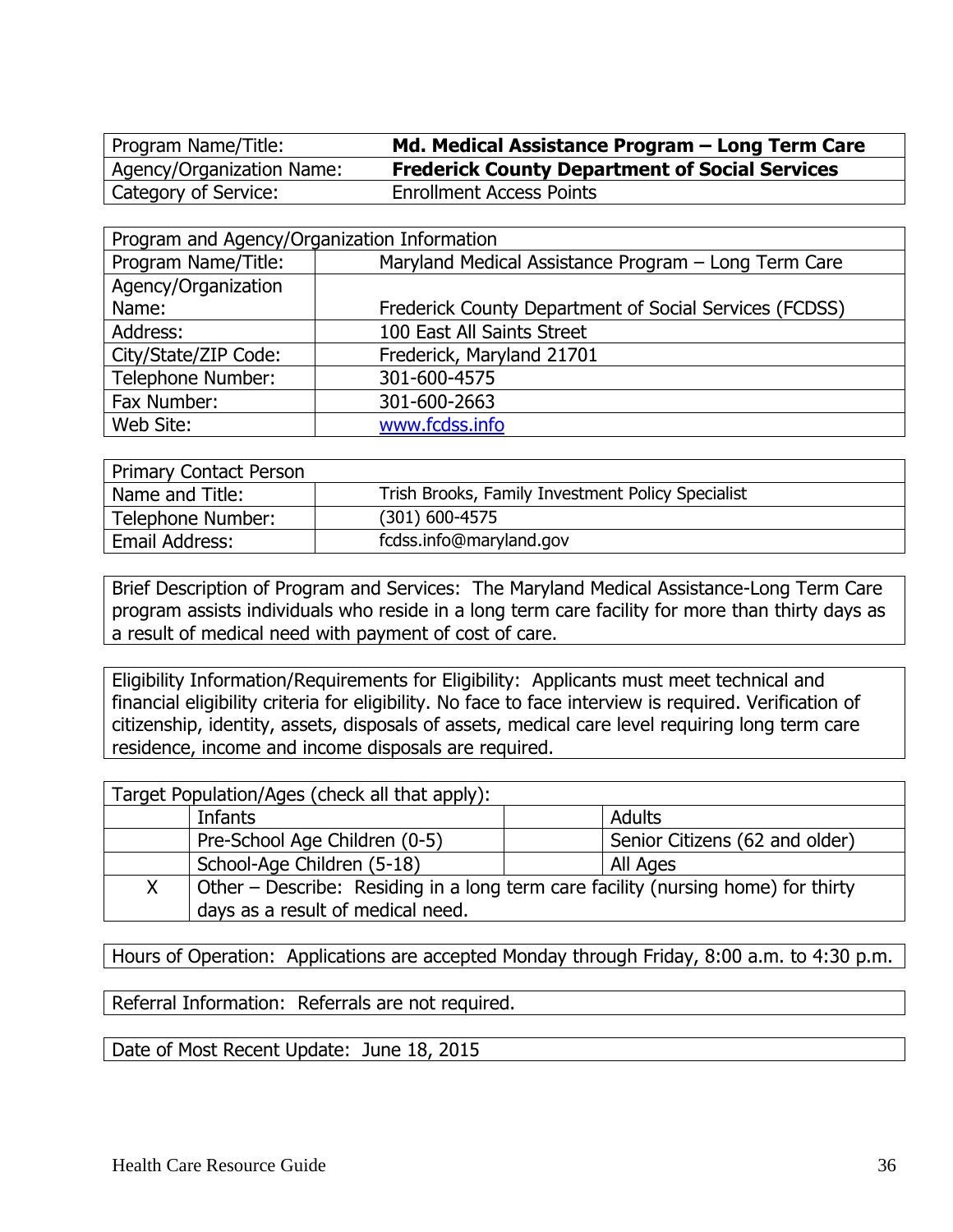| Program Name/Title:       | <b>Maryland Medical Assistance Program - Qualified</b><br><b>Medicare Beneficiary (QMB)/Specified Low-Income</b><br><b>Medicare Beneficiary (SLMB)</b> |
|---------------------------|--------------------------------------------------------------------------------------------------------------------------------------------------------|
| Agency/Organization Name: | <b>Frederick County Department of Social Services</b>                                                                                                  |
| Category of Service:      | <b>Enrollment Access Points</b>                                                                                                                        |

| Program and Agency/Organization Information |                                                                                                                    |  |
|---------------------------------------------|--------------------------------------------------------------------------------------------------------------------|--|
| Program Name/Title:                         | Md. Medical Assistance Program - Qualified Medicare<br>Beneficiary (QMB)/Specified Low-Income Medicare Beneficiary |  |
| (SLMB)                                      |                                                                                                                    |  |
| Agency Name:                                | Frederick County Department of Social Services (FCDSS)                                                             |  |
| 100 East All Saints Street<br>Address:      |                                                                                                                    |  |
| City/State/ZIP Code:                        | Frederick, Maryland 21701                                                                                          |  |
| Telephone Number:                           | 301-600-4575                                                                                                       |  |
| Fax Number:                                 | 301-600-2663                                                                                                       |  |
| Web Site:                                   | www.fcdss.info                                                                                                     |  |

| <b>Primary Contact Person</b>             |                     |
|-------------------------------------------|---------------------|
| Name and Title:                           | <b>Trish Brooks</b> |
| Telephone Number:                         | 301-600-4575        |
| Email Address:<br>fcdss.info@maryland.gov |                     |

Brief Description of Program and Services: The Maryland Medical Assistance Program – Qualified Medicare Beneficiary (QMB)/Specified Low-Income Medicare Beneficiary (SLMB) assists eligible adults who are aged or disabled, receive Social Security benefits and who have Medicare, and whose income is too high for other Medical Assistance coverage by covering the cost of the monthly Medicare premium and/or co-pays.

Eligibility Information/Requirements for Eligibility: Applicants must meet both technical and financial criteria for eligibility. Verification of income, assets, citizenship and identity, and other factors is required. A face-to-face interview is not required.

| Target Population/Ages (check all that apply): |                               |  |                                |  |
|------------------------------------------------|-------------------------------|--|--------------------------------|--|
|                                                | Adults<br>Infants             |  |                                |  |
|                                                | Pre-School Age Children (0-5) |  | Senior Citizens (62 and older) |  |
| School-Age Children (5-18)<br>All Ages         |                               |  |                                |  |
| Other - Describe:                              |                               |  |                                |  |

Hours of Operation: Applications are accepted Monday through Friday, 8:00 a.m. to 4:30 p.m. Applications may also be submitted at the Frederick County Department of Aging.

Referral Information: Referrals are not required. Date of Most Recent Update: June 18, 2015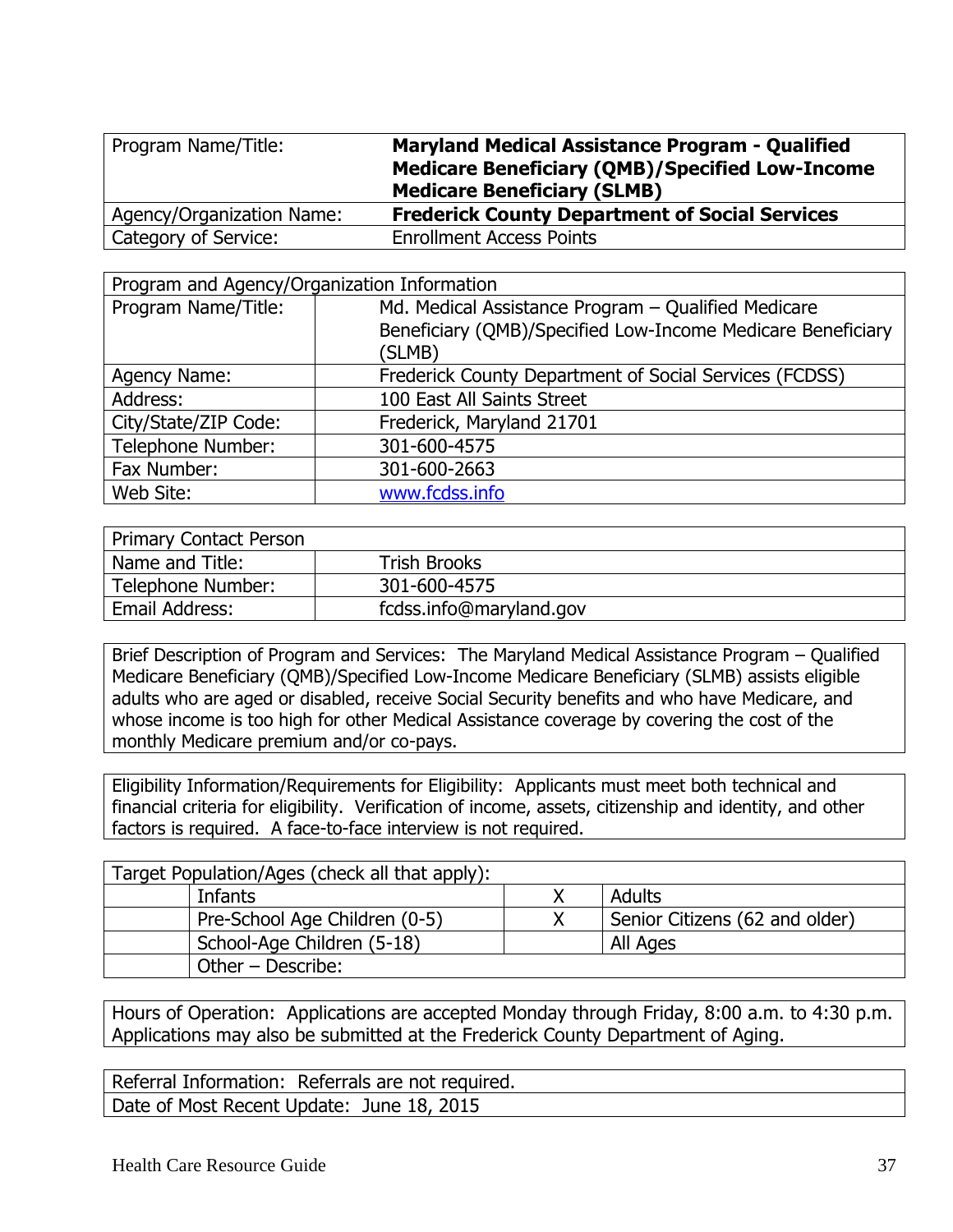Program Name/Title: **NON-MAGI Medicaid and Qualified Health Program** Agency/Organization Name: **Frederick County Department of Social Services** Category of Service: Enrollment Access Points

| Program and Agency/Organization Information |                                                        |  |  |
|---------------------------------------------|--------------------------------------------------------|--|--|
| Program Name/Title:                         | Maryland Medical Assistance Program                    |  |  |
| Agency/Organization                         |                                                        |  |  |
| Name:                                       | Frederick County Department of Social Services (FCDSS) |  |  |
| Address:                                    | 100 East All Saints Street                             |  |  |
| City/State/ZIP Code:                        | Frederick, Maryland 21701                              |  |  |
| Telephone Number:                           | 301-600-4575                                           |  |  |
| Fax Number:                                 | 301-600-2663                                           |  |  |
| Web Site:                                   | www.fcdss.info                                         |  |  |

| <b>Primary Contact Person</b> |                                                   |
|-------------------------------|---------------------------------------------------|
| Name and Title:               | Trish Brooks, Family Investment Policy Specialist |
| Telephone Number:             | 301-600-4575                                      |
| Email Address:                | fcdss.info@maryland.gov                           |

Brief Description of Program and Services: The non-MAGI Medicaid Program offers health insurance for customers who are 65 years old or older and disabled adults who receive Medicare. Also emergency services to undocumented aliens.

Eligibility Information/Requirements for Eligibility: Applicants must meet both technical and financial criteria for eligibility. A face to face interview is not required. Verification of citizenship, identity, assets and income is required.

| Target Population/Ages (check all that apply): |                                                                                |                                |  |
|------------------------------------------------|--------------------------------------------------------------------------------|--------------------------------|--|
|                                                | Adults<br>Infants                                                              |                                |  |
|                                                | Pre-School Age Children (0-5)                                                  | Senior Citizens (62 and older) |  |
|                                                | School-Age Children (5-18)                                                     | All Ages                       |  |
|                                                | Other – Describe: adults 65 years old or older and disabled adults who receive |                                |  |
|                                                | Medicare                                                                       |                                |  |

Hours of Operation: Applications can be dropped off or mailed in. The agency hours are 8:00am to 4:30 pm Monday through Friday.

Referral Information: Referrals are not required.

Date of Most Recent Update: June 18, 2015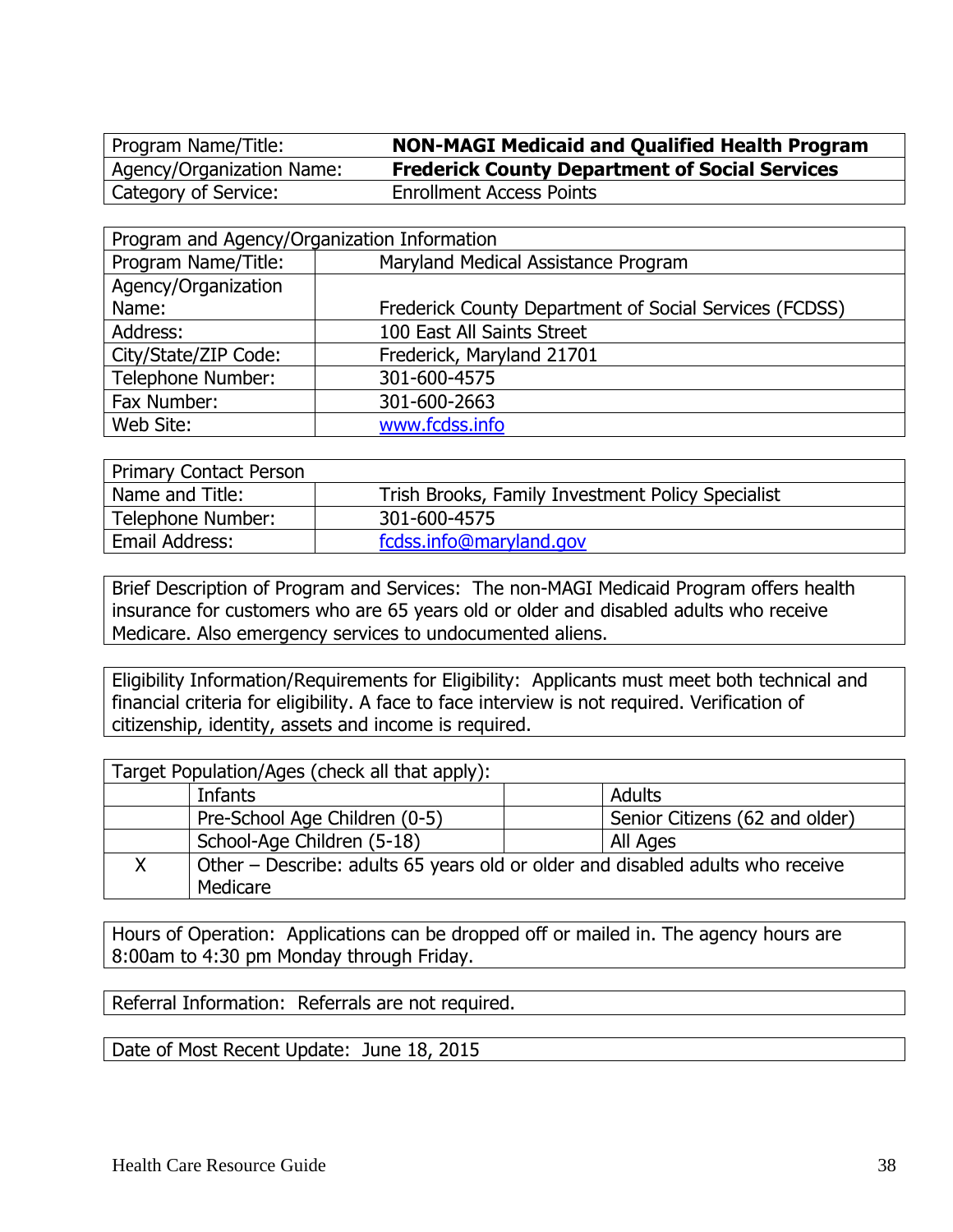Program Name/Title: **Administrative Care Coordination Unit / Ombudsman** Agency/Organization Name: **Frederick County Health Department (FCHD)** Category of Service: Enrollment Access Points

| Program and Agency/Organization Information |                                                                |  |
|---------------------------------------------|----------------------------------------------------------------|--|
| Program Name/Title:                         | Administrative Care Coordination Unit / Ombudsman              |  |
| Agency/Organization                         |                                                                |  |
| Name:                                       | Frederick County Health Department                             |  |
| Address:                                    | 350 Montevue Lane                                              |  |
| City/State/ZIP Code:                        | Frederick, Maryland 21702                                      |  |
| Telephone Number:                           | 301-600-3341 or 301-600-3348                                   |  |
| Fax Number:                                 | 301-600-3302                                                   |  |
| Web Site:                                   | http://health.frederickcountymd.gov/191/Health-Care-Connection |  |

| <b>Primary Contact Person</b>     |                                |
|-----------------------------------|--------------------------------|
| Name and Title:                   | Norma Sacoman, RN              |
| 301-600-3348<br>Telephone Number: |                                |
| Email Address:                    | nsacoman@FrederickCountyMD.gov |

Brief Description of Program and Services: A Medicaid program that ensures individuals enrolled in or eligible for medical assistance programs access and appropriately utilize needed health care services. The ACCU provides outreach and education in the community to increase the number of eligible pregnant women, children, and special populations who are accessing services. The Ombudsman will follow up on managed care referrals and resolve complaints received through the Complaint Resolution Unit of DHMH.

Eligibility Information/Requirements for Eligibility: Medical Assistance eligible.

| Target Population/Ages (check all that apply): |                                                                 |  |          |
|------------------------------------------------|-----------------------------------------------------------------|--|----------|
|                                                | Adults<br>Infants                                               |  |          |
|                                                | Pre-School Age Children (0-6)<br>Senior Citizens (62 and older) |  |          |
|                                                | School-Age Children (5-18)                                      |  | All Ages |
| Other – Describe:                              |                                                                 |  |          |

Hours of Operation: Monday through Friday, 8:00 a.m. to 5:00 p.m.

Referral Information: Referrals are not required.

Date of Most Recent Update: June 26, 2015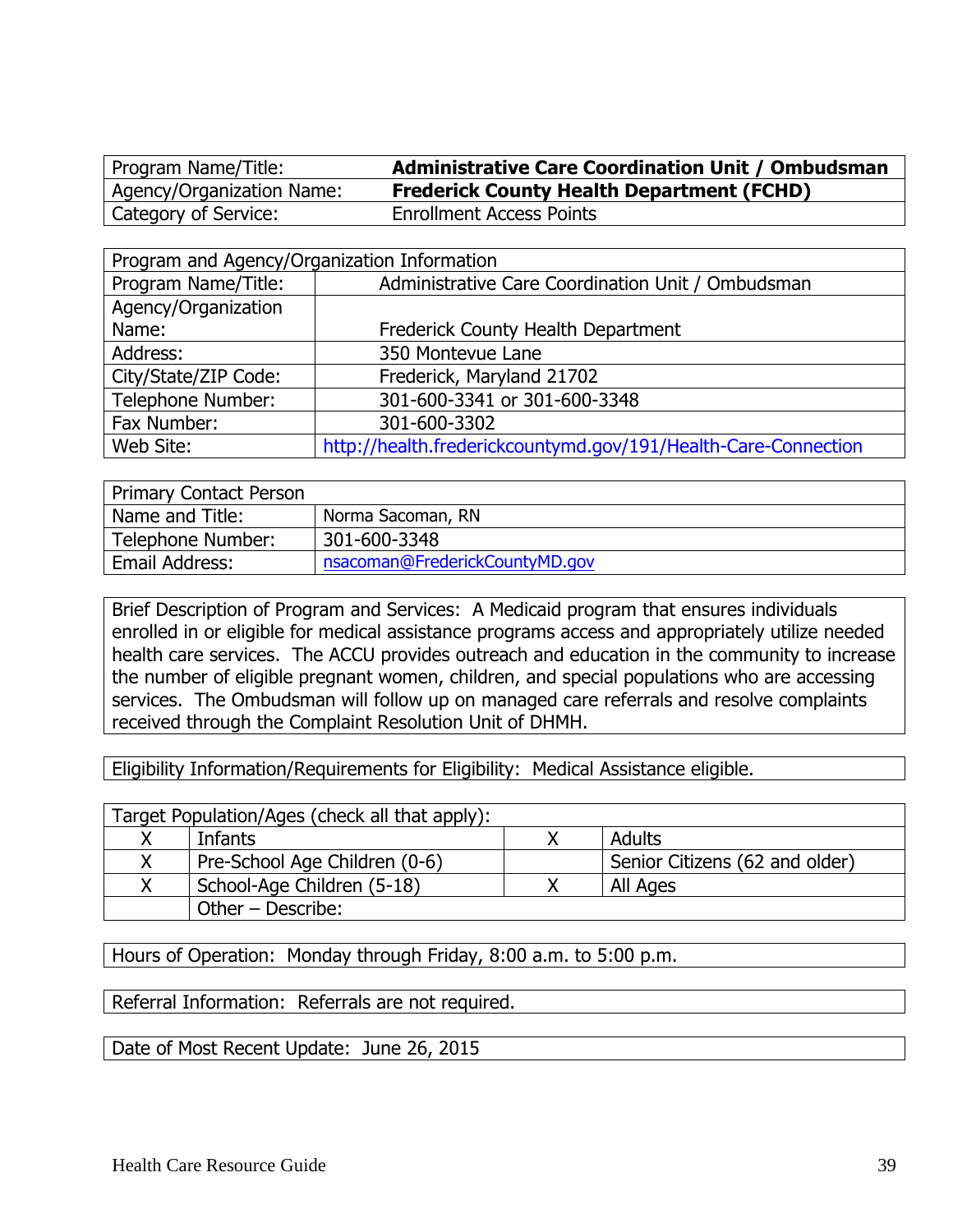Program Name/Title: **Maryland Children's Health Program (MCHP)** Agency/Organization Name: **Frederick County Health Department (FCHD)** Category of Service: Enrollment Access Points

| Program and Agency/Organization Information |                                                                |  |  |
|---------------------------------------------|----------------------------------------------------------------|--|--|
| Program Name/Title:                         | Maryland Children's Health Program                             |  |  |
| Agency/Organization                         |                                                                |  |  |
| Name:                                       | Frederick County Health Department                             |  |  |
| Address:                                    | 350 Montevue Lane                                              |  |  |
| City/State/ZIP Code:                        | Frederick, Maryland 21702                                      |  |  |
| Telephone Number:                           | 301-600-8888 option 2                                          |  |  |
| Fax Number:                                 | 301-600-3310                                                   |  |  |
| Web Site:                                   | http://health.frederickcountymd.gov/191/Health-Care-Connection |  |  |

| <b>Primary Contact Person</b> |                                      |
|-------------------------------|--------------------------------------|
| Name and Title:               | Tammy Hollenbach, Program Supervisor |
| Telephone Number:             | 301-600-3107                         |
| Email Address:                | thollenbach@frederickcountymd.gov    |

Brief Description of Program and Services: Enrolls children up to the age of 19 and pregnant women of any age into the Maryland Children's Health Program. The MCHP program provides free and low cost health care to families with low to moderate incomes.

Eligibility Information/Requirements for Eligibility: The applicant must meet the income guidelines for the program, they must be a Maryland resident, they must be a U.S. citizen or legal permanent resident, and they must provide proof of identity.

| Target Population/Ages (check all that apply): |                                        |  |                                |
|------------------------------------------------|----------------------------------------|--|--------------------------------|
|                                                | Infants<br>Adults (Pregnant Women)     |  |                                |
| Χ                                              | Pre-School Age Children (0-5)          |  | Senior Citizens (62 and older) |
| Χ                                              | School-Age Children (5-19)<br>All Ages |  |                                |
|                                                | Other - Describe:                      |  |                                |

Hours of Operation: Walk-in hours are Monday and Wednesday from 8:00 a.m. to 3:00 p.m. and Friday from 8:00 to 12:00 p.m.

Referral Information: Referrals are not required

Date of Most Recent Update: June 26, 2015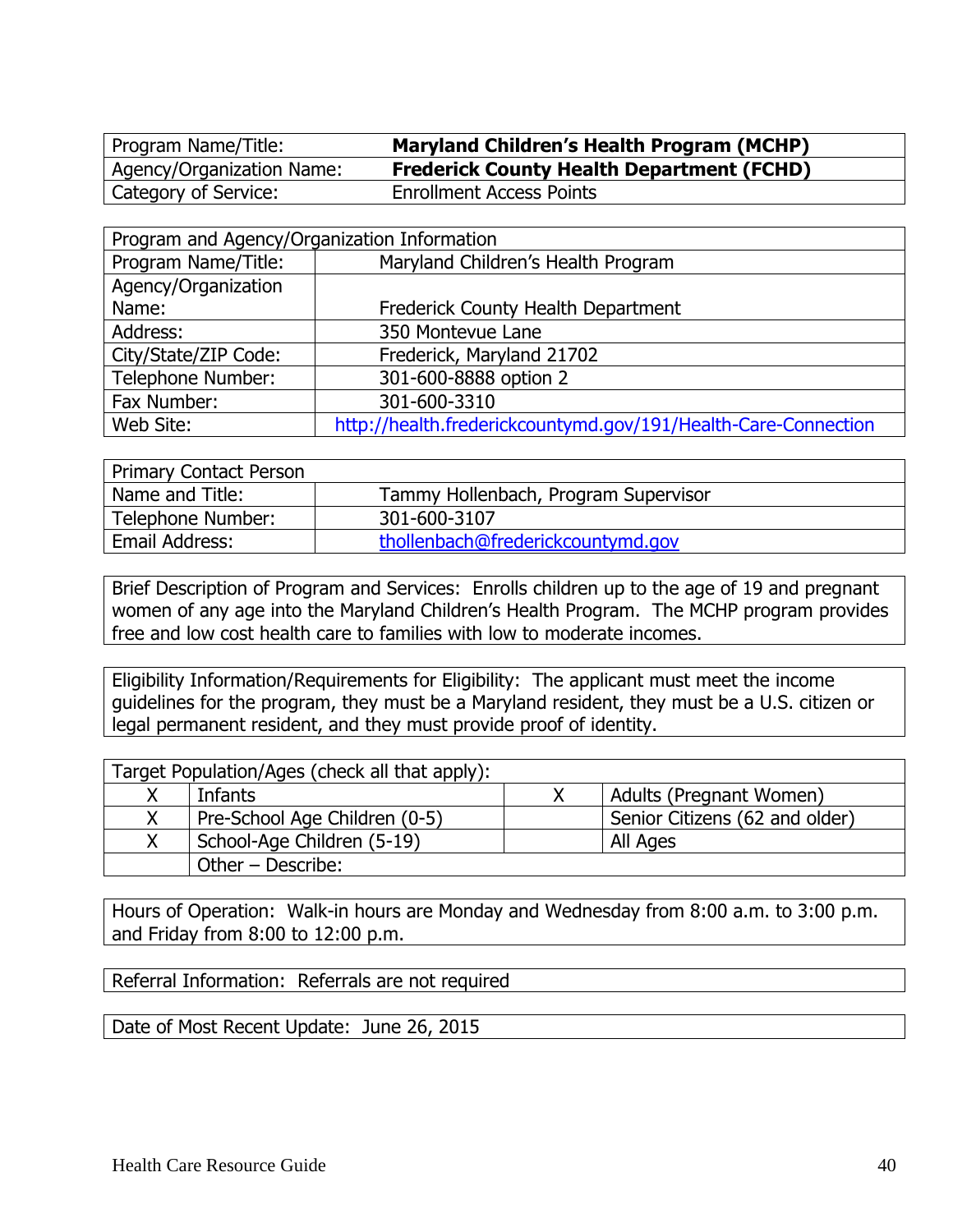Program Name/Title: **Medicare** Agency/Organization Name: **Social Security Administration (SSA)** Category of Service: Enrollment Access Points

| Program and Agency/Organization Information |                                            |  |  |
|---------------------------------------------|--------------------------------------------|--|--|
| Program Name/Title:                         | Medicare                                   |  |  |
| Agency/Organization                         |                                            |  |  |
| Name:                                       | Social Security Administration             |  |  |
| Address:                                    | Suite N, 5340 Spectrum Drive               |  |  |
| City/State/ZIP Code:                        | Frederick Maryland 21703                   |  |  |
| <b>Telephone Number:</b>                    | 1-866-331-7089                             |  |  |
| Fax Number:                                 | 301-663-9042                               |  |  |
| Web Sites:                                  | www.socialsecurity.gov or www.medicare.gov |  |  |

| <b>Primary Contact Person</b> |                           |
|-------------------------------|---------------------------|
| Name and Title:               | Any claims representative |
| Telephone Number:             | 1-866-331-7089            |
| Email Address:                |                           |

Brief Description of Program and Services: At the local SSA office an individual may apply for Medicare coverage and may also apply for Medicare Prescription Drug Coverage. The Social Security Administration no longer handles Medicare medical insurance claims – individuals would need to contact Medicare.gov or 1-800-MEDICARE to resolve any problems after initial enrollment.

Eligibility Information/Requirements for Eligibility: Must be age 65 or receiving Social Security Disability for at least 24 months. There are exceptions for End Stage Renal Disease and ALS (Lou Gehrig's Disease).

| Target Population/Ages (check all that apply): |        |                                |  |
|------------------------------------------------|--------|--------------------------------|--|
| Infants                                        | Adults |                                |  |
| Pre-School Age Children (0-5)                  |        | Senior Citizens (62 and older) |  |
| School-Age Children (5-18)<br>All Ages         |        |                                |  |
| Other - Describe:                              |        |                                |  |

Hours of Operation: Monday through Friday, 9:00 a.m. to 4:00 p.m.

Referral Information: Please attempt to file via the INTERNET or call the local office to schedule an appointment.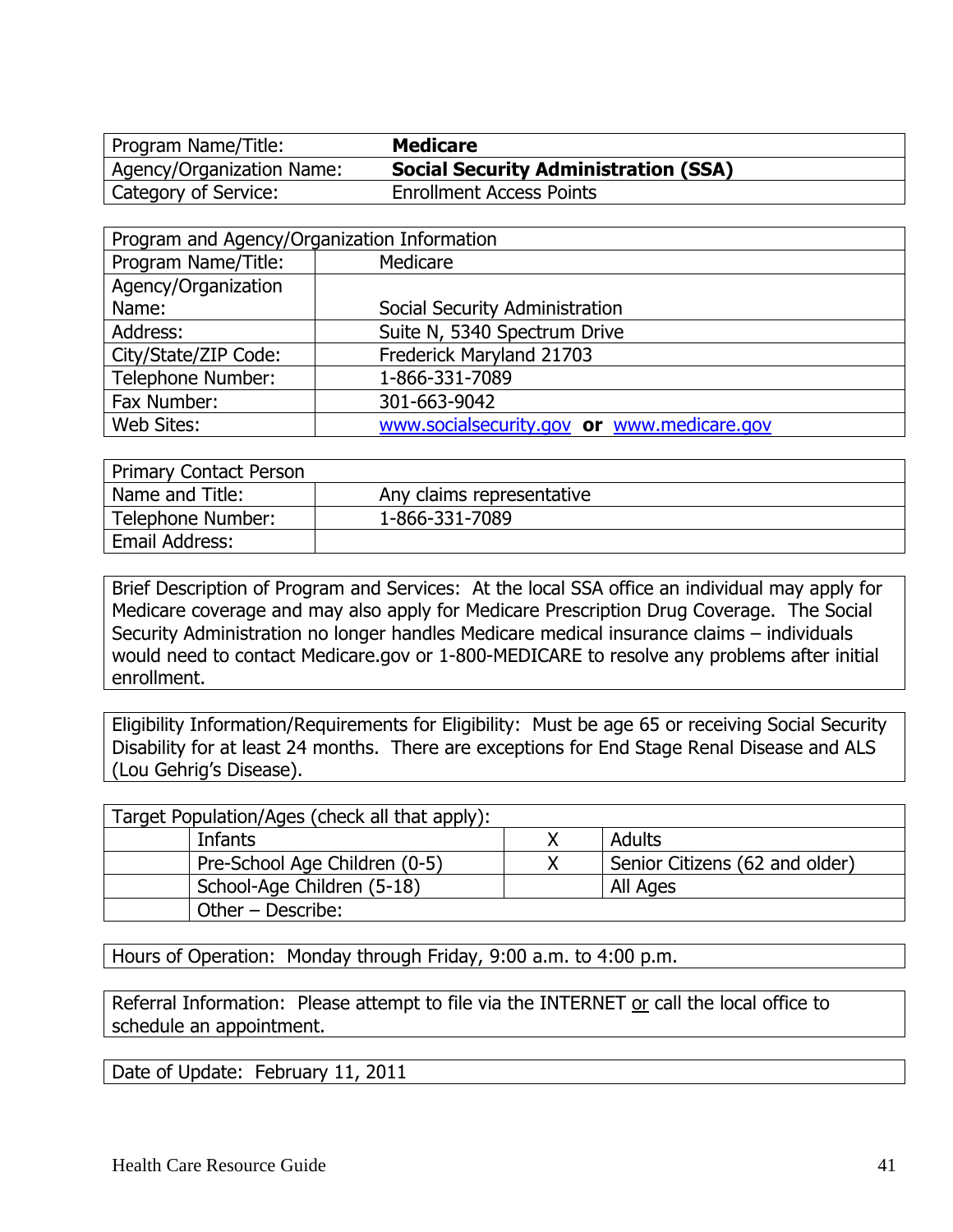Agency/Organization Name: **Baltimore VA Medical Center** Category of Service: Enrollment Access Points

| Program and Agency/Organization Information |                                    |  |
|---------------------------------------------|------------------------------------|--|
| Program Name/Title:                         | VA Health Care                     |  |
| Agency/Organization                         |                                    |  |
| Name:                                       | <b>Baltimore VA Medical Center</b> |  |
| Address:                                    | 10 North Greene Street             |  |
| City/State/ZIP Code:                        | Baltimore, Maryland 21201          |  |
| Telephone Number:                           | 410-605-7000                       |  |
| Fax Number:                                 | 410-605-7900                       |  |
| Web Site:                                   | www.maryland.va.gov                |  |

| Primary Contact Person |                                                       |
|------------------------|-------------------------------------------------------|
| Name and Title:        | R. David Edwards, Chief, Public & Community Relations |
| Telephone Number:      | 410-605-7101                                          |
| Email Address:         | rdedwards@va.gov                                      |

Brief Description of Program and Services: The Veterans Affairs (VA) Maryland Health Care System is dedicated to providing quality, compassionate and accessible care and service to Maryland's veterans. The Baltimore VA Medical Center is the acute medical and surgical care facility for the health care system and offers a full range of inpatient, outpatient and primary care services.

Eligibility Information/Requirements for Eligibility: Veterans who served in active military, naval or air service, were discharged or released under honorable conditions, and fall within priority groups 1-7 have basic eligibility for VA health care. For information about VA health care eligibility, please call 1-800-463-6295, ext. 7324.

| Target Population/Ages (check all that apply): |                                |
|------------------------------------------------|--------------------------------|
| Infants                                        | Adults                         |
| Pre-School Age Children (0-5)                  | Senior Citizens (62 and older) |
| School-Age Children (5-18)                     | All Ages                       |
| Other - Describe: Any eligible veteran         |                                |

Hours of Operation: Outpatient Clinics and Administrative Offices are open Monday through Friday, 8:00 a.m. to 4:30 p.m.

Referral Information: Referrals are not necessary.

Date of Most Recent Update: March 12, 2008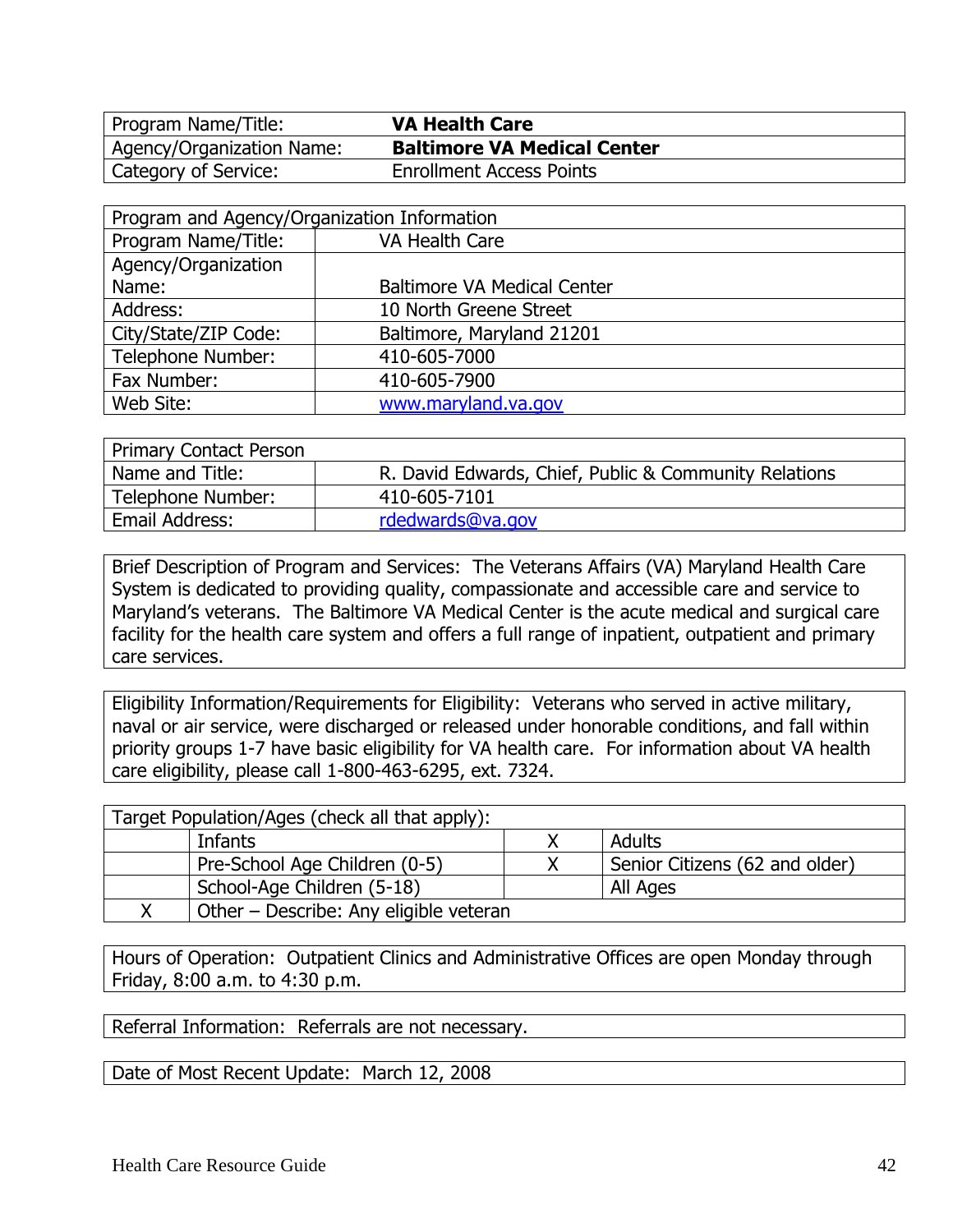Agency/Organization Name: **Loch Raven VA Outpatient Clinic** Category of Service: Enrollment Access Points

| Program and Agency/Organization Information |                                 |  |
|---------------------------------------------|---------------------------------|--|
| Program Name/Title:                         | VA Health Care                  |  |
| Agency/Organization                         |                                 |  |
| Name:                                       | Loch Raven VA Outpatient Clinic |  |
| Address:                                    | 3901 The Alameda                |  |
| City/State/ZIP Code:                        | Baltimore, Maryland 21218       |  |
| <b>Telephone Number:</b>                    | 410-605-7650                    |  |
| Fax Number:                                 | 410-605-7900                    |  |
| Web Site:                                   | www.maryland.va.gov             |  |

| Primary Contact Person |                                                       |
|------------------------|-------------------------------------------------------|
| Name and Title:        | R. David Edwards, Chief, Public & Community Relations |
| Telephone Number:      | 410-605-7101                                          |
| Email Address:         | rdedwards@va.gov                                      |

Brief Description of Program and Services: The Veterans Affairs (VA) Maryland Health Care System is dedicated to providing quality, compassionate and accessible care and service to Maryland's veterans. The Loch Raven VA Outpatient Clinic provides general outpatient care, preventive health and education services, various medical screenings and referrals to specialized programs and inpatient services available throughout the VA Maryland Health Care System.

Eligibility Information/Requirements for Eligibility: Veterans who served in active military, naval or air service, were discharged or released under honorable conditions, and fall within priority groups 1-7 have basic eligibility for VA health care. For information about VA health care eligibility, please call 1-800-463-6295, ext. 7324.

| Target Population/Ages (check all that apply): |                                |
|------------------------------------------------|--------------------------------|
| Infants                                        | Adults                         |
| Pre-School Age Children (0-5)                  | Senior Citizens (62 and older) |
| School-Age Children (5-18)                     | All Ages                       |
| Other - Describe: Any eligible veteran         |                                |

Hours of Operation: Monday through Friday, 8:00 a.m. to 4:30 p.m.

Referral Information: Referrals are not necessary.

Date of Most Recent Update: March 12, 2008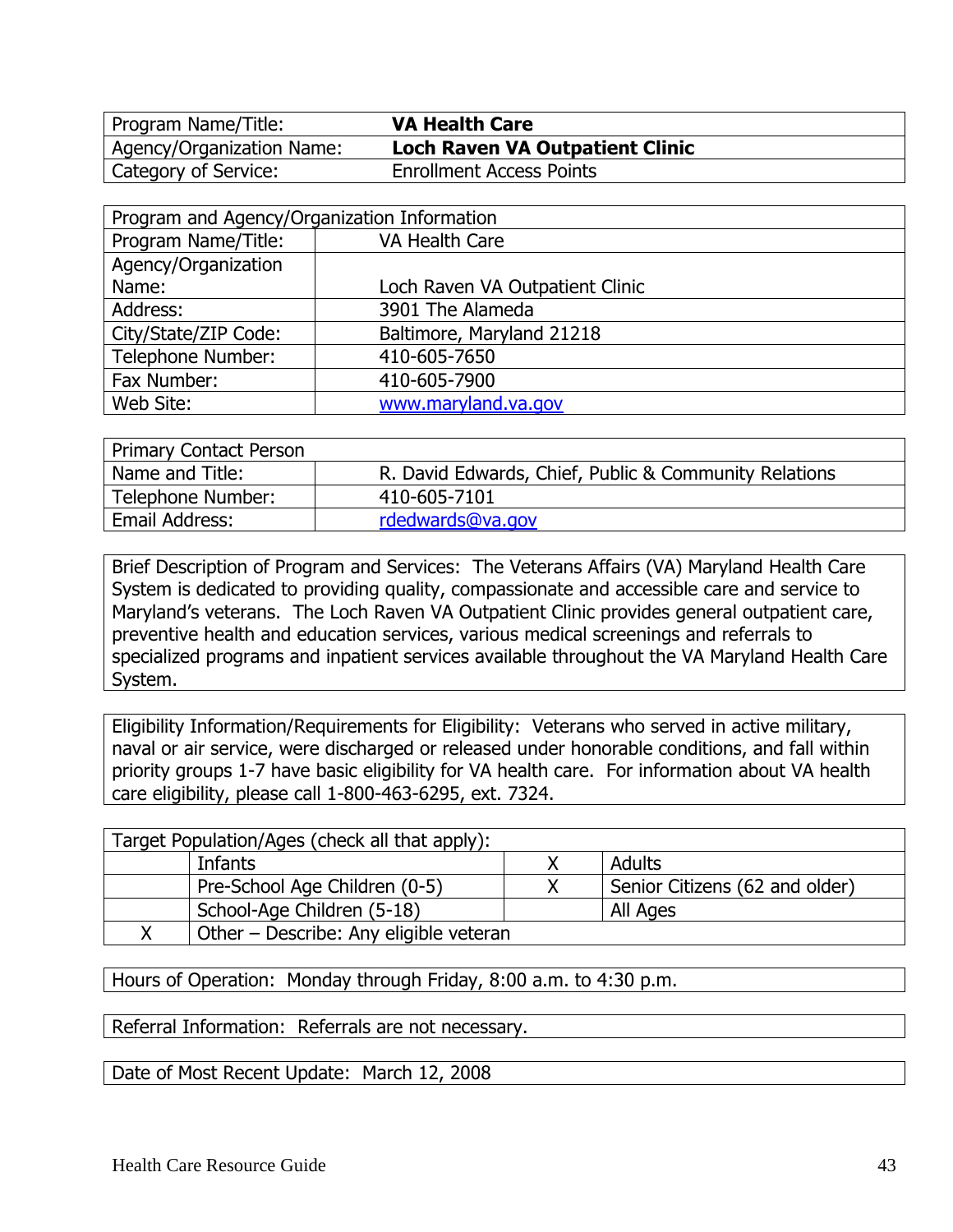Program Name/Title: **VA Health Care** Agency/Organization Name: **Martinsburg VA Medical Center** Category of Service: Enrollment Access Points

| Program and Agency/Organization Information |                                  |  |
|---------------------------------------------|----------------------------------|--|
| Program Name/Title:                         | <b>VA Health Care</b>            |  |
| Agency/Organization                         |                                  |  |
| Name:                                       | Martinsburg VA Medical Center    |  |
| Address:                                    | 510 Butler Avenue                |  |
| City/State/ZIP Code:                        | Martinsburg, West Virginia 25405 |  |
| Telephone Number:                           | 304-263-0811                     |  |
| Fax Number:                                 | 304-262-7433                     |  |
| Web Site:                                   | www.martinsburg.va.gov           |  |

| Primary Contact Person |                         |  |
|------------------------|-------------------------|--|
| Name and Title:        | Cali Coulthard, PAO     |  |
| Telephone Number:      | 304-263-0811, ext. 4013 |  |
| Email Address:         | cali.coulthard@va.gov   |  |

Brief Description of Program and Services: The Martinsburg VA Center offers a comprehensive range of services including internal medicine, ambulatory surgery, audiology and speech pathology, dental, nursing home, nutrition, podiatry, prosthetics, women's health, mental health, and rehabilitation medicine. Patient care is provided through an integrated primary care concept, and each veteran is assigned to a team of health care providers that follows the patient's care both as an inpatient and an outpatient.

Eligibility Information/Requirements for Eligibility: Veterans who served in active military, naval or air service, were discharged or released under honorable conditions, and fall within priority groups 1-7 have basic eligibility for VA health care. For information about VA health care eligibility, please call 304-263-0811, ext. 3758, ext. 3757 or ext. 3050 after 4:30 p.m.

| Target Population/Ages (check all that apply): |                                |
|------------------------------------------------|--------------------------------|
| Infants                                        | Adults                         |
| Pre-School Age Children (0-5)                  | Senior Citizens (62 and older) |
| School-Age Children (5-18)                     | All Ages                       |
| Other - Describe: Any eligible veteran         |                                |

Hours of Operation: Monday through Friday, 8:00 a.m. to 4:30 p.m.

Referral Information: Referrals are not necessary.

Date of Most Recent Update: May 15, 2008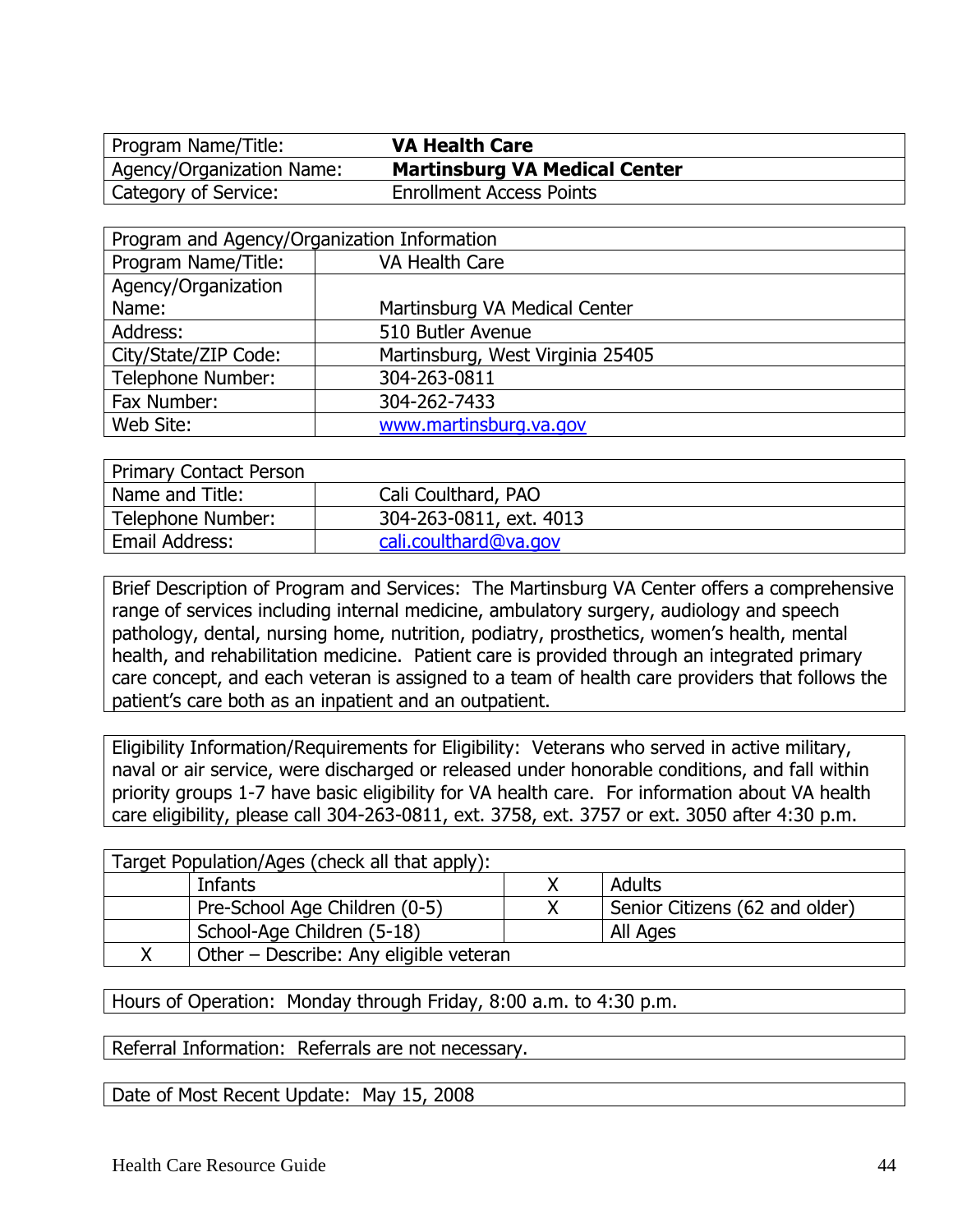Program Name/Title: **VA Health Care** Agency/Organization Name: **Fort Detrick Outpatient Clinic (Frederick)** Category of Service: Enrollment Access Points

| Program and Agency/Organization Information |                                                |  |
|---------------------------------------------|------------------------------------------------|--|
| Program Name/Title:                         | VA Health Care                                 |  |
| Agency/Organization                         |                                                |  |
| Name:                                       | Fort Detrick Outpatient Clinic                 |  |
| Address:                                    | 1433 Porter Street, Fort Detrick Army Garrison |  |
| City/State/ZIP Code:                        | Frederick, Maryland 21702                      |  |
| Telephone Number:                           | 855-429-2548 or 301-624-1200                   |  |
| Fax Number:                                 | 240-379-7013                                   |  |
| Web Site:                                   | www.martinsburg.va.gov/visitors/ftdetrick.asp  |  |

| <b>Primary Contact Person</b> |                        |
|-------------------------------|------------------------|
| Name and Title:               | James Burger, Director |
| Telephone Number:             | 301-624-1210           |
| Email Address:                | james.burger@va.gov    |

Brief Description of Program and Services: The Fort Detrick Outpatient Clinic offers a comprehensive range of services including primary care services, behavioral health services, women's health, podiatry, occupational therapy, physical therapy, and pharmacy services. The parent facility of the Fort Detrick Outpatient Clinic is the Martinsburg VA Medical Center.

Eligibility Information/Requirements for Eligibility: Veterans who served in active military, naval or air service, were discharged or released under honorable conditions, and fall within priority groups 1-7 have basic eligibility for VA health care. For information about VA health care eligibility, please call 304-263-0811, ext. 3758, ext. 3757 or ext. 3050 after 4:30 p.m.

| Target Population/Ages (check all that apply): |                                        |          |                                |  |
|------------------------------------------------|----------------------------------------|----------|--------------------------------|--|
|                                                | Adults<br>Infants                      |          |                                |  |
| Pre-School Age Children (0-5)                  |                                        |          | Senior Citizens (62 and older) |  |
| School-Age Children (5-18)                     |                                        | All Ages |                                |  |
|                                                | Other - Describe: Any eligible veteran |          |                                |  |

Hours of Operation: Monday through Friday, 8:00 a.m. to 4:30 p.m.

Referral Information: Referrals are not necessary.

Date of Most Recent Update: March 13, 2012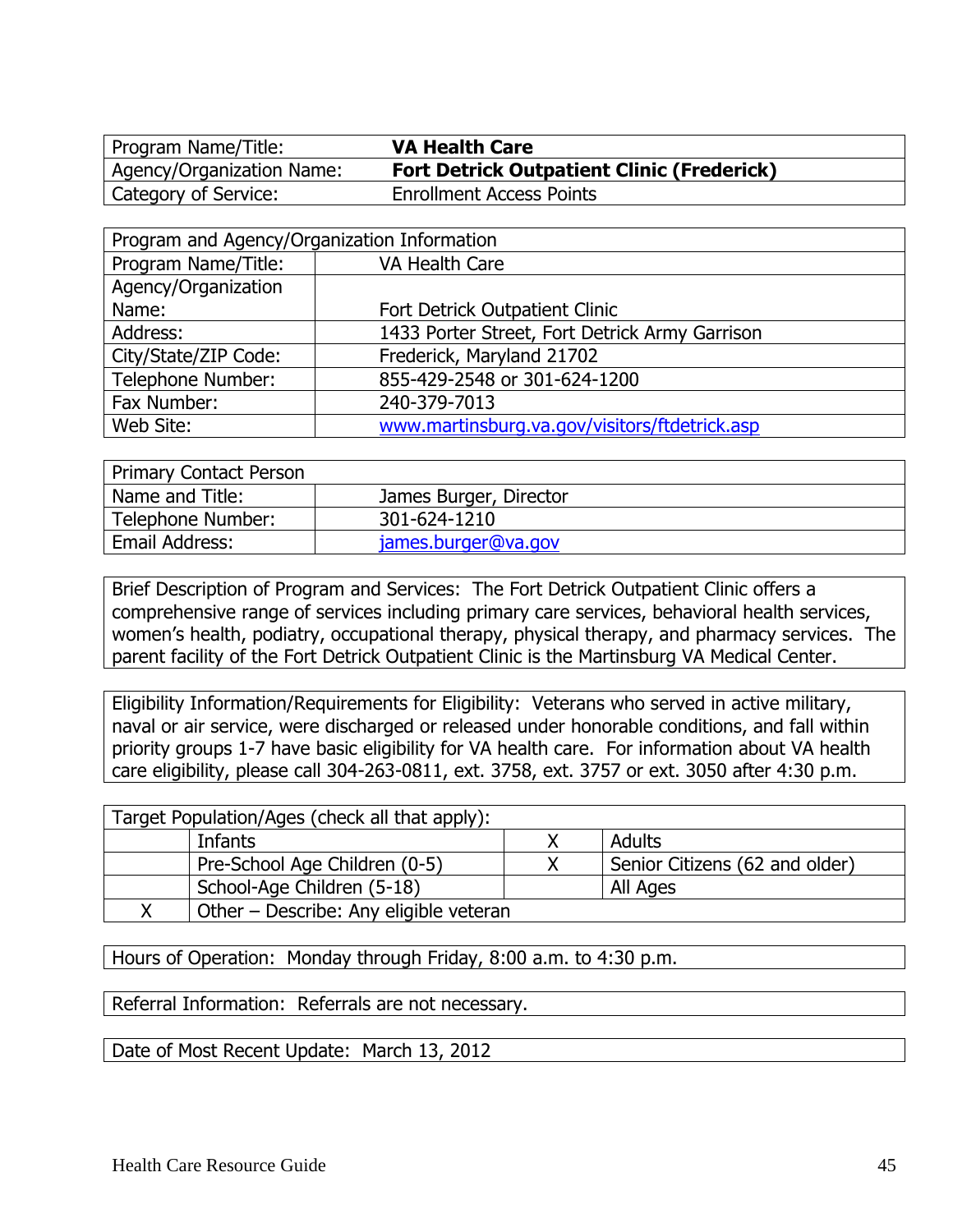#### **Other Health Resources Including Cancer Screening Programs**

|         | • Frederick County Health Department                            |    |
|---------|-----------------------------------------------------------------|----|
|         |                                                                 | 48 |
|         |                                                                 |    |
|         |                                                                 |    |
|         |                                                                 |    |
| $\circ$ | Maternal Child Health Case Management Program (Healthy Start)52 |    |
| $\circ$ |                                                                 | 53 |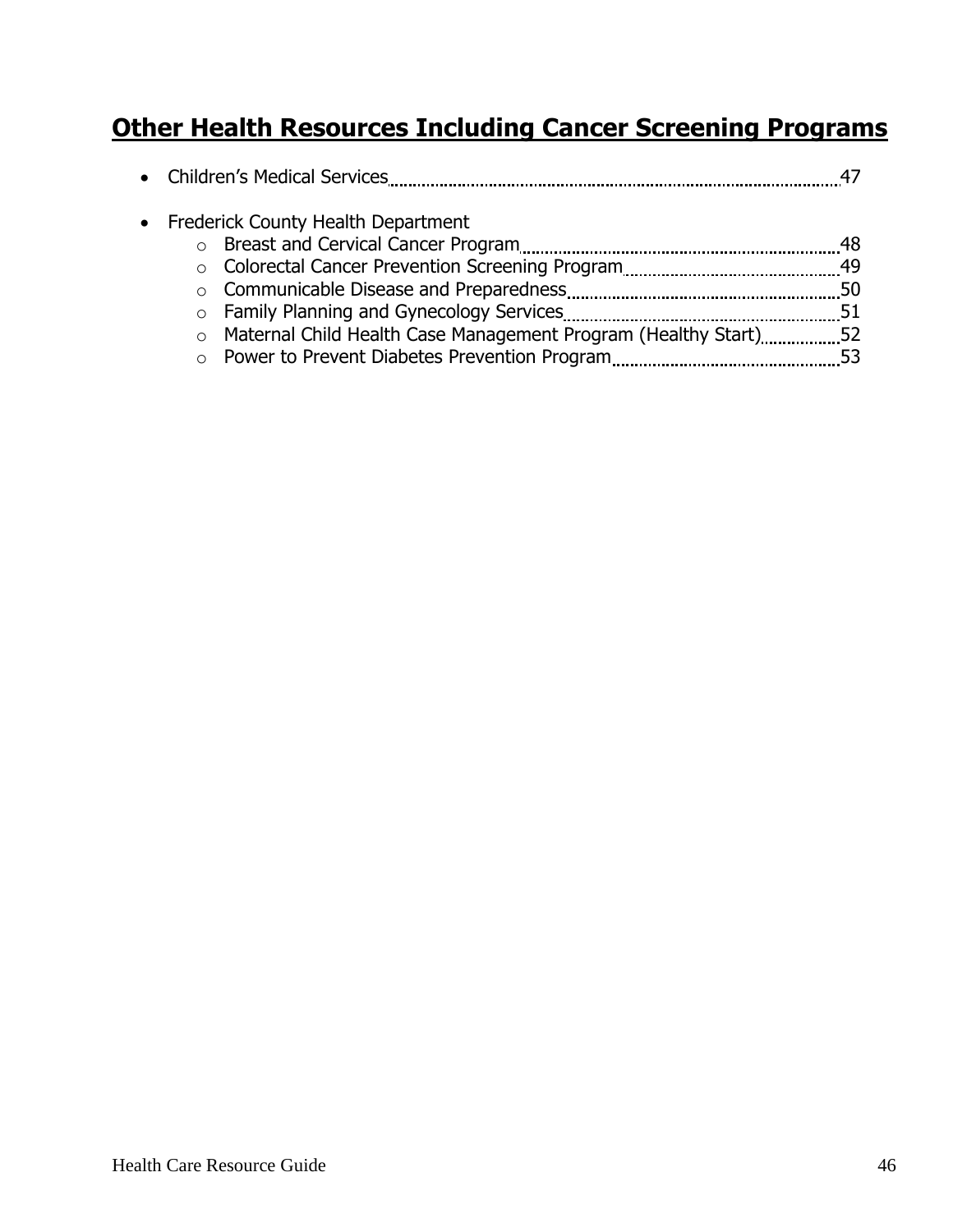| Program Name/Title:         | <b>Children's Medical Services Program (CMS)</b>             |  |  |
|-----------------------------|--------------------------------------------------------------|--|--|
| ' Agency/Organization Name: | Maryland State Department of Health and Mental Hygiene       |  |  |
|                             | Office of Genetics & Children with Special Health Care Needs |  |  |
| Category of Service:        | Other – Special Health Care                                  |  |  |

| Program and Agency/Organization Information |                                                              |  |
|---------------------------------------------|--------------------------------------------------------------|--|
| Program Name/Title:                         | Children's Medical Services Program (CMS)                    |  |
| Agency/Organization                         | MD. Dept. of Health and Mental Hygiene                       |  |
| Name:                                       | Office of Genetics & Children with Special Health Care Needs |  |
| City/State/ZIP Code:                        | Baltimore, Maryland                                          |  |
| <b>Telephone Number:</b>                    | 410-767-5588                                                 |  |
| Fax Number:                                 | 410-333-7956                                                 |  |
| Web Site:                                   | www.cms.fhamd.org                                            |  |

| Primary Contact Person |                                                          |
|------------------------|----------------------------------------------------------|
| Name and Title:        | Patricia Williamson, R.N., B.S.N., CCM, Nurse Consultant |
| Telephone Number:      | 410-767-5588                                             |
| Email Address:         | pwilliamson@dhmh.state.md.us                             |

Brief Description of Program and Services: Children's Medical Services Program (CMS) helps Maryland families get specialty medical care for children with chronic illnesses or disabilities by paying for needed services. CMS also works with families to coordinate care for their child's special medical needs.

Eligibility Information/Requirements for Eligibility: Applicants must be age birth to 21 years old, with documented chronic or disabling condition or suspected condition. A signed, completed application must be submitted with proof of identity (applicant and parents), proof of Maryland residency, proof of income and medical documentation signed and dated within the last six (6) months by a medical provider.

| Target Population/Ages (check all that apply): |                                                                                   |  |                                |
|------------------------------------------------|-----------------------------------------------------------------------------------|--|--------------------------------|
|                                                | Infants                                                                           |  | Adults                         |
|                                                | Pre-School Age Children (0-5)                                                     |  | Senior Citizens (62 and older) |
|                                                | School-Age Children (5-18)                                                        |  | All Ages                       |
|                                                | Other – Describe: birth to 21 years of age with a chronic or disabling condition. |  |                                |

Hours of Operation: Monday through Friday, 8:30 a.m. to 5:00 p.m.

Referral Information: Please contact 410-767-5588 or 1-800-638-8864

Date of Most Recent Update: March 2008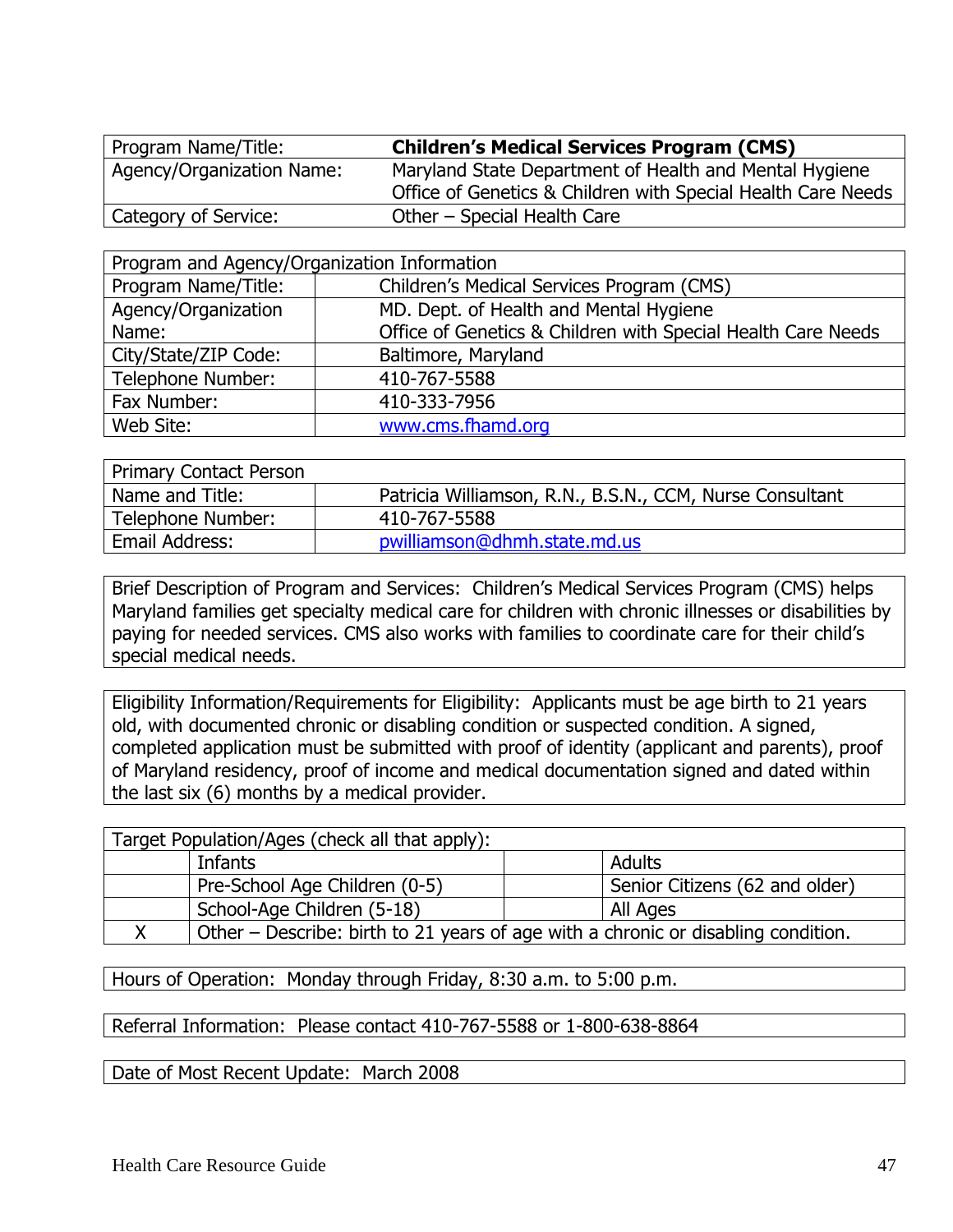Program Name/Title: **Breast and Cervical Cancer Program**

Agency/Organization Name: **Frederick County Health Department (FCHD)**

Category of Service: Other – Cancer Screening Program

| Program and Agency/Organization Information |                                      |  |
|---------------------------------------------|--------------------------------------|--|
| Program Name/Title:                         | Breast and Cervical Cancer Program   |  |
| Agency/Organization                         |                                      |  |
| Name:                                       | Frederick County Health Department   |  |
| Address:                                    | 350 Montevue Lane                    |  |
| City/State/ZIP Code:                        | Frederick, Maryland 21702            |  |
| Telephone Number:                           | 301-600-3362                         |  |
| Fax Number:                                 | 301-682-5107                         |  |
| Web Site:                                   | www.frederickcountymd.gov/healthdept |  |

| <b>Primary Contact Person</b> |                                    |
|-------------------------------|------------------------------------|
| Name and Title:               | Beth Mowery, Program Administrator |
| Telephone Number:             | 301-600-3317                       |
| Email Address:                | bmowery@frederickcountymd.gov      |

Brief Description of Program and Services: Free breast and/or cervical cancer screening exams for women 40-64 years of age who meet residency and income guidelines. Services consist of clinical breast exam by a local medical provider, mammogram, PAP test and pelvic exam, and appointment scheduling if requested.

Eligibility Information/Requirements for Eligibility: Frederick County residents, uninsured or underinsured, must meet income requirements.

| Target Population/Ages (check all that apply): |  |                                |
|------------------------------------------------|--|--------------------------------|
| Infants                                        |  | Adults (40 to 64)              |
| Pre-School Age Children (0-6)                  |  | Senior Citizens (62 and older) |
| School-Age Children (5-18)                     |  | All Ages                       |
| Other - Describe:                              |  |                                |

Hours of Operation: Monday through Friday, 8:00 a.m. to 5:00 p.m.

Referral Information: Referrals are not required.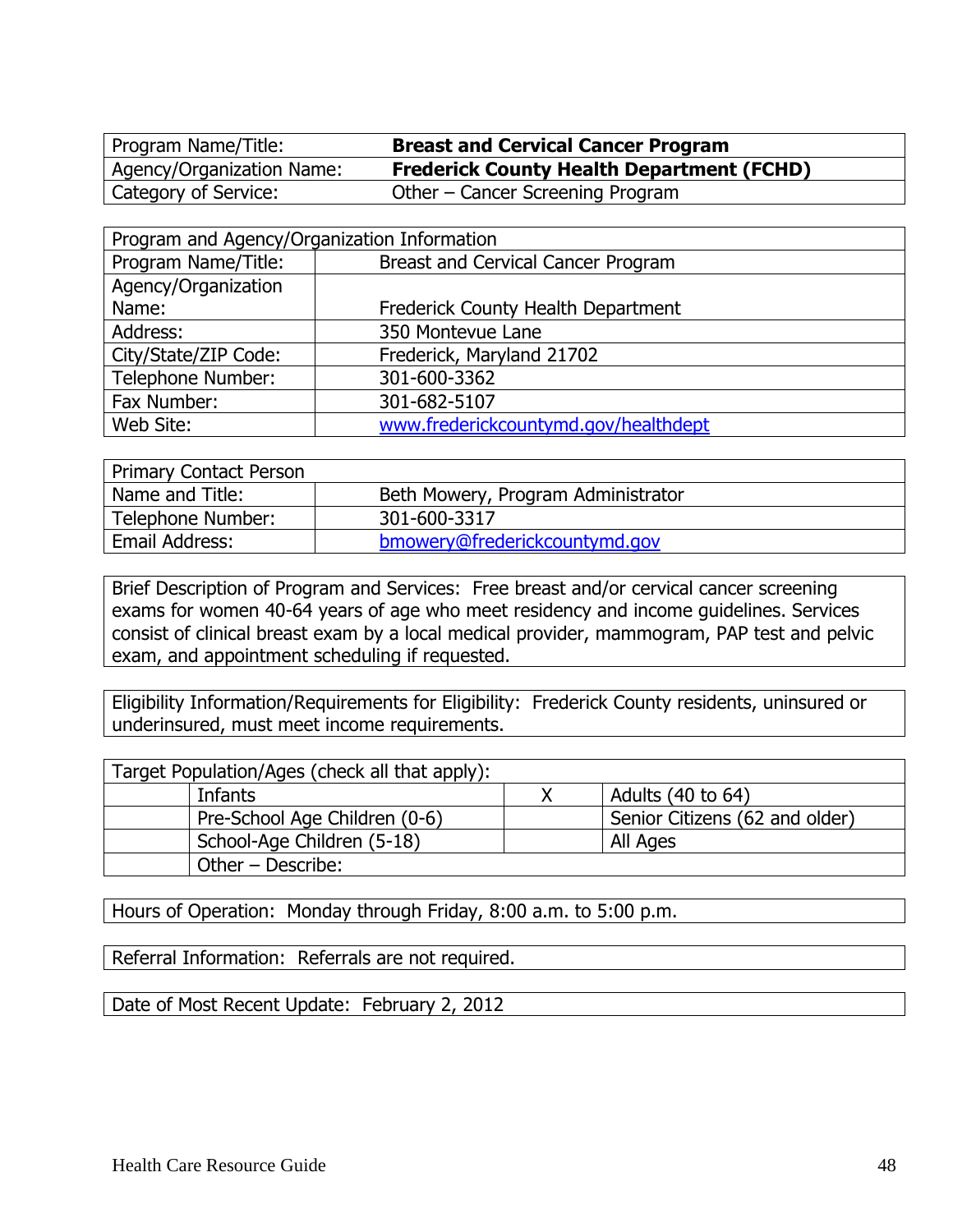Program Name/Title: **Colorectal Cancer Prevention Program** Agency/Organization Name: **Frederick County Health Department (FCHD)** Category of Service: Other – Cancer Screening Program

| Program and Agency/Organization Information |                                             |  |
|---------------------------------------------|---------------------------------------------|--|
| Program Name/Title:                         | <b>Colorectal Cancer Prevention Program</b> |  |
| Agency/Organization                         |                                             |  |
| Name:                                       | Frederick County Health Department          |  |
| Address:                                    | 350 Montevue Lane                           |  |
| City/State/ZIP Code:                        | Frederick, Maryland 21702                   |  |
| Telephone Number:                           | 301-600-3362                                |  |
| Fax Number:                                 | 301-682-5107                                |  |
| Web Site:                                   | www.frederickcountymd.gov/healthdept        |  |

| Primary Contact Person |                                    |
|------------------------|------------------------------------|
| Name and Title:        | Beth Mowery, Program Administrator |
| Telephone Number:      | 301-600-3317                       |
| Email Address:         | bmowery@frederickcountymd.gov      |

Brief Description of Program and Services: Free colorectal cancer screening for Frederick County residents, ages 50 to 64 years old who meet income guidelines. Services for an individual younger than age 50 can be arranged if personal or family history of colorectal cancer is presented.

Eligibility Information/Requirements for Eligibility: Uninsured, underinsured, or of limited to moderate income

| Target Population/Ages (check all that apply): |  |                                |  |
|------------------------------------------------|--|--------------------------------|--|
| Infants                                        |  | Adults (40 to 64)              |  |
| Pre-School Age Children (0-6)                  |  | Senior Citizens (62 and older) |  |
| School-Age Children (5-18)                     |  | All Ages                       |  |
| Other - Describe:                              |  |                                |  |

Hours of Operation: Monday through Friday, 8:00 a.m. to 5:00 p.m.

Referral Information: Referrals are not required.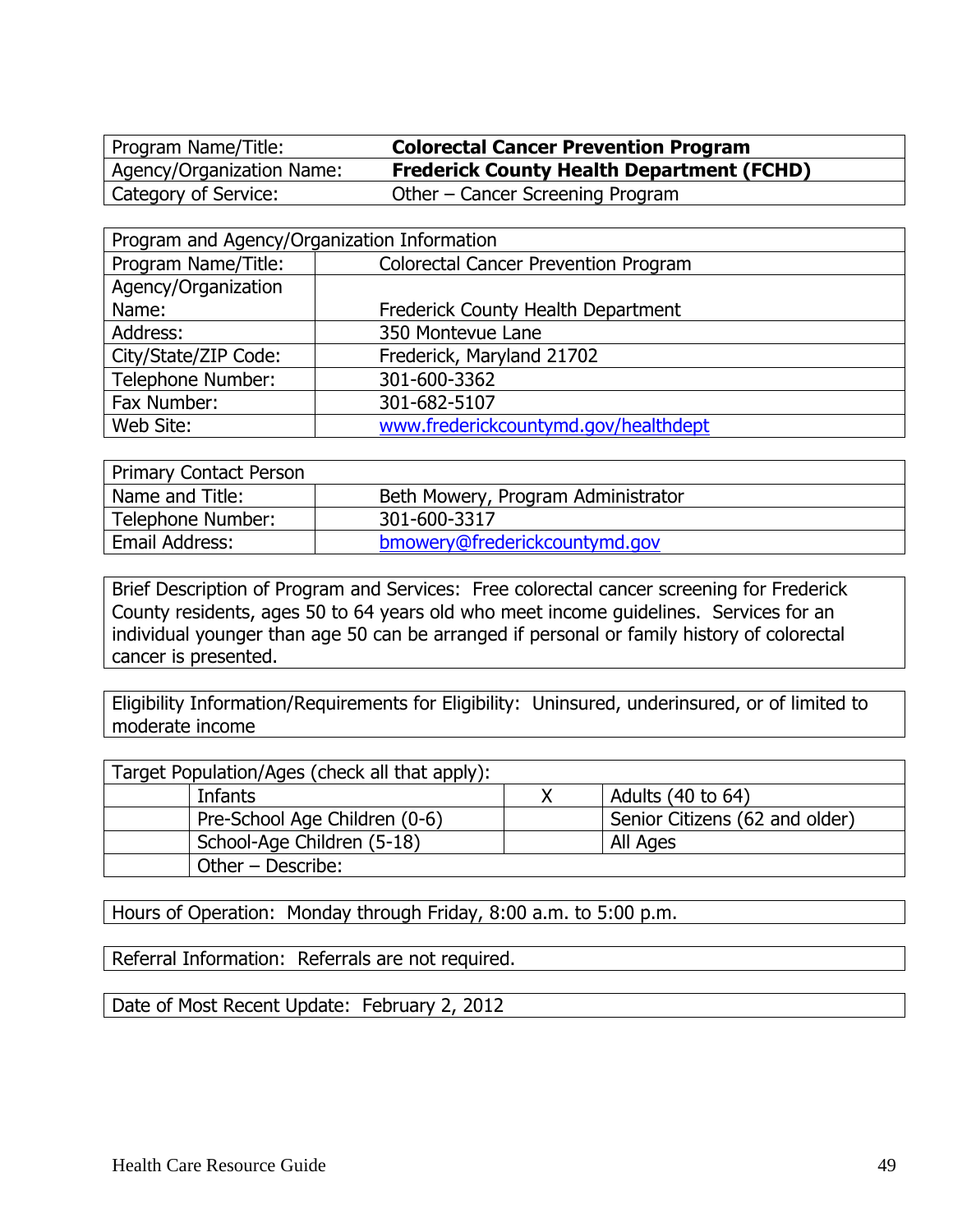Program Name/Title: **Communicable Disease and Preparedness** Agency/Organization Name: **Frederick County Health Department (FCHD)** Category of Service: Other – Communicable Diseases/Public Health

| Program and Agency/Organization Information |                                       |  |
|---------------------------------------------|---------------------------------------|--|
| Program Name/Title:                         | Communicable Disease and Preparedness |  |
| Agency/Organization                         |                                       |  |
| Name:                                       | Frederick County Health Department    |  |
| Address:                                    | 350 Montevue Lane                     |  |
| City/State/ZIP Code:                        | Frederick, Maryland 21702             |  |
| <b>Telephone Number:</b>                    | 301-600-3342                          |  |
| Fax Number:                                 | 301-600-1403                          |  |
| Web Site:                                   | www.frederickcountymd.gov/healthdept  |  |

| <b>Primary Contact Person</b> |                                 |
|-------------------------------|---------------------------------|
| Name and Title:               | Sharon Benoit, Office Secretary |
| Telephone Number:             | 301-600-3342                    |
| Email Address:                | sbenoit@frederickcountymd.gov   |

Brief Description of Program and Services: Provides adult and childhood immunizations; Tuberculosis diagnosis and treatment; communicable disease monitoring, investigation, testing and treatment; refugee and migrant health assessments; monitoring of zoonotic illnesses including rabies prevention prophylaxis.

Eligibility Information/Requirements for Eligibility: Child immunizations provided free for those children without insurance or whose insurance does not cover vaccinations; otherwise fee-forservice. Adult immunization is a fee-for-service program, all other services are free.

| Target Population/Ages (check all that apply): |                                |
|------------------------------------------------|--------------------------------|
| Infants                                        | Adults                         |
| Pre-School Age Children (0-5)                  | Senior Citizens (62 and older) |
| School-Age Children (5-18)                     | All Ages                       |
| Other - Describe:                              |                                |

Hours of Operation: Monday through Friday, 8:00 a.m. to 5:00 p.m.

Referral Information: Self-referrals accepted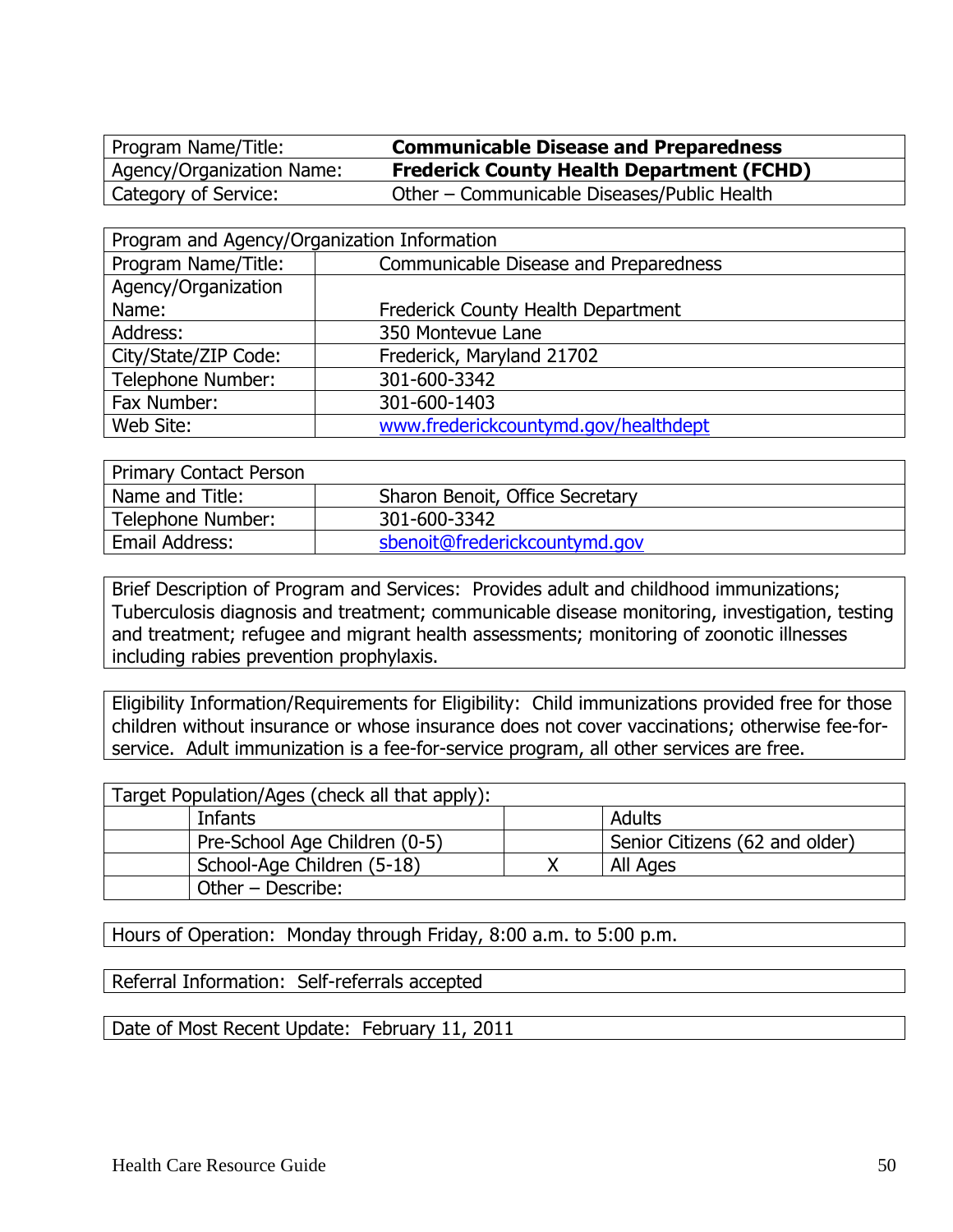Program Name/Title: **Family Planning and Gynecology Services** Agency/Organization Name: **Frederick County Health Department (FCHD)** Category of Service: Primary Health Care/Medical Care

| Program and Agency/Organization Information |                                                |  |
|---------------------------------------------|------------------------------------------------|--|
| Program Name/Title:                         | Family Planning, STD, and Coloposcopy Services |  |
| Agency/Organization                         |                                                |  |
| Name:                                       | Planned Parenthood of Maryland                 |  |
| Address:                                    | 170 Thomas Johnson Drive, Suite 100            |  |
| City/State/ZIP Code:                        | Frederick, Maryland 21702                      |  |
| Telephone Number:                           | 301-662-7171                                   |  |
| Fax Number:                                 | 301-620-9442                                   |  |
| Web Site:                                   | www.plannedparenthood.org                      |  |

| Primary Contact Person |              |
|------------------------|--------------|
| Name and Title:        |              |
| Telephone Number:      | 301-662-7171 |
| <b>Email Address:</b>  |              |

Brief Description of Program and Services: The following clinics are available –

- Family Planning: information and services related to birth control.
	- Urine Pregnancy Testing Provided
	- Sexually Transmitted Disease (STD): screening and treatment for STDs.
	- Colposcopy: clinical evaluation for abnormal pap smears.
	- Emergency Contraception is also provided.

Eligibility Information/Requirements for Eligibility: None

| Target Population/Ages (check all that apply): |                                |
|------------------------------------------------|--------------------------------|
| Infants                                        | Adults                         |
| Pre-School Age Children (0-5)                  | Senior Citizens (62 and older) |
| School-Age Children (5-18)                     | All Ages                       |
| Other – Describe: Teens                        |                                |

Hours of Operation: Monday through Thursday, 8:00 a.m. to 7:00 p.m.; Friday, 8:00 a.m. to 2:30 p.m.; and  $2^{nd}$  and  $3^{rd}$  Saturdays, 8:00 a.m. to 2:30 p.m. STD Walk-In Clinic – Tuesday, 11:00 a.m. to 2:00 p.m.; Thursday, 3:00 p.m. to 6:00 p.m.; and 3rd Saturday of the month, 8:00 a.m. to 2:30 p.m.

Referral Information: Please call for an appointment, referrals are not required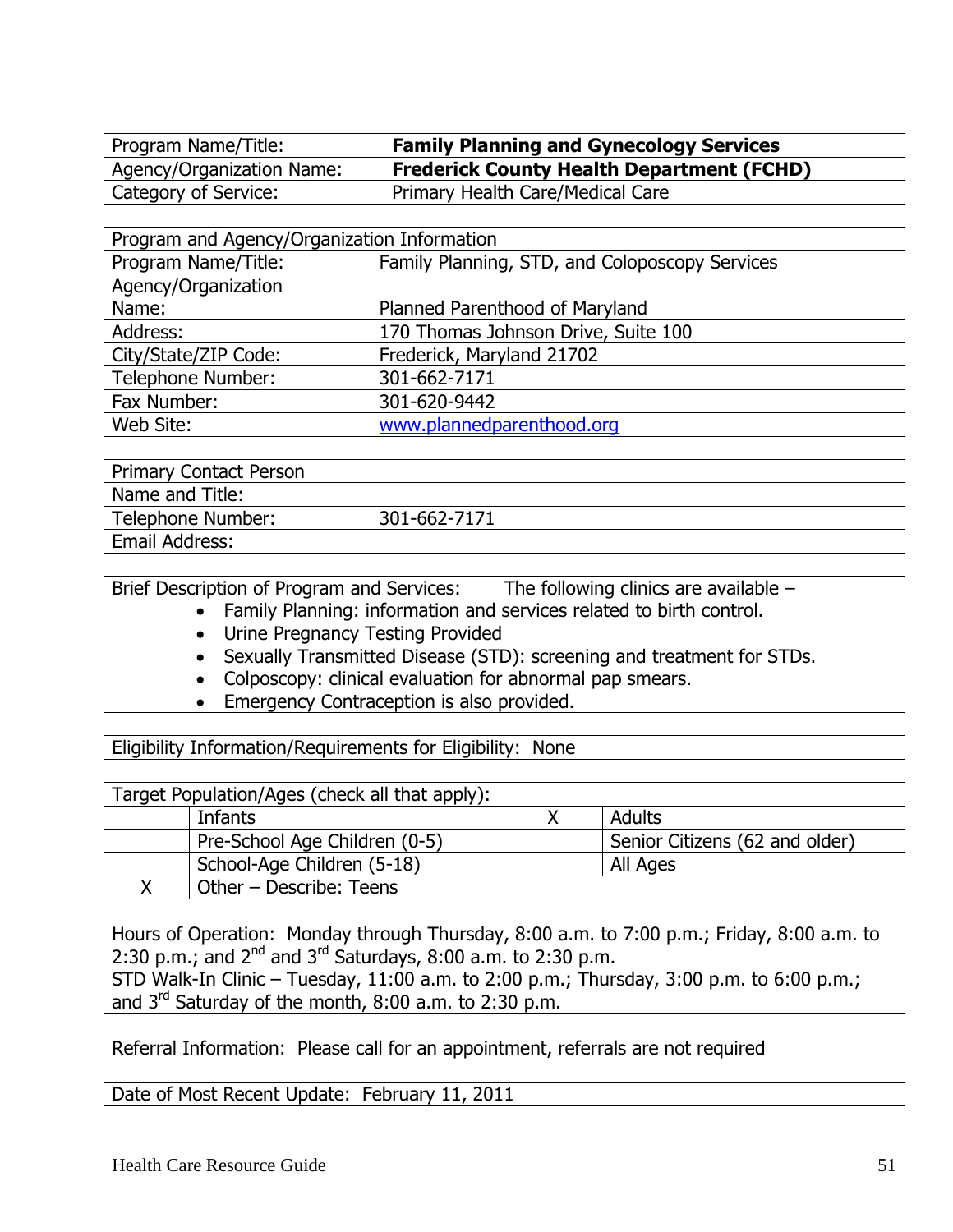| Program Name/Title:       | <b>Maternal Child Health Case Management Program</b><br>(Healthy Start) |
|---------------------------|-------------------------------------------------------------------------|
| Agency/Organization Name: | <b>Frederick County Health Department</b>                               |
| Category of Service:      | Other – MCH Case Management Services                                    |

| Program and Agency/Organization Information |                                               |  |
|---------------------------------------------|-----------------------------------------------|--|
| Program Name/Title:                         | Maternal Child Health Case Management Program |  |
|                                             | (Healthy Start)                               |  |
| Agency/Organization                         | Frederick County Health Department            |  |
| Name:                                       |                                               |  |
| Address:                                    | 350 Montevue Lane                             |  |
| City/State/ZIP Code:                        | Frederick, Maryland 21702                     |  |
| Telephone Number:                           | 301-600-3326                                  |  |
| Fax Number:                                 | 301-600-3662                                  |  |
| Web Site:                                   | www.frederickcountymd.gov/healthdept          |  |

| <b>Primary Contact Person</b> |                                            |
|-------------------------------|--------------------------------------------|
| Name and Title:               | Burneda M. Russell, MCH Program Supervisor |
| Telephone Number:             | 301-600-3326                               |
| Email Address:                | brussell@frederickcountymd.gov             |

Brief Description of Program and Services: Case management services that assist pregnant women and children up to two (2) years of age. Services are directed toward the alleviation of psychosocial problems and health education deficits to assure a healthy pregnancy outcome. An MCH nurse can address: barriers to care, safety concerns, health behaviors, nutrition, social support, mental health issues, medication, dental issues, pregnancy issues, fetal/child growth and development and assist the client to obtain appropriate community resources.

Eligibility Information/Requirements for Eligibility: Pregnant women and children up to the age of 2 years who are Medicaid or potential Medicaid beneficiaries.

| Target Population/Ages (check all that apply):                     |                                |
|--------------------------------------------------------------------|--------------------------------|
| Infants                                                            | Adults                         |
| Pre-School Age Children (0-5)                                      | Senior Citizens (62 and older) |
| School-Age Children (5-18)                                         | All Ages                       |
| Other – Describe: Pregnant women and children up to 2 years of age |                                |

Hours of Operation: Monday through Friday 8:00 a.m. – 5 p.m.

Referral Information: Self-referrals accepted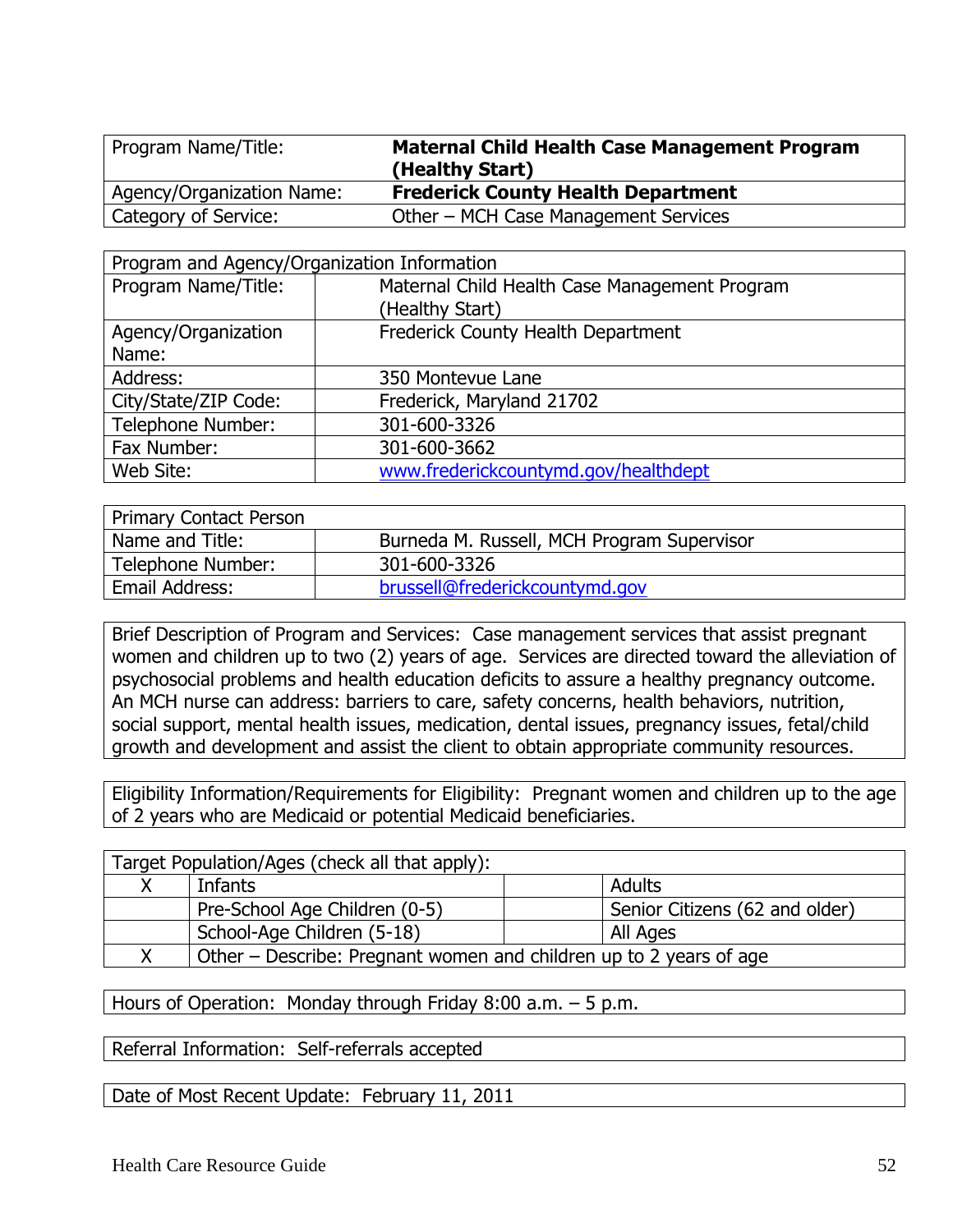Program Name/Title: **Power to Prevent Diabetes Prevention Program** Agency/Organization Name: **Frederick County Health Department (FCHD)** Category of Service: Other – Communicable Diseases/Public Health

| Program and Agency/Organization Information |                                              |  |
|---------------------------------------------|----------------------------------------------|--|
| Program Name/Title:                         | Power to Prevent Diabetes Prevention Program |  |
| Agency/Organization                         |                                              |  |
| Name:                                       | Frederick County Health Department           |  |
| Address:                                    | 350 Montevue Lane                            |  |
| City/State/ZIP Code:                        | Frederick, MD 21702                          |  |
| Telephone Number:                           | 301-600-3362                                 |  |
| Fax Number:                                 | 301-682-5107                                 |  |
| Web Site:                                   | www.frederickcountymd.gov/healthdept         |  |

| <b>Primary Contact Person</b> |                               |
|-------------------------------|-------------------------------|
| Name and Title:               | Angela Blair, Health Educator |
| Telephone Number:             | 301-600-1861                  |
| Email Address:                | ablair@frederickcountymd.gov  |

Brief Description of Program and Services: Power to Prevent is a 12-week lifestyle program that helps adults who have and are at-risk for Type-2 Diabetes; the program helps participants to become more physically active and to eat healthier more often.

Eligibility Information/Requirements for Eligibility: Registration required

| Target Population/Ages (check all that apply): |                               |  |                                |
|------------------------------------------------|-------------------------------|--|--------------------------------|
|                                                | Infants                       |  | Adults                         |
|                                                | Pre-School Age Children (0-5) |  | Senior Citizens (62 and older) |
|                                                | School-Age Children (5-18)    |  | All Ages                       |
|                                                | Other – Describe:             |  |                                |

Hours of Operation: Groups are held 3 or 4 times per year, for more information contact Angela Blair at 301-600-1861

Referral Information: Self-referrals accepted